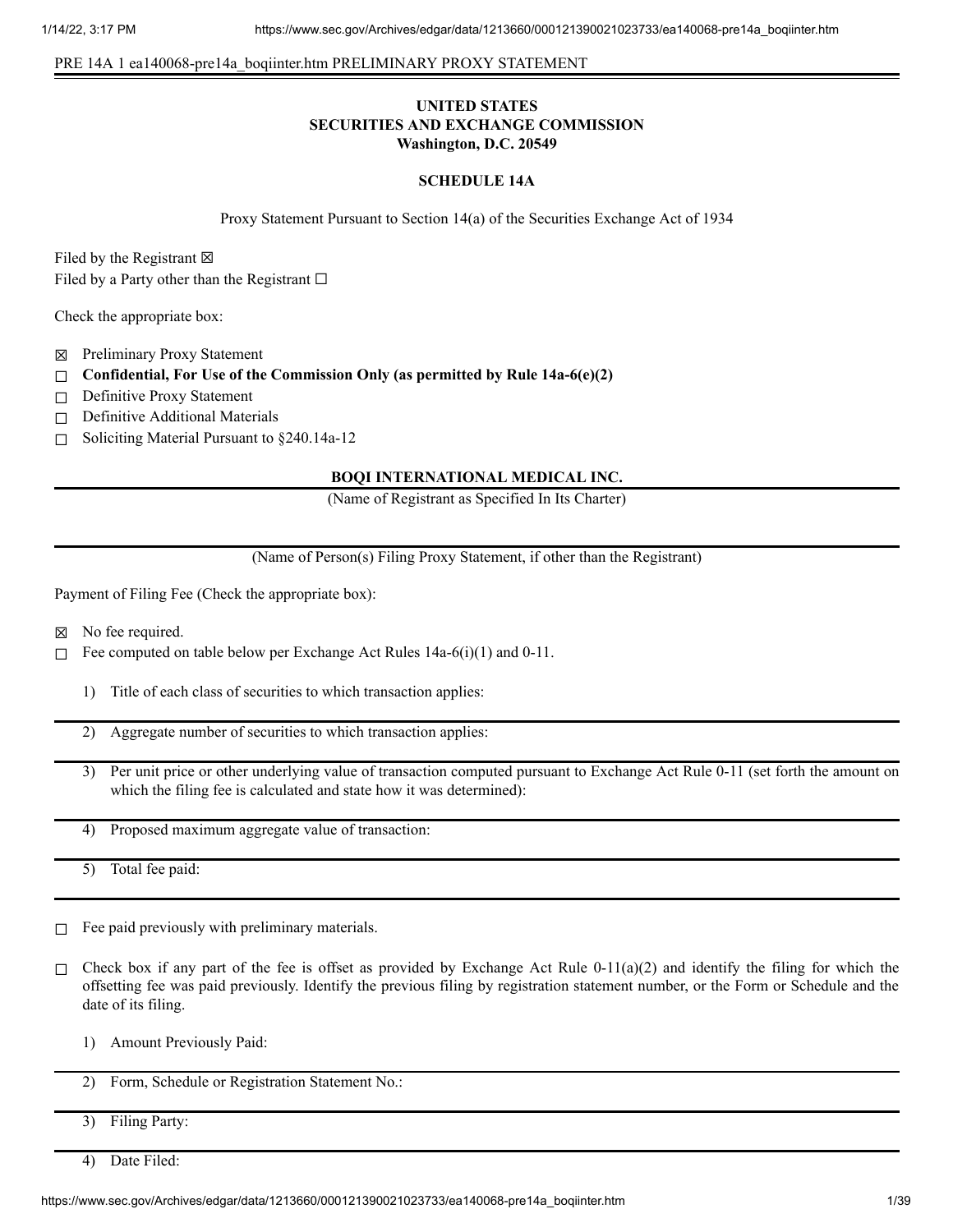# **PRELIMINARY PROXY STATEMENT – SUBJECT TO COMPLETION**

**BOQI INTERNATIONAL MEDICAL INC.**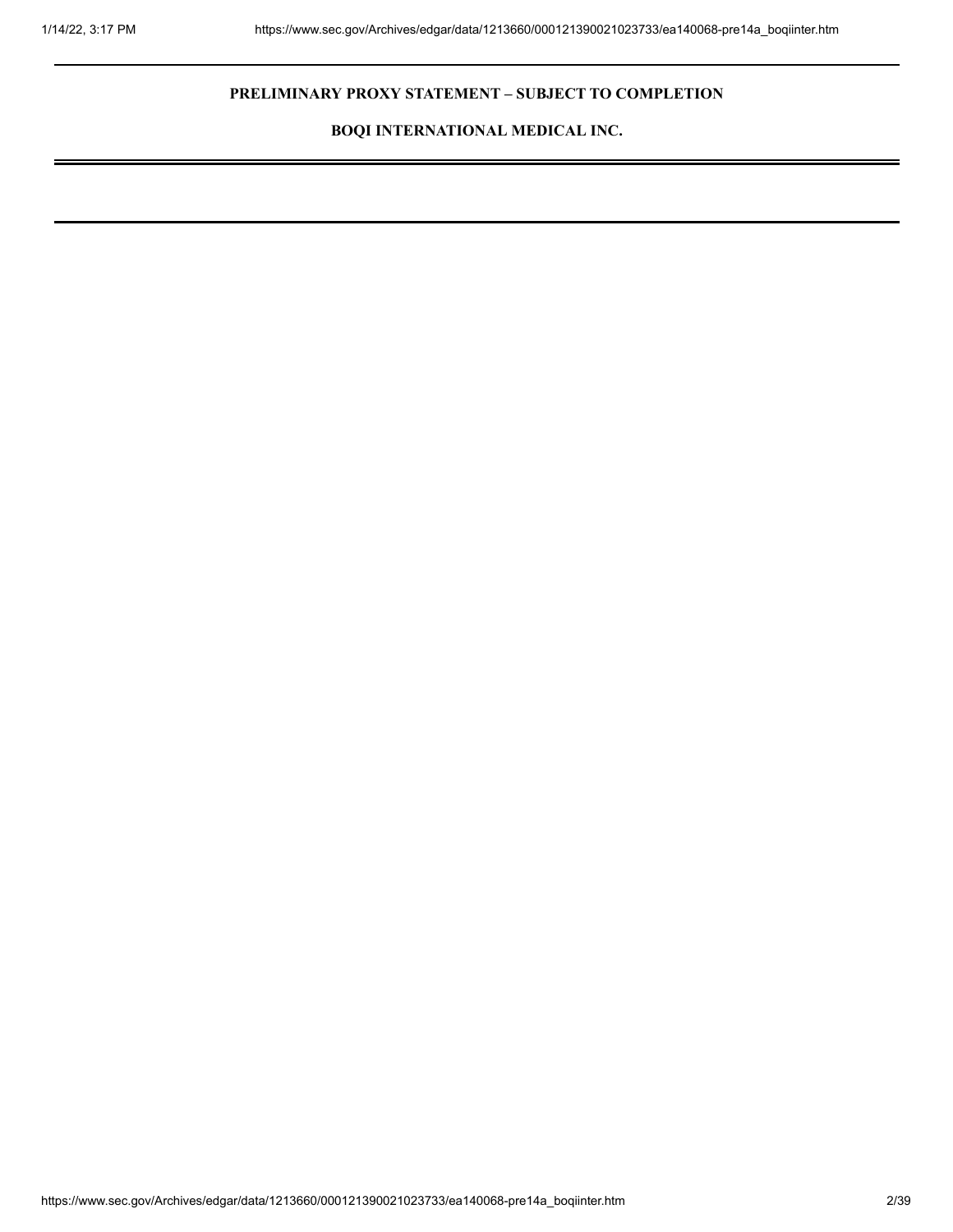# **NOTICE OF ANNUAL MEETING OF STOCKHOLDERS TO BE HELD MAY [ ], 2021**

To Our Stockholders:

You are invited to attend the Annual Meeting of Stockholders (the "Annual Meeting") of BOQI International Medical Inc. (the "Company") on May [ ], 2021 at 9:00 a.m.(local time) at the Yuzhou Hotel, 168 Yuzhou Road, Yuzhong District, Chongqing, P. R. China, for the following purposes:

- 1. To elect the seven nominees named in the accompanying proxy statement to serve as directors of the Company until the next annual meeting of stockholders and until their respective successors have been duly elected and qualified;
- 2 To approve an amendment to the Company's Certificate of Incorporation to change the name of the Company to BIMI International Medical Inc.;
- 3 To approve, in accordance with Nasdaq Marketplace Rule 5635, the issuance of shares of the Company's common stock to be issued upon the (i) conversion of \$3.3 million of newly issued senior secured convertible notes sold to two institutional investors (the "Institutional Investors") on February 28, 2021; (ii) exercise of warrants to purchase of up to 760,000 shares of the Company's common stock issued to the Institutional Investors; and (iii) exercise of warrants to initially purchase 173,745 shares of the Company's common stock, subject to increase, issued to the placement agent for the private placement of the senior secured convertible notes and warrants to the Institutional Investors;
- 4 To approve, in accordance with Nasdaq Marketplace Rule 5635, the issuance of 4,600,000 shares of the Company's common stock to the seller of Chongqing Guanzan Technology Co., Ltd (or her designated assignee(s)), as payment of the balance of the post-closing consideration;
- 5. To approve, on an advisory basis, the compensation of the Company's executive officers named in the accompanying proxy statement;
- 6. To ratify the appointment of Audit Alliance LLP as the Company's independent registered public accounting firm for the year ending December 31, 2021; and
- 7. To transact such other business as may properly be brought before the Annual Meeting and any adjournment or postponement thereof.

Stockholders of record at the close of business on [ ], 2021 shall be entitled to notice of and to vote at the Annual Meeting and any adjournments or postponements thereof. A stockholder list will be available at our corporate offices beginning May 3, 2021 during normal business hours for examination by any stockholder registered on our stock ledger as of the record date for any purpose germane to the Annual Meeting.

# Your vote is important. Please submit a proxy as soon as possible so that your shares can be voted at the Annual Meeting.

# **By Order of the Board of Directors**

*Tiewei Song* Chief Executive Officer and President

Dalian, China  $[$ , 2021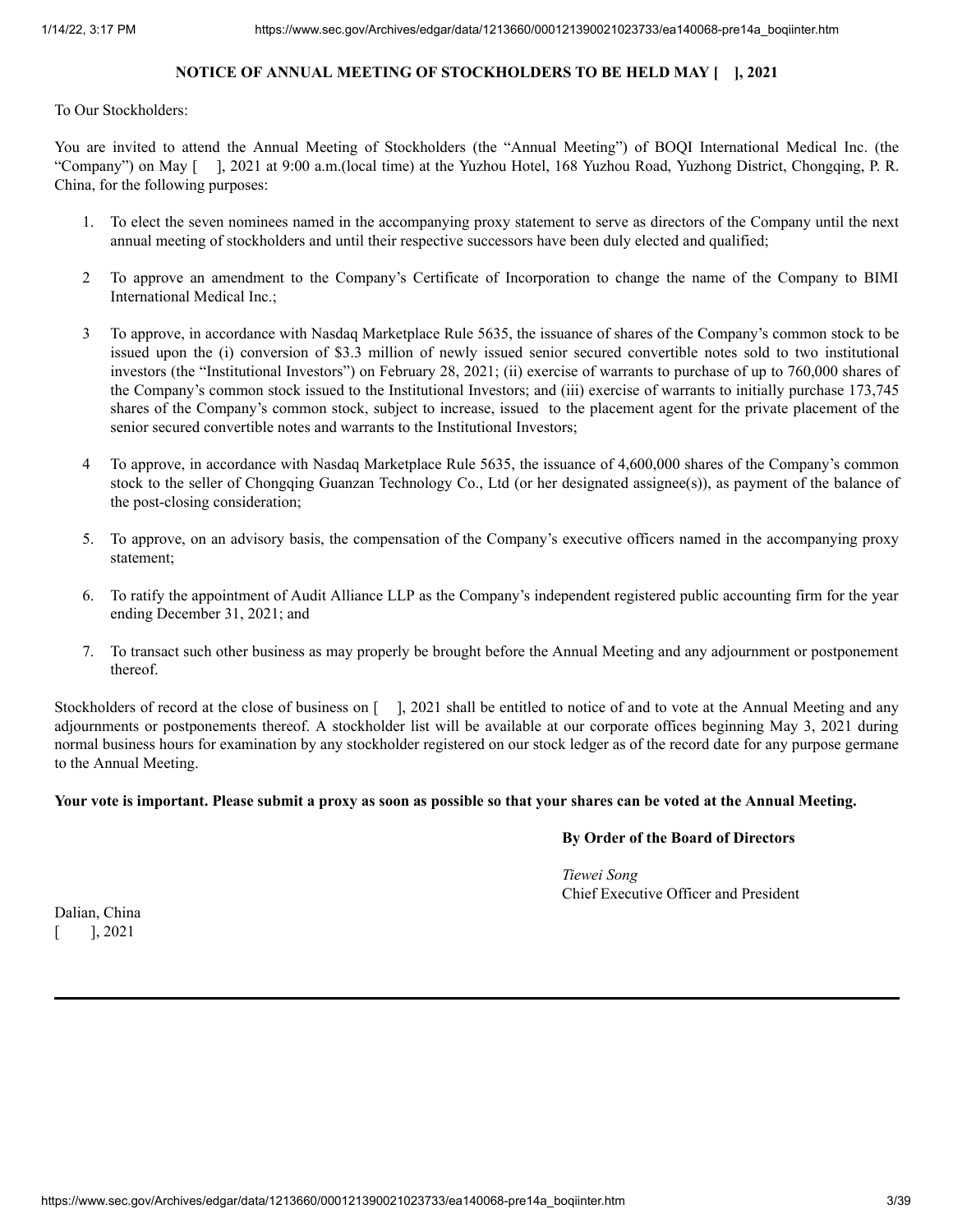Whether or not you plan to attend the Annual Meeting, we encourage you to vote and submit your proxy by telephone, via the Internet or by mail. For additional instructions, voting by telephone or via the Internet, please refer to the proxy card. To vote and submit your proxy by mail, please complete, sign and date the enclosed proxy card and return it in the enclosed envelope. If you hold your shares through an account with a brokerage firm, bank or other nominee, please follow the instructions you **receive from them to vote your shares.**

## **IMPORTANT NOTICE REGARDING THE AVAILABILITY OF PROXY MATERIALS FOR THE**

## **ANNUAL MEETING OF STOCKHOLDERS TO BE HELD ON MAY [ ], 2021**

**The Company's Proxy Statement and Annual Report on Form 10-K for the year ended December 31, 2020 are available at www.usbimi.com.**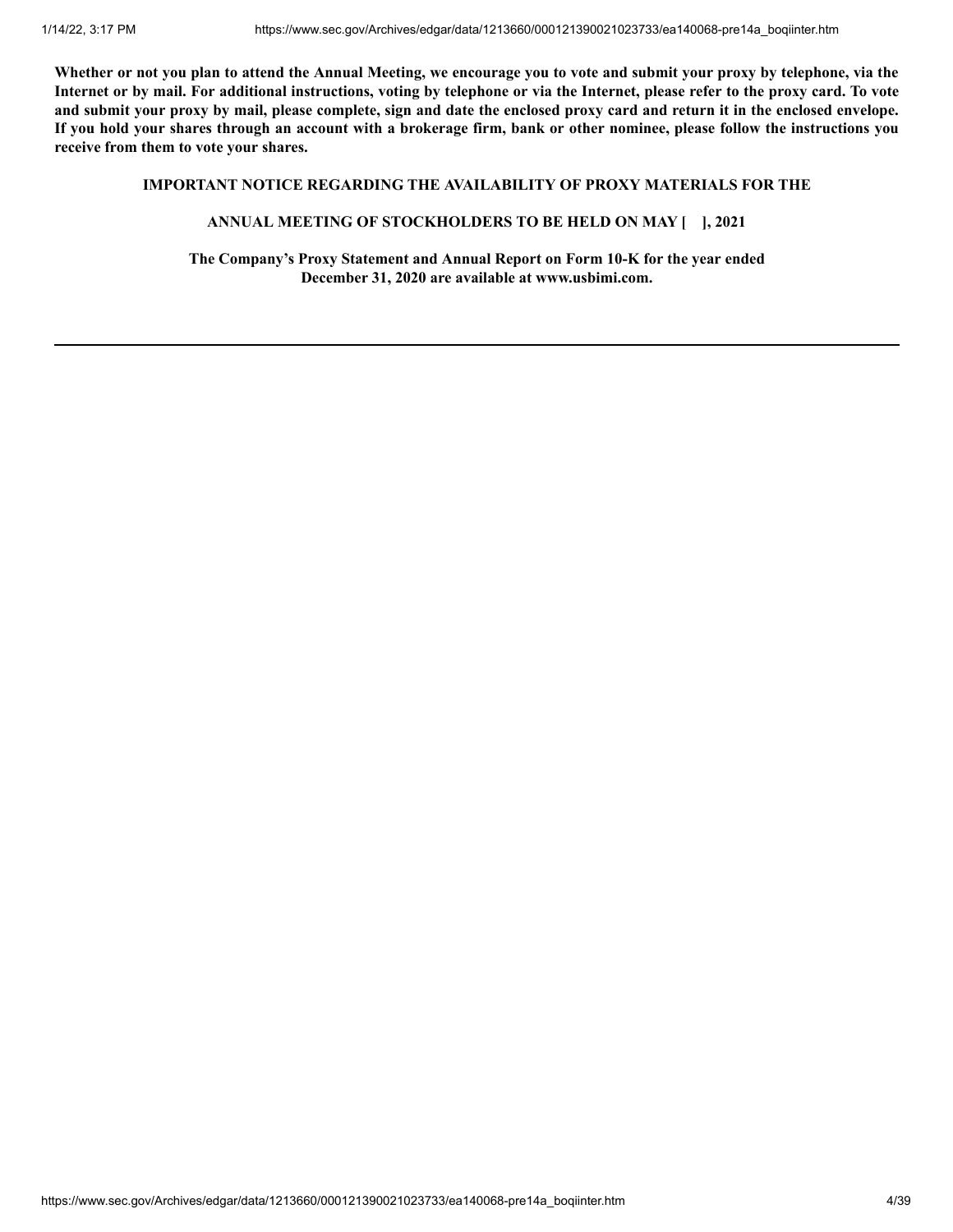## **THIS PROXY STATEMENT IS FURNISHED IN CONNECTION WITH THE SOLICITATION OF PROXIES BY THE COMPANY, ON BEHALF OF THE BOARD OF DIRECTORS, FOR THE 2021 ANNUAL MEETING OF STOCKHOLDERS. YOU CAN VOTE YOUR SHARES USING ONE OF THE FOLLOWING METHODS:**

## **How to Vote Your Shares**

**YOUR VOTE IS IMPORTANT**. Your shares can be voted at the Annual Meeting only if you are represented by proxy, please take the time to vote your proxy.

# ● **ATTEND IN PERSON THE COMPANY'S 2021 ANNUAL MEETING OF STOCKHOLDERS AND VOTE**

**ALL STOCKHOLDERS ARE CORDIALLY INVITED TO ATTEND THE MEETING. HOWEVER, TO ENSURE YOUR REPRESENTATION AT THE MEETING, YOU ARE URGED TO MARK, SIGN, DATE AND RETURN THE ENCLOSED PROXY CARD AS PROMPTLY AS POSSIBLE IN THE POSTAGE-PREPAID ENVELOPE ENCLOSED FOR THAT PURPOSE OR VOTE VIA THE INTERNET OR BY TELEPHONE. ANY STOCKHOLDER ATTENDING THE MEETING MAY VOTE IN PERSON EVEN IF HE OR SHE HAS RETURNED A PROXY CARD.**

**IMPORTANT NOTICE REGARDING THE AVAILABILITY OF PROXY MATERIALS FOR THE STOCKHOLDERS MEETING TO BE HELD ON MAY [ ], 2021 — THE PROXY STATEMENT AND THE 2020 ANNUAL REPORT TO STOCKHOLDERS ARE AVAILABLE AT HTTP: WWW.USBIMI.COM.**

If not attending the meeting and voting in person, stockholders of record, or "registered stockholders," can vote by proxy in the following three ways:

- **By Telephone:** Call the toll-free number indicated on the enclosed proxy card and follow the recorded instructions.
- **Via the Internet:** Go to the website indicated on the enclosed proxy card and follow the instructions provided.
- **By Mail:** Mark your vote, date, sign and return the enclosed proxy card in the postage-paid return envelope provided.

If your shares are held beneficially in "street" name through a nominee such as a financial institution, brokerage firm, or other holder of record, your vote is controlled by that institution, firm or holder. Your vote by proxy may also be cast by telephone or via the Internet, as well as by mail, if your financial institution or brokerage firm offers such voting alternatives. Please follow the specific instructions provided by your nominee on your voting instruction card.

Please note, that if your shares are held beneficially through a bank, broker or other nominee and you wish to vote at the Annual Meeting, you must obtain a proxy issued in your name from the record holder.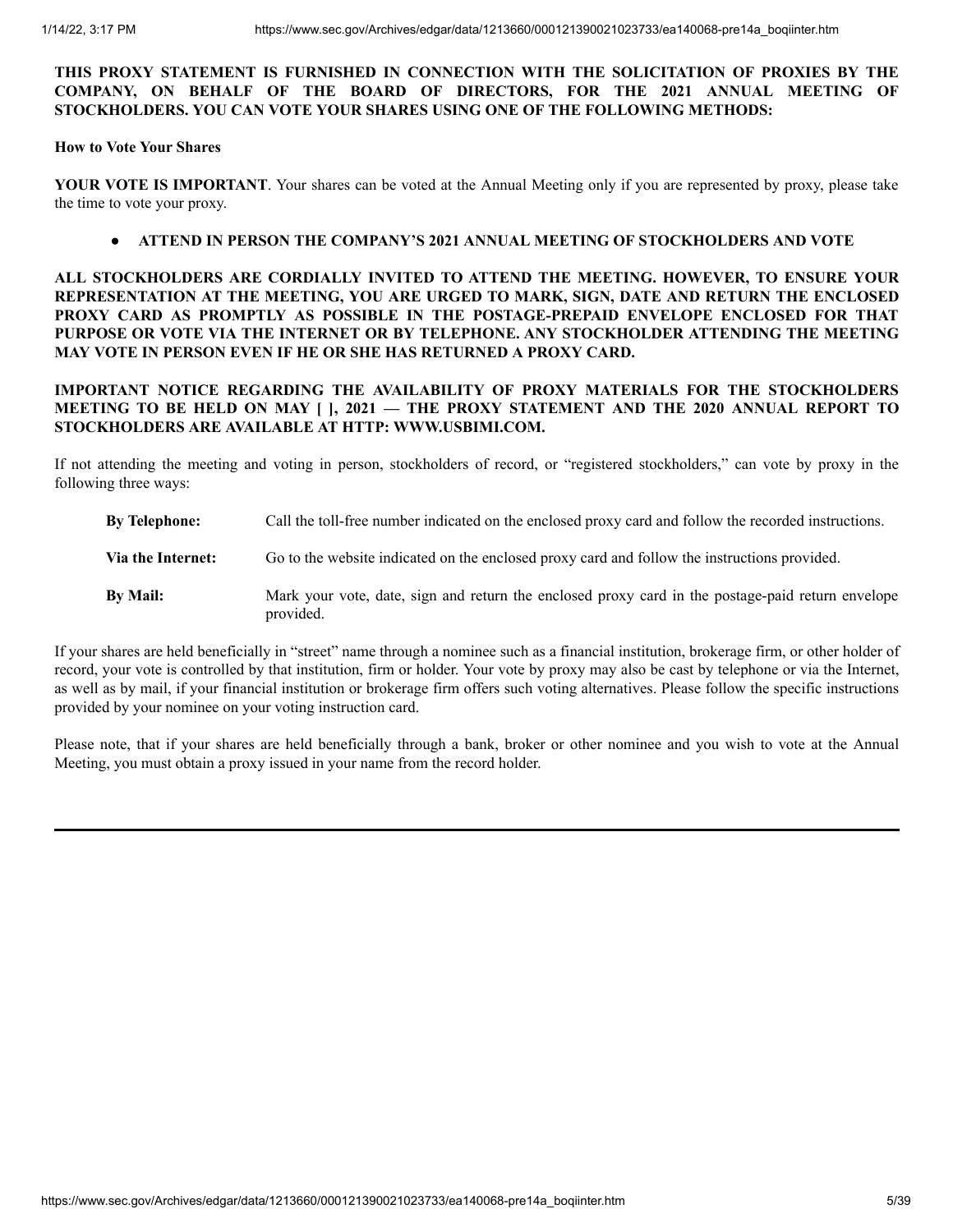# **TABLE OF CONTENTS**

| <b>GENERAL INFORMATION</b>                                                          |    |
|-------------------------------------------------------------------------------------|----|
| <b>PROPOSAL ONE—ELECTION OF DIRECTORS</b>                                           |    |
| <b>CORPORATE GOVERNANCE</b>                                                         | 8  |
| <b>EXECUTIVE COMPENSATION</b>                                                       | 10 |
| SECURITY OWNERSHIP OF CERTAIN BENEFICIAL OWNERS AND MANAGEMENT                      |    |
| SECTION 16(A) BENEFICIAL OWNERSHIP REPORTING COMPLIANCE                             | 13 |
| PROPOSAL TWO—APPROVAL OF AN AMENDMENT TO CERTIFICATE OF INCORPORATION TO CHANGE     |    |
| THE COMPANY'S NAME                                                                  | 14 |
| PROPOSAL THREE—APPROVAL OF ISSUANCE OF ADDITIONAL INSTITUTIONAL INVESTOR SECURITIES | 15 |
| PROPOSAL FOUR—APPROVAL OF ISSUANCE OF THE GUANZAN FINAL PAYMENT SHARES              | 22 |
| PROPOSAL FIVE—ADVISORY VOTE ON EXECUTIVE COMPENSATION                               | 24 |
| PROPOSAL SIX—RATIFICATION OF SELECTION OF INDEPENDENT REGISTERED PUBLIC ACCOUNTING  |    |
| <b>FIRM</b>                                                                         | 25 |
| <b>ADDITIONAL INFORMATION</b>                                                       | 26 |
|                                                                                     |    |

i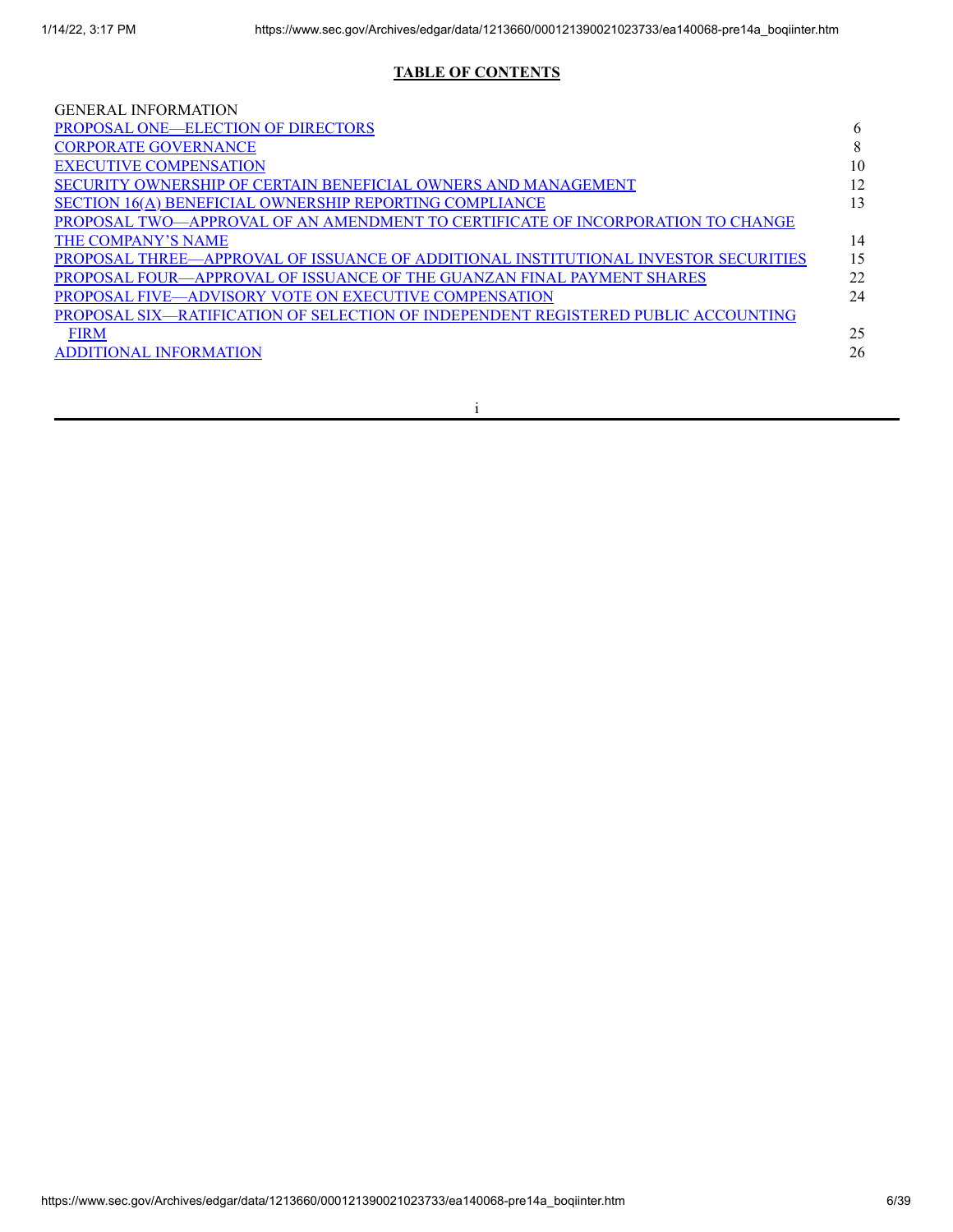## **BOQI INTERNATIONAL MEDICAL INC.**

# **PROXY STATEMENT FOR THE ANNUAL MEETING OF STOCKHOLDERS TO BE HELD ON MAY [ ], 2021**

# **QUESTIONS AND ANSWERS ABOUT THE PROXY MATERIALS AND THE ANNUAL MEETING**

## **Q: Why am I receiving these materials?**

**A:** We are providing these proxy materials to you in connection with the solicitation of proxies by the Board of Directors of our company (the "Board") for our 2021 Annual Meeting of Stockholders, which will take place on May [ ], 2021. As a stockholder of record, you are invited to attend the Annual Meeting and are entitled and requested to vote on the items of business described in this proxy statement. This proxy statement and accompanying proxy card (or voting instruction card) are being sent on or about May 14, 2021 to all stockholders entitled to vote at the Annual Meeting.

## **Q: When and where will the Annual Meeting be held?**

**A**: The Annual Meeting will be held on May [ ], 2021 at 9:00 a.m. local time, at the Yuzhou Hotel, 168 Yuzhou Road, Yuzhong District, Chongqing, P. R. China.

## **Q: How do I attend the Annual Meeting?**

- **A:** Only stockholders of record on the record date of [ ], 2021 (the "Record Date") are entitled to notice of, and to attend or vote at, the Annual Meeting. If you plan to attend the meeting in person, please bring the following:
	- Photo identification.
	- Acceptable proof of ownership if your shares are held in "street name."

*Street name* means your shares are held of record by brokers, banks, or other institutions. See below for additional information.

*Acceptable proof of ownership* is either (a) a letter from your broker confirming that you beneficially owned shares of our common stock on the Record Date or (b) an account statement showing that you beneficially owned shares of our common stock on the Record Date. If your shares are held in street name, you may attend the meeting with proof of ownership, but you may not vote your shares in person at the Annual Meeting unless you have obtained a "legal proxy" or other evidence from your broker giving you the right to vote your shares at the Annual Meeting.

## **Q: What information is contained in this proxy statement?**

**A:** This proxy statement contains information regarding our corporate governance practices, our Board, our named executive officers, the compensation of our directors and named executive officers, the proposals to be voted on at the Annual Meeting and certain other required information.

1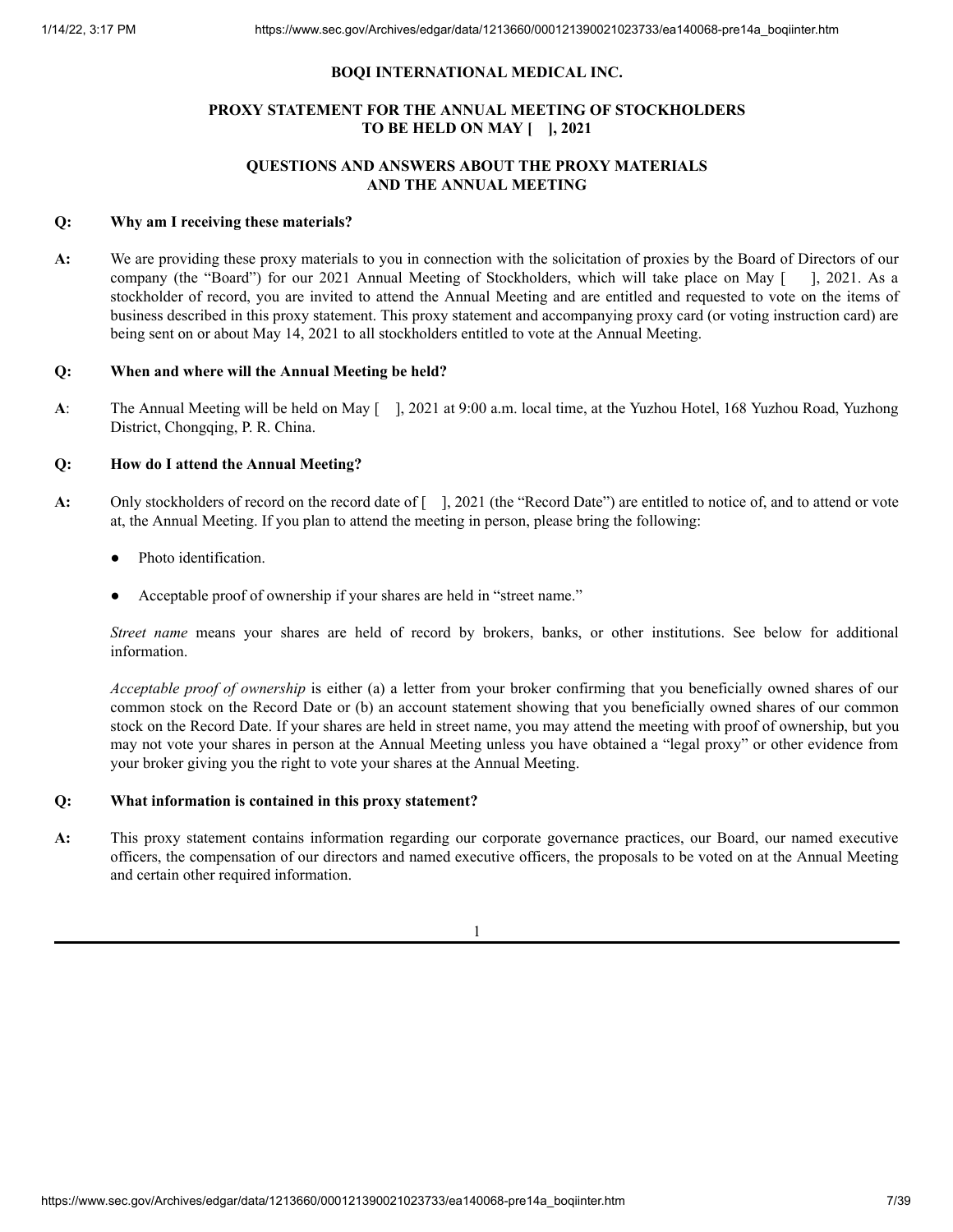# Q: How may I obtain the Company's Annual Report on Form 10-K for the year ended December 31, 2020?

**A:** We have enclosed with this proxy statement a copy of our Annual Report on Form 10-K for the fiscal year ended December 31, 2020. Our Annual Report on Form 10-K can also be accessed through our website. We filed our Annual Report on Form 10-K for the fiscal year ended December 31, 2020 with the Securities and Exchange Commission ("SEC") on March 31, 2021. We sometimes refer to our Annual Report on Form 10-K for the fiscal year ended December 31, 2020, as our 2020 Annual Report.

## **Q: What items of business will be voted on at the Annual Meeting?**

- **A:** The items of business scheduled to be voted on at the Annual Meeting are:
	- 1. To elect the seven nominees named in this proxy statement to serve as directors of the Company until the next annual meeting of stockholders and until their respective successors have been duly elected and qualified;
	- 2. To approve an amendment to the Company's Certificate of Incorporation to change the name of the Company to BIMI International Medical Inc.;
	- 3. To approve the pending issuance of the Additional Institutional Investor Securities
	- 4. To approve the pending issuance of the Guanzan Final Payment Shares;
	- 5. To approve, on an advisory basis, the compensation of the Company's executive officers named in this proxy statement;
	- 6. To ratify the appointment of Audit Alliance LLP as the Company's independent registered public accounting firm for the year ending December 31, 2021; and
	- 7. To transact such other business as may properly be brought before the Annual Meeting and any adjournment or postponement thereof.

## **Q: How many votes must the nominees for director have to be elected?**

**A:** In order for a director to be elected at a meeting at which a quorum is present, the director must receive the affirmative vote of a plurality of the shares voted. There is no cumulative voting for our directors or otherwise.

## **Q: What are the voting requirements to approve the other proposals?**

**A:** The affirmative vote of a majority of the shares cast in person or represented by proxy at the Annual Meeting and entitled to vote on the matter is required to approve each of the voting proposals in this proxy statement, other than Proposals One, Two, Three and Four. With respect to Proposal One, the seven director nominees receiving the highest number of affirmative votes will be elected. With respect to Proposals Two, Three and Four, the affirmative vote of a majority of shares outstanding is required to approve the each of such proposals.

## **Q: How does the Board recommend that I vote?**

**A:** The Board recommends that you vote your shares "FOR" all seven of the director nominees; FOR" the approval of the amendment to the Company's Certificate of Incorporation to change the name of the Company to BIMI International Medical Inc; "FOR" the approval of the issuances of the Additional Institutional Investor Securities and the Guanzan Final Payment Shares for the purposes of Nasdaq Listing Rule 5635; "FOR" the approval, on an advisory basis, of the compensation of the executive officers named in this proxy statement; and "FOR" the ratification of the appointment of Audit Alliance LLP as our independent registered public accounting firm.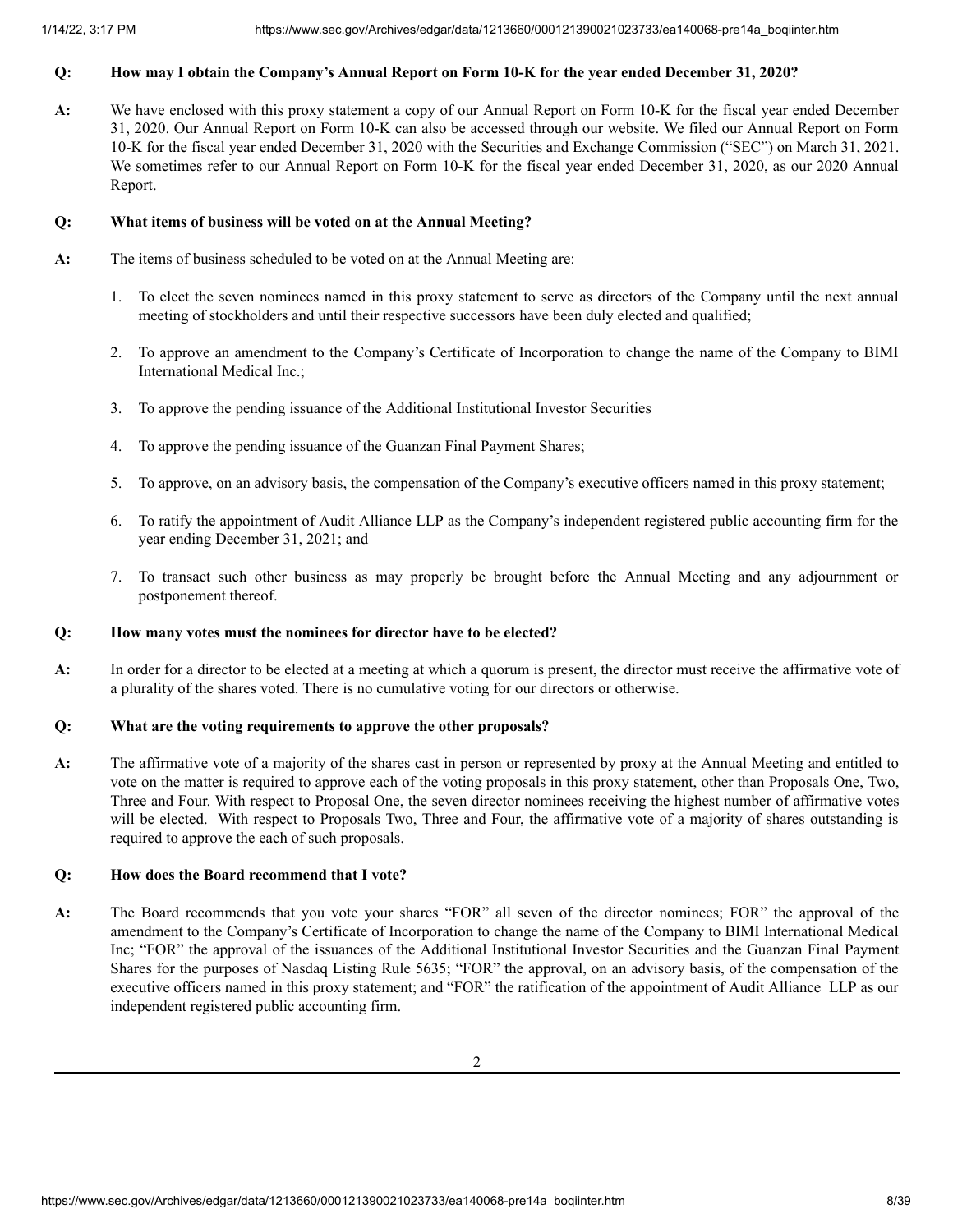If you return a properly completed proxy card, or vote your shares by telephone or Internet, your shares of common stock will be voted on your behalf as you direct. If not otherwise specified, the shares of common stock represented by the proxies will be voted in accordance with the Board's recommendations.

## **Q: What shares may I vote?**

**A:** Each share of our common stock \$0.001 par value issued and outstanding as of the close of business on the Record Date is entitled to one vote on each of the matters to be voted upon at the Annual Meeting.

You may vote all shares owned by you as of the Record Date, including (a) shares held directly in your name as the stockholder of record and (b) shares held for you as the beneficial owner through a broker, trustee or other nominee. We had [ ] shares of common stock issued and outstanding on the Record Date.

# Q: What is the difference between being a stockholder of record and being the beneficial owner of shares held in street **name?**

**A:** A stockholder of record owns shares which are registered in his or her own name. A beneficial owner owns shares which are held in street name through a third party, such as a broker. As summarized below, there are some distinctions between a stockholder of record and a beneficial owner.

# **Stockholder of Record**

You are the stockholder of record of any of your shares registered directly in your name with our transfer agent, American Stock Transfer & Trust Company, LLC with respect to such shares, these proxy materials are being sent to you by the Company. As the stockholder of record, you have the right to grant your voting proxy directly to Mr. Tiewei, the Company's Chief Executive Officer, or such other person you wish to designate, or to vote in person at the Annual Meeting. We have enclosed a proxy card for you to grant your voting proxy to Mr. Tiewei Song.

## **Shares Beneficially Held in Street Name**

You are the beneficial owner of any of your shares held in street name. With respect to such shares registered through a broker, these proxy materials, together with a voting instruction card, are being forwarded to you by your broker. As the beneficial owner, you have the right to direct your broker how to vote. You may use the voting instruction card provided by your broker for this purpose. Even if you have directed your broker how to vote, you may also attend the Annual Meeting. However, you may not vote your shares in person at the Annual Meeting unless you obtain a "legal proxy" or other evidence from your broker giving you the right to vote the shares at the Annual Meeting.

# **Q: Who is entitled to attend the Annual Meeting and what are the admission procedures?**

**A:** You are entitled to attend the Annual Meeting only if you were a stockholder as of the close of business on the Record Date or if you hold a valid proxy for the Annual Meeting. A list of stockholders eligible to vote at the Annual Meeting will be available for inspection at the Annual Meeting. If you are a beneficial holder, you will need to provide proof of beneficial ownership as of the Record Date, such as a brokerage account statement showing that you owned shares of the Company's common stock as of the Record Date or the voting instruction card provided by your broker. The Annual Meeting will begin promptly at 9:00 a.m., local time. You should be prepared to present photo identification for admittance. Check-in will begin one-half hour prior to the meeting. Please allow ample time for the admission procedures.

# **Q: May I vote my shares in person at the Annual Meeting?**

**A:** If you were a stockholder of record on the Record Date, you may vote your shares in person at the Annual Meeting or through a proxy. If you decide to vote your shares in person, you do not need to present your share certificate(s) at the Annual Meeting; your name will be on the list of stockholders eligible to vote. If you hold your shares beneficially in street name, you may vote your shares in person at the Annual Meeting only if you obtain a legal proxy or other evidence from your broker giving you the right to vote the shares. Even if you plan to attend the Annual Meeting, we recommend that you also submit your proxy or voting instructions as described below so that your vote will be counted if you later decide not to attend the *Annual Meeting.*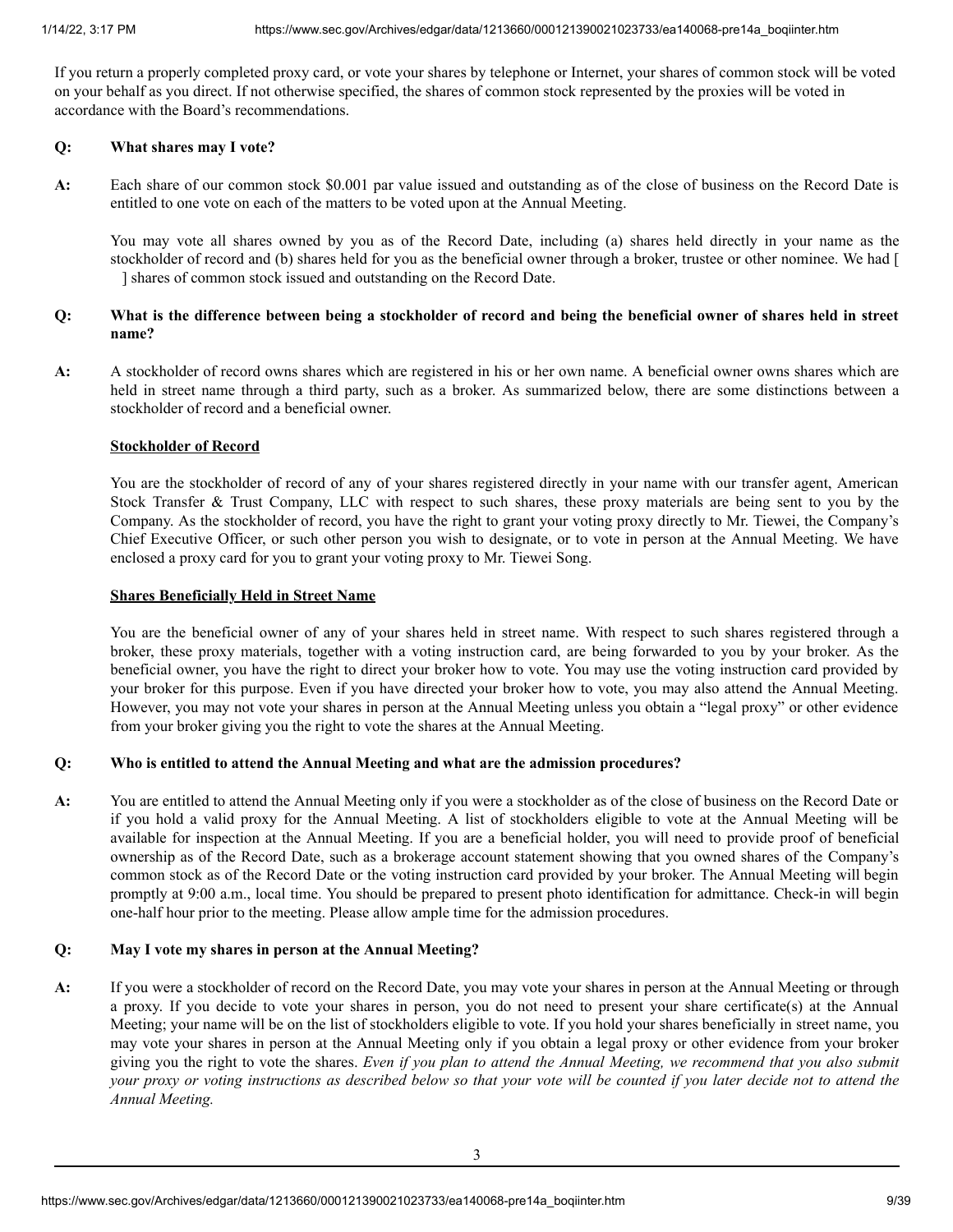# **Q: How can I vote my shares without attending the Annual Meeting?**

**A:** Whether you hold shares directly as the stockholder of record or beneficially in street name, you may direct how your shares are voted without attending the Annual Meeting. If you are a stockholder of record, you may vote by submitting a proxy. If you hold shares beneficially in street name, you may vote by submitting voting instructions to your broker. For directions on how to vote, please refer to the instructions on your proxy card or, for shares held beneficially in street name, the voting instruction card provided by your broker.

Stockholders of record may submit proxies by completing, signing, dating, and mailing their proxy cards to the address provided on the proxy card. Stockholders who hold shares beneficially in street name may vote by completing, signing, and dating the voting instruction cards provided and mailing them to the address provided on the voting instruction card. The proxy card and voting instruction card also include directions as to how you may submit your vote through the Internet. The voting instruction card may also include directions for alternative methods of submitting your vote. We encourage you to vote early. If you choose to vote by mail, please allow sufficient time for your proxy or voting instruction card to reach our vote tabulator prior to the Annual Meeting.

## **Q: Who will count the votes?**

**A:** Votes at the Annual Meeting will be counted by an inspector of election, who will be appointed by the Board.

# **Q: What is the effect of not voting?**

**A:** If you are a stockholder of record and you do not cast your vote, no votes will be cast on your behalf on any of the items of business at the Annual Meeting. If you are a stockholder of record and you properly sign and return your proxy card, your shares will be voted as you direct. If no instructions are indicated on such proxy card and you are a stockholder of record, shares represented by the proxy will be voted in the manner recommended by the Board on all matters presented in this proxy statement, namely "FOR" all seven of the director nominees; "FOR" the approval of the amendment to the Company's Certificate of Incorporation to change the name of the Company to BIMI International Medical Inc; "FOR" the approval of the issuance of the Additional Institutional Investor Securities and the Guanzan Final Payment Shares (as described below); "FOR" the approval, on an advisory basis, of the compensation of the executive officers named in this proxy statement; and "FOR" the ratification of the appointment of Audit Alliance LLP as our independent registered public accounting firm.

Generally, broker non-votes occur when shares held by a broker in "street name" for a beneficial owner are not voted with respect to a particular proposal because the broker (1) has not received voting instructions from the beneficial owner and (2) lacks discretionary voting power to vote those shares.

A broker is entitled to vote shares held for a beneficial owner on routine matters. The ratification of the appointment of Audit Alliance LLP as our independent registered public accounting firm in Proposal Six is a routine matter; and, accordingly, a broker is entitled to vote shares held for a beneficial owner on this proposal without instructions from such beneficial owner. On the other hand, absent instructions from a beneficial owner, a broker is not entitled to vote shares held for such beneficial owner on non-routine matters. We believe that the election of directors in Proposal One, the approval of the amendment to the Certificate of Incorporation in Proposal Two, approval of the issuance of the Company's securities in Proposals Three and Four, and the advisory vote on executive compensation in Proposal Five, are non-routine matters; and, accordingly, brokers do not have authority to vote on such matters absent instructions from beneficial owners. Accordingly, if beneficial owners desire not to have their shares voted by a broker in a certain manner, they should give instructions to their brokers as to how to vote their shares.

Broker non-votes count for purposes of determining whether a quorum is present.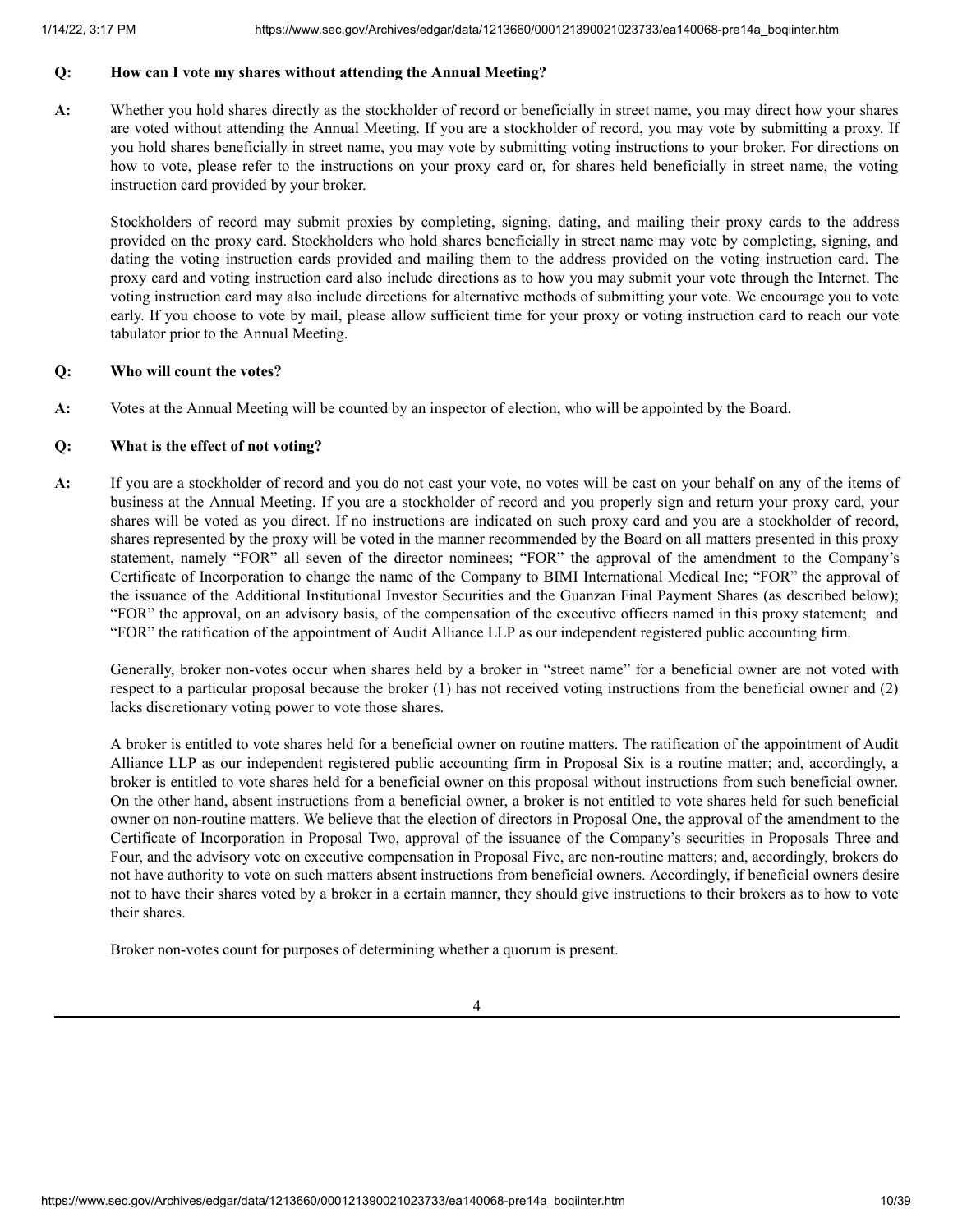## Q: How many votes are required for the approval of the proposals to be voted upon, and how will abstentions and broker **non-votes be treated?**

| <b>Proposal</b>                                                                                                                                                          | <b>Votes Required</b>                                                                                                                                                                                                                                   | <b>Effect of Votes Withheld /</b><br><b>Abstentions</b> | <b>Effect of</b><br><b>Broker</b><br><b>Non-Votes</b> |
|--------------------------------------------------------------------------------------------------------------------------------------------------------------------------|---------------------------------------------------------------------------------------------------------------------------------------------------------------------------------------------------------------------------------------------------------|---------------------------------------------------------|-------------------------------------------------------|
| Election<br>Proposal<br>One:<br><b>Directors</b>                                                                                                                         | of Plurality of the votes cast. This means Votes withheld will have no Broker non-votes will<br>that the seven nominees receiving the effect.<br>highest number of affirmative "FOR"<br>votes will be elected as directors.                             |                                                         | have no effect.                                       |
| Proposal Two: Approval of<br>Amendment to Certificate of<br>Incorporation                                                                                                | Affirmative vote of the holders of a Abstentions will have the effect We do not expect any<br>majority of the shares of common stock of a vote against the proposal.<br>outstanding.                                                                    |                                                         | broker non-votes on<br>this proposal.                 |
| Proposal Three: Approval of the<br>Issuance of Additional<br>Institutional Investor Securities to outstanding.<br>the Institutional Investors and the<br>Placement Agent | Affirmative vote of the holders of a Abstentions will have the effect We do not expect any<br>majority of the shares of common stock of a vote against the proposal.                                                                                    |                                                         | broker non-votes on<br>this proposal.                 |
| Payment Shares to the Seller or outstanding.<br>Her Designee(s)                                                                                                          | Proposal Four: Approval of the Affirmative vote of the holders of a Abstentions will have the effect We do not expect any<br>Issuance of the Guanzan Final majority of the shares of common stock of a vote against the proposal.                       |                                                         | broker non-votes on<br>this proposal.                 |
| Proposal Five: Advisory Vote on<br><b>Executive Compensation</b>                                                                                                         | Affirmative vote of the holders of a Abstentions will have the effect Broker non-votes will<br>majority in voting power of the shares of a vote against the proposal.<br>of common stock present in person or<br>by proxy and entitled to vote thereon. |                                                         | have no effect.                                       |
| Proposal Six: Ratification of<br>Appointment of Independent<br>Registered Public Accounting<br>Firm                                                                      | Affirmative vote of the holders of a Abstentions will have the effect We do not expect to<br>majority in voting power of the shares of a vote against the proposal.<br>of common stock present in person or<br>by proxy and entitled to vote thereon.   |                                                         | receive broker non-<br>votes on this proposal.        |

## **Q: Can I revoke my proxy or change my vote after I have voted?**

**A:** You may revoke your proxy and change your vote by voting again or by attending the Annual Meeting and voting in person. Only your latest dated proxy card received at or prior to the Annual Meeting will be counted. However, your attendance at the Annual Meeting will not have the effect of revoking your proxy unless you forward written notice to the Corporate Secretary at BOQI International Medical Inc.'s offices, or you vote by ballot at the Annual Meeting. If you are a beneficial owner, you will need to request a legal proxy from your broker and bring it with you to vote at the Annual Meeting.

## **Q: How many votes are required to hold the Annual Meeting?**

**A:** The presence, in person or by proxy, of the holders of one-third of the shares of our common stock outstanding and entitled to vote on the Record Date is necessary to hold the Annual Meeting and conduct business. This is called a quorum. Abstentions and broker non-votes will be considered as present at the Annual Meeting for purposes of establishing a quorum.

# **Q: Who will bear the cost of soliciting votes for the Annual Meeting?**

**A:** The Company is making this solicitation and will pay the entire cost of preparing, printing, assembling, mailing, and distributing these proxy materials. In addition to the use of the mails, proxies may be solicited by personal interview, telephone, electronic mail, and facsimile by directors, officers, and regular employees of the Company. None of the Company's directors, officers or employees will receive any additional compensation for soliciting proxies on behalf of the Board. The Company may also make arrangements with brokerage firms and other custodians, nominees, and fiduciaries for the forwarding of soliciting material to the beneficial owners of common stock held of record by those owners. The Company will reimburse those brokers, custodians, nominees, and fiduciaries for their reasonable out-of-pocket expenses incurred in connection with that service.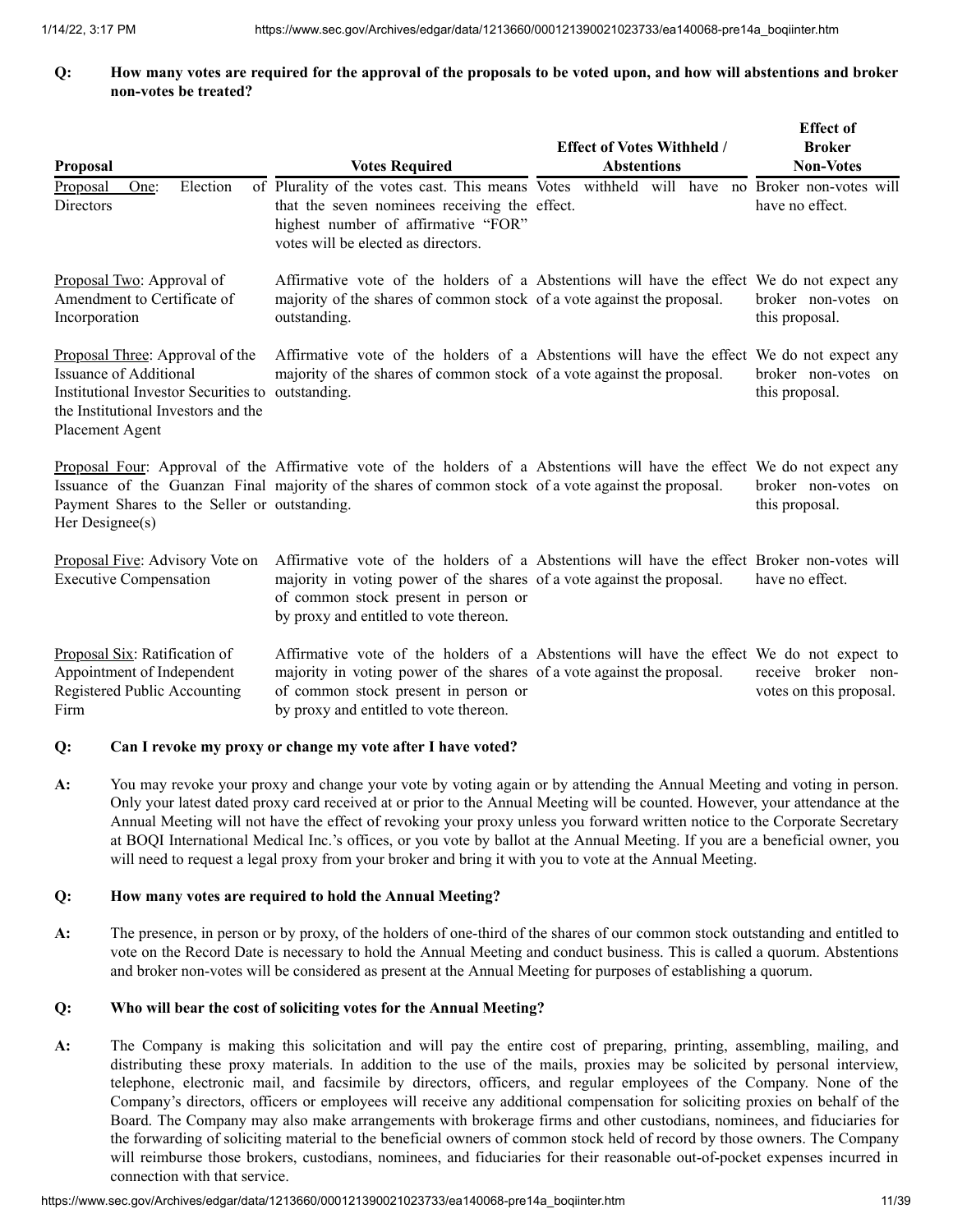# **Q: Where can I find the voting results of the Annual Meeting?**

**A:** We intend to announce preliminary voting results at the Annual Meeting and will disclose final voting results in a Current Report on Form 8-K that will be filed with the SEC not more than four business days following the Annual Meeting.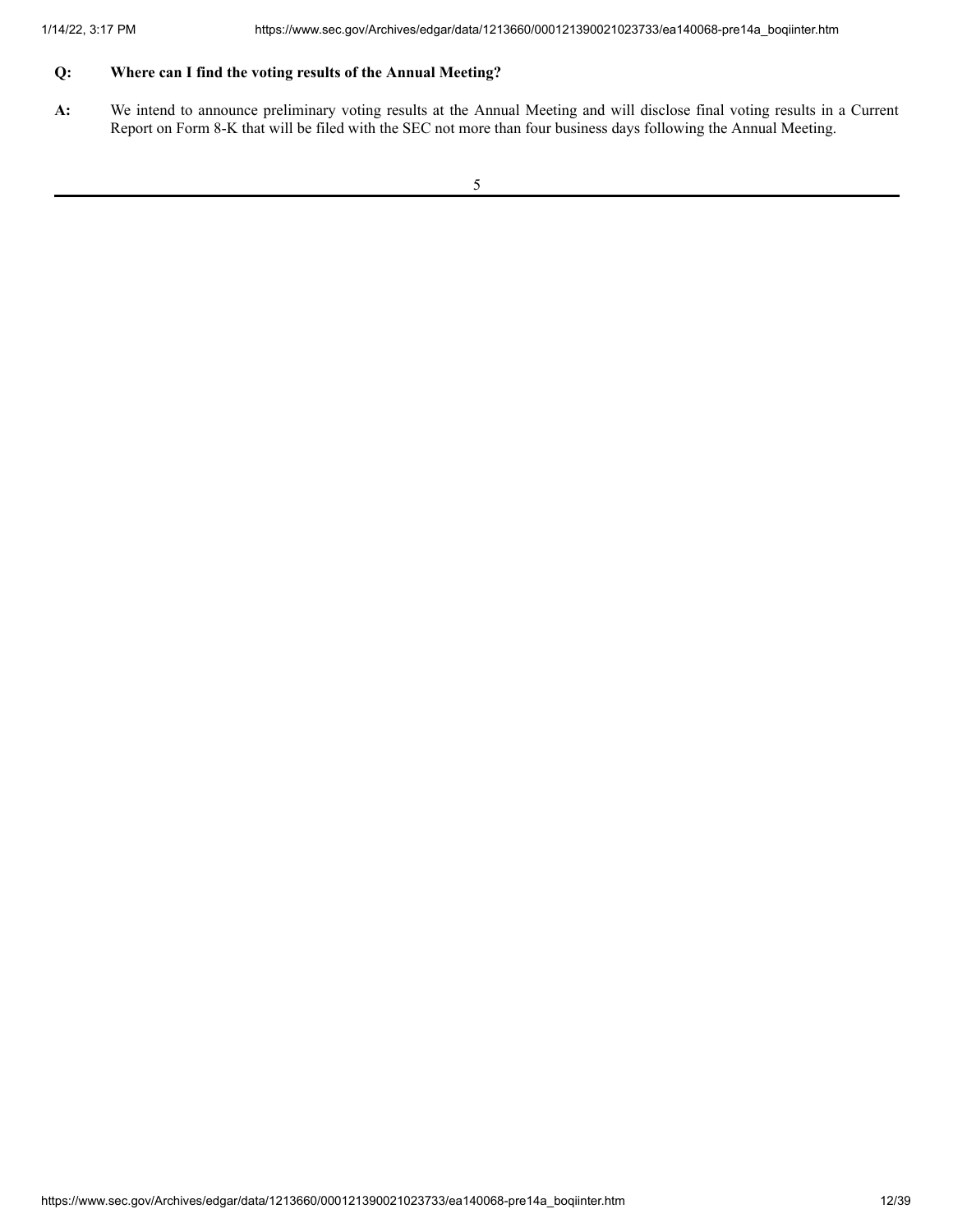# **PROPOSAL ONE**

# **ELECTION OF DIRECTORS**

<span id="page-12-0"></span>There are seven nominees for election to the Company's Board. The names of the persons who are nominees for director and their positions and offices with the Company are set forth in the table below. Each director to be elected will hold office until the 2022 Annual Meeting of Stockholders and until his or her successor is elected and has qualified, or until such director's earlier death, resignation or removal.

Directors are elected by a plurality of the votes present in person or represented by proxy and entitled to vote at the Annual Meeting. Shares represented by executed proxies will be voted, if authorization to do so is not withheld, for the election of the seven nominees named below. In the event that any nominee should be unavailable for election as a result of an unexpected occurrence, your shares will be voted for the election of a substitute nominee as the Board may propose. Each of the nominees listed below has been nominated for and has agreed to stand for election and management has no reason to believe that any nominee will be unable to serve.

The following table provides information regarding each nominee to our Board:

| <b>Name</b>     | Age | <b>Position</b>                                       |
|-----------------|-----|-------------------------------------------------------|
| Yongquan Bi     | 44  | Chairman                                              |
| Tiewei Song     | 49  | Director, Chief Executive Officer and President       |
| Xiaoping Wang   | 41  | Director Nominee and Chief Operating Officer          |
| Mia Kuang Ching | 55  | Independent Director, Chair of Audit Committee        |
| Ju Li           | 42  | Independent Director, Chair of Nominating Committee   |
| Fengsheng Tan   | 56  | Independent Director, Chair of Compensation Committee |
| Jianxi Wang     | 68  | Director Nominee                                      |

**Yongquan Bi** has been a director in the Company since his election in May 2018 and has been the Company's Chairman since February 2019. He was the Company's CEO from February 2019 to September 2019. He was the founder and has served as the Chairman of the Board of the Boqi Xinhai Group since 2009. Boqi Xinhai Group operates in multiple industries including automobile and grocery stores. He also serves as a director of BIQI International Holdings Corp., which is in the business of breeding, raising, and selling hogs for use in China's pork production. In 2015, Mr. Bi participated in the senior class of investment and financing of Chinese enterprises in Tsinghua University. Mr. Bi has more than 15 years of industry experience in the financial sector.

**Tiewei Song** was elected to the Board on May 18, 2018. He was appointed as the Company's CEO and President in October 2019. Mr. Song previously served as both the president and director of Shenyang Langzi Investment Management Co., Ltd., an asset management consulting firm, which he has held since December 2012. From July 2008 to July 2013, Mr. Song was the chief representative of German Varengold Bank in China. From October 1999 to May 2008, Mr. Song was the executive director and president of Liaoning Jiachang Group. He also serves as a director of BIQI International Holdings Corp. Mr. Song graduated from Peking University with bachelor's and master's degrees in mathematics.

**Xiaoping Wang** has been the Chief Operating Officer of the Company since February 2020. He is supervising the Company's retail pharmacy, wholesale pharmaceuticals and wholesale medical devices segments. From July 2014 to January 2020, he served as the Supervisor of Chongqing Guanzan Technology Co., Ltd. and the General Manager of Chongqing Shude Pharmaceutical Co., Ltd. From October 2004 to June 2014, he was the President of Sales and later the President of National Sales at Fujian Hongcheng Bio-Medical Co., Ltd.. Mr. Wang graduated from Chongqing Pharmaceutical High Level Specialty School and holds an MBA degree from Chongqing Normal University.

6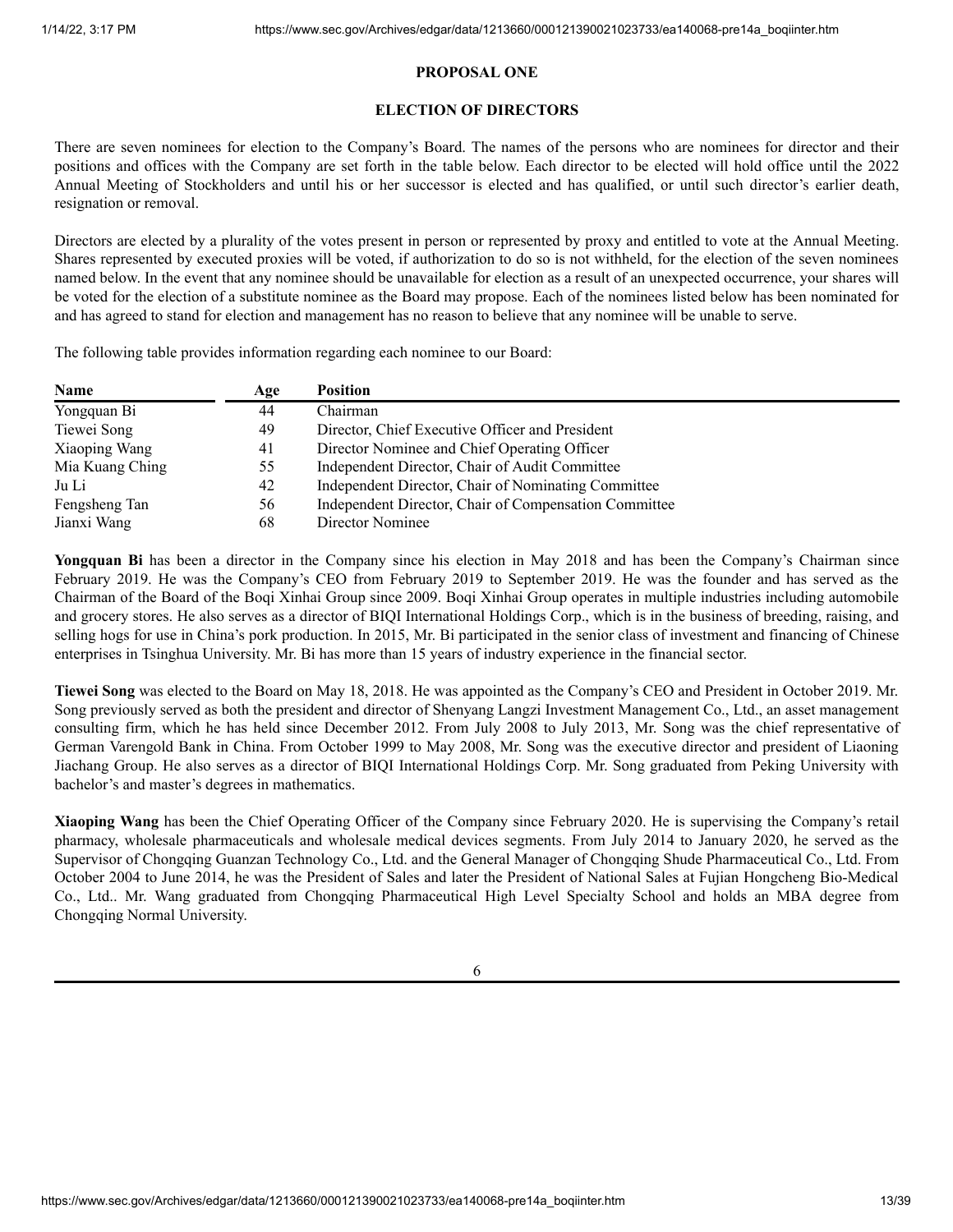**Mia Kuang Ching** has served as a director of the Company since August 2009 and is Chairman of the Audit Committee. Since October 2013 he has served as the Managing Director of Le Yu Corporate Advisory Pte Ltd., a human resources consulting firm. From January 2012 to October 2013, he worked as an M&A consultant. May 2001 until December 2, 2011 he was the managing partner of SBA Stone Forest Corporate Advisory (Shanghai) Co., Ltd. From 1997 to 2000, he was the Chief Accountant of Dalian Container Terminal, a joint venture formed by PSA Corporation of Singapore and the Port of Dalian Authority. From 1994 to 1997, he was the Group Financial Controller of Fullmark Pte. Ltd., and responsible for operations in China, Hong Kong, Malaysia and Vietnam and was in-charge of strategic investment, group financing and mergers and acquisitions. From 1992 to 1994 he was a Regional Accountant (South Europe) of Singapore Airlines. Mr. Ching graduated from the National University of Singapore with a bachelor's degree in accountancy.

**Ju Li** has served as a director of the Company since January 2019. From January 2017 to present, Mr. Li has served as the General Manager of Oxxas GmbH, a clothing retailer, responsible for the company's daily operation, including creating the company's business plans and promoting the company's business. From April 2015 to February 2017, Mr. Li was the general manager of Asia Pacific at Sensus Asset Management Co., Ltd. an asset management firm. From March 2009 to February 2015, Mr. Li was the general manager of Asia Pacific at Varengold Bank. He has extensive financial investment and enterprise management experience. Mr. Li holds a B.A. degree from the Bremen University of Applied Sciences, Germany.

**Fengsheng Tan** has served as a director of the Company since May 18, 2018. He has been a lawyer with Liaoing New Century law firm since February 2005. From January 1997 to January 2005 he was a lawyer with Liaoing Asia-Pacific Law Firm. Mr. Tan graduated from the law faculty of Liaoning University and has more than 20 years' experience as a lawyer.

**Jianxin Wang** previously served as an independent director of the Company from September 2009 through January 2019. Since January 2017, Mr. Wang has been the President of Sparkles International Development Corp, a Virginia based consulting firm that he founded in June 1993. He was the General Manager of China Thermal Energy Investment Corp., an Chinese urban energy supplier, from December 2013 to December, 2015, and the Vice President and director of the International Fund at China's Environment, a Washington D.C. based non-profit organization from January 2013 to December 2016. He served as the General Manager of Gaoping Ronggao PV Solar Development Co., Ltd,, a Chinese manufacturer of PV solar energy cells, from September 2011 to December 2013. He was a Senior Advisor to China Development Bank from August 2010 to August 2012. . Mr. Wang received a M.S. degree in Science from Florida State University in 1988 and a B.A degree in English from Beijing Foreign Studies University in 1983.

# *THE BOARD OF DIRECTORS RECOMMENDS A VOTE "FOR" ALL OF THE NOMINEES IN PROPOSAL ONE*

7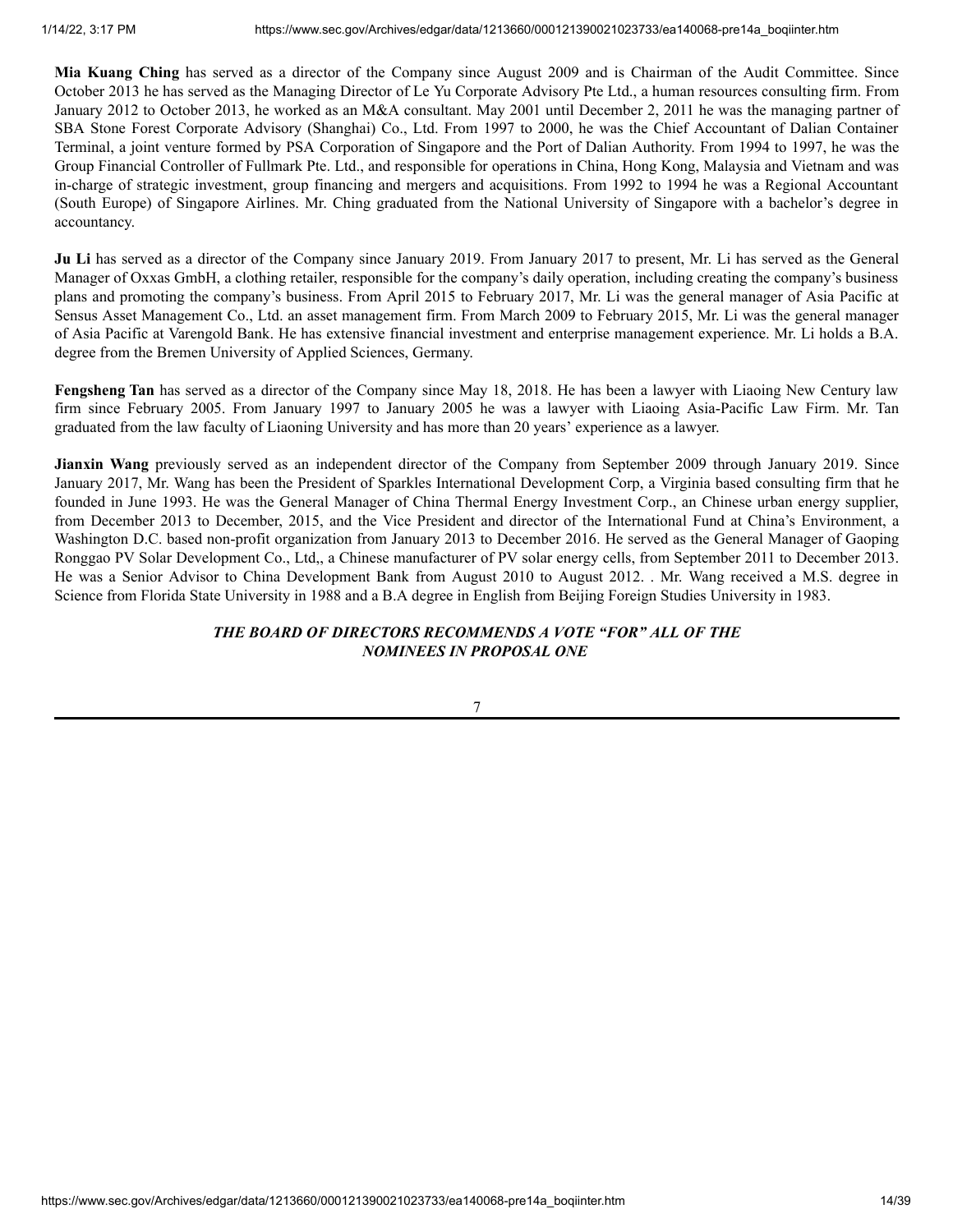# **CORPORATE GOVERNANCE**

#### <span id="page-14-0"></span>Board Leadership Structure

The Board considers and establishes the appropriate leadership structure for the Company.

## **Independence of the Board of Directors**

As required under the listing standards of the Nasdaq Stock Market, a majority of the members of a listed company's board of directors must qualify as "independent," as affirmatively determined by the board of directors. The Company's Board consults with the Company's counsel to ensure that the Board's determinations are consistent with all relevant securities and other laws and regulations regarding the definition of "independent," including those set forth in pertinent listing standards of the Nasdaq Stock Market, as are in effect from time to time.

We undertook a review of the independence of our directors and, using the definitions and independence standards for directors provided in the rules of The NASDAQ Stock Market, considered whether any director has a material relationship with us that could interfere with his or her ability to exercise independent judgment in carrying out their responsibilities. As a result of this review, we determined that Mia Kuang Ching, Ju Li and Fengsheng Tan were "independent directors" as defined under the rules of The NASDAQ Stock Market.

# **Committees of the Board of Directors**

The Board has established three standing committees: an Audit Committee, a Compensation Committee and a Nominating Committee. The members of each committee qualify as "independent" under the rules and regulations of the SEC and the Nasdaq Stock Market.

## *Audit Committee*

The current members of our audit committee are Mia Kuang Ching (Chair), Ju Li and Fengsheng Tan, each of whom we believe satisfies the independence requirements of the Securities and Exchange Commission. We believe Mr. Ching is qualified as an audit committee financial expert under the regulations of the SEC by reason of his work experience. Our audit committee assists our Board in its oversight of:

- The integrity of our financial statements;
- Our independent registered public accounting firm's qualifications and independence; and
- The performance of our independent auditors.

The Audit Committee's charter is available in the Company Governance Documents section of the Investor Relations section of the Company's website at: www.usbimi.com.

## *Compensation Committee*

The current members of our compensation committee are Fengsheng Tan (Chair), Mia Kuang Ching and Ju Li. The Compensation Committee reviews and, as it deems appropriate, recommends to the Board policies, practices and procedures relating to the compensation of the Company's executive officers and other managerial employees, including the determination, in its discretion, of the amount of annual bonuses, if any, for our executive officers and other professionals. The Compensation Committee advises and consults with our senior executives as may be requested regarding managerial personnel policies.

The Compensation Committee's charter is available in the Company Governance Documents section of the Investor Relations section of the Company's website at: *www.usbimi.com*.

## *Nominating Committee*

The current members of our nominating committee are Ju Li (Chair), Mia Kuang Ching and Fengsheng Tan.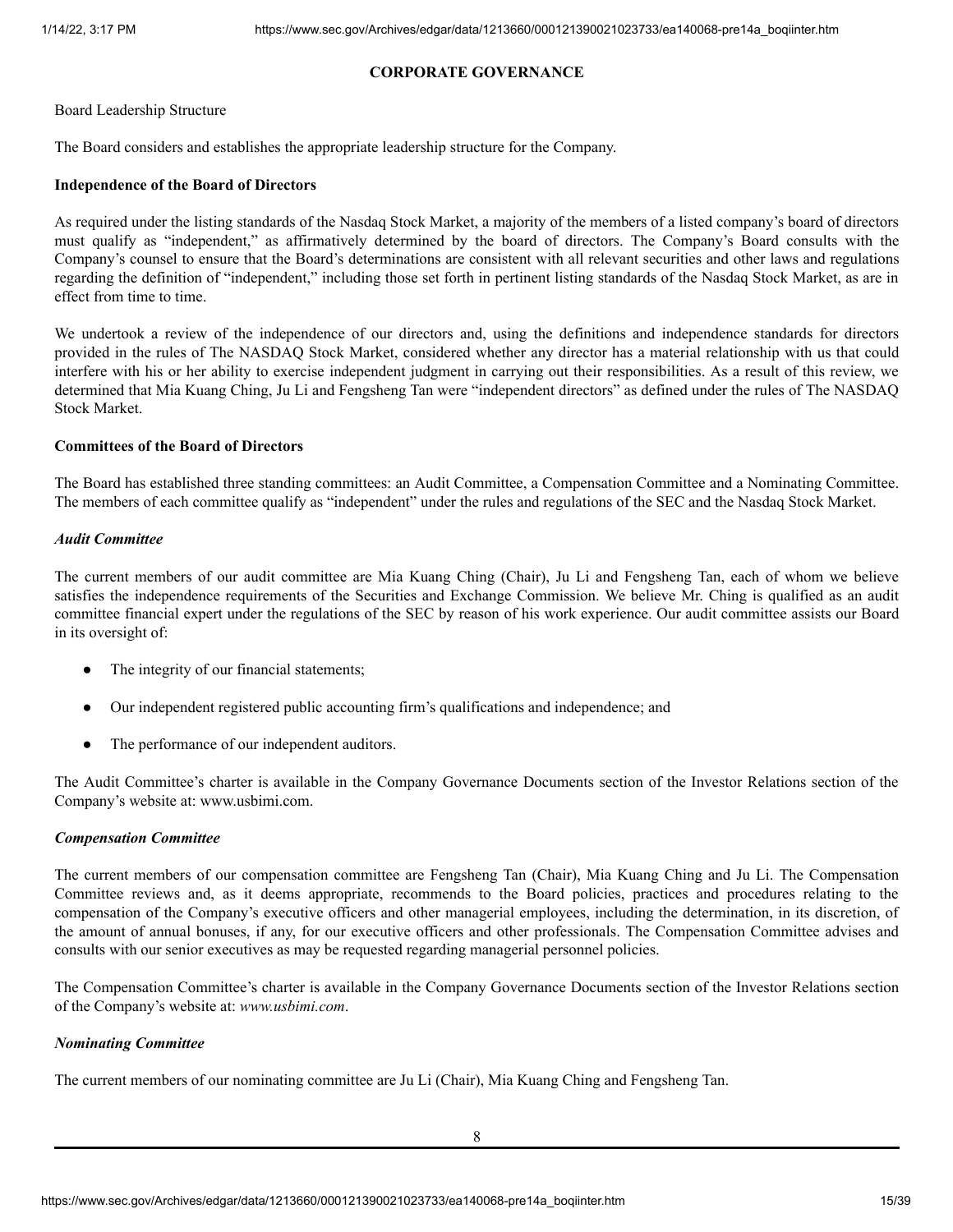The Nominating Committee identifies and recommends nominees to the Board and oversees compliance with our corporate governance guidelines. The Nominating Committee is responsible for assembling for stockholder consideration a group of nominees that, taken together, have the experience, qualifications, attributes, and skills appropriate for functioning effectively as a Board. The Nominating Committee reviews the composition of the Board in light of the Company's changing requirements, its assessment of the Board's performance, and the inputs of stockholders and other key constituencies.

While the Nominating Committee has not adopted specific minimum criteria for director nominees, the Committee looks for certain characteristics common to all board members, including integrity, strong professional reputation and record of achievement, constructive and collegial personal attributes, and the ability and commitment to devote sufficient time and energy to Board service.

In addition, the Nominating Committee seeks to include on the Board a complementary mix of individuals with diverse backgrounds and skills that can help the Board to meet the broad set of challenges that it confronts. These individual qualities can include matters like experience in the Company's industry, technical experience (for example, financial or technological expertise), experience gained in situations comparable to the Company's, leadership experience, and relevant geographical experience. The Committee does not assign specific weights to particular criteria and no particular criterion is necessarily applicable to all prospective nominees.

The following is a brief description of the specific experience and qualifications, attributes or skills of each director that led to the conclusion that such person should serve as a director of the Company:

- The Board believes that Mr. Bi's diverse work experience, his education, and his demonstrated leadership ability qualify him to serve as our Chairman.
- Mr. Tiewei Song's qualifications to serve on our Board include his experience in capital raising and business management.
- Mr. Mia Kuang Ching's qualifications to serve on our Board include his years of business experience and his familiarity with financial accounting matters.
- Mr. Ju Li's qualifications to serve on our Board include his financial investment and enterprise management experience.
- Mr. Fengsheng Tan's qualifications to serve on our Board include his legal and corporate governance background.

The Nominating Committee will consider all bona fide candidates for election to the Board and will consider any stockholder nominations pursuant to the same criteria, provided those nominated are submitted in accordance with applicable law and within the time periods set forth herein for receipt of stockholder proposals for the 2021 Annual Meeting of Stockholders. To date, the Company has not received any recommendations from stockholders for candidates for inclusion in the committee's slate of nominees.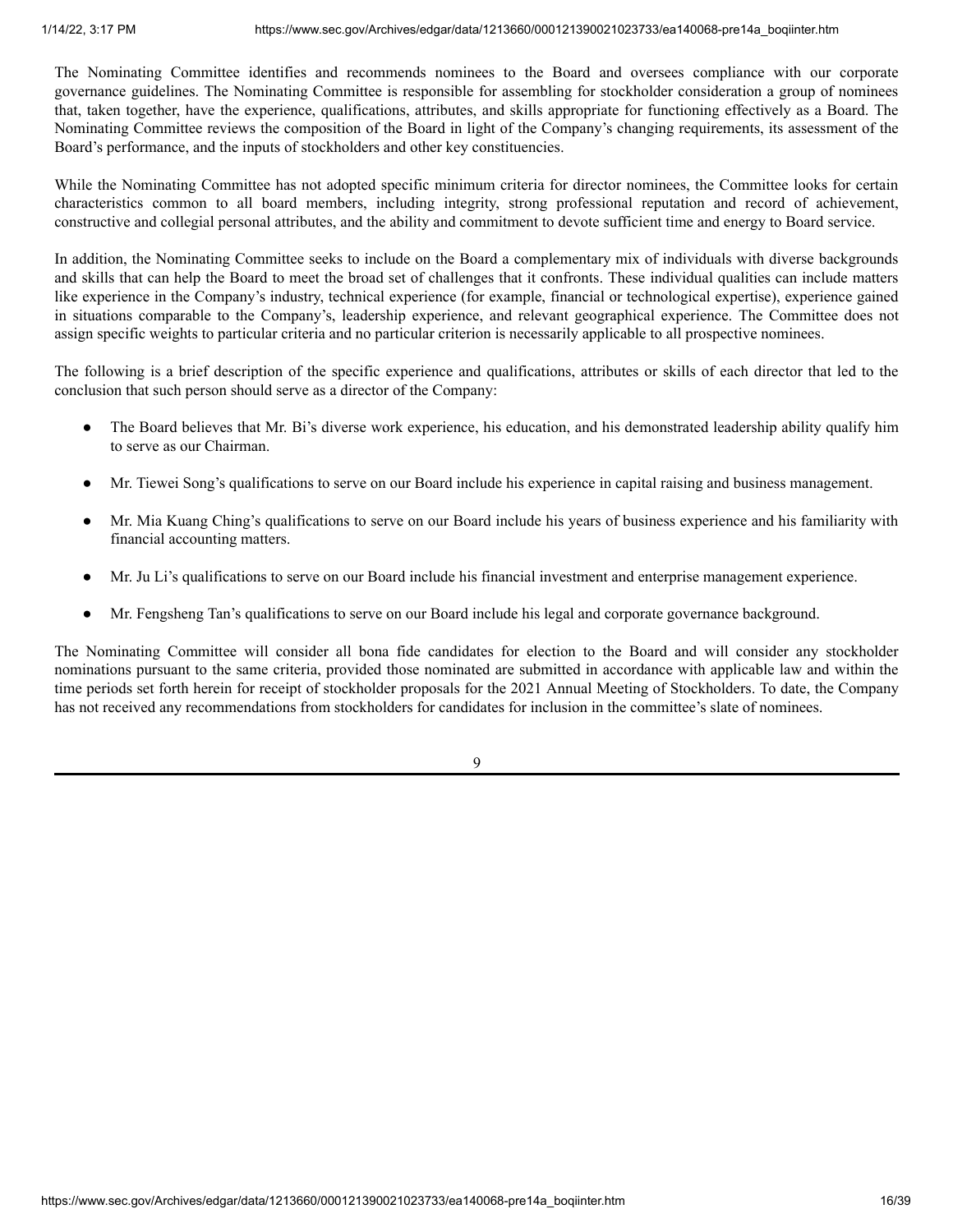The Nominating Committee's charter is available in the Company Governance Documents section of the Investor Relations section of the Company's website at: *www.usbimi.com*.

## **Meetings of the Board of Directors**

The Board met seventeen (17) times during 2020 and acted four (4) times by unanimous written consent. All directors attended all the meetings of the Board held during 2020.

We expect that all of our directors will attend the 2021 Annual Meeting of Stockholders. We do not maintain a formal policy regarding director attendance at our annual meeting of stockholders.

## **The Board's Role in Risk Oversight**

The Board has an active role, as a whole and also at the committee level, in overseeing management of the Company's risks. The Board regularly reviews information regarding the Company's credit, liquidity and operations, as well as the risks associated with each. The Compensation Committee is responsible for overseeing the management of risks relating to the Company's executive compensation arrangements. The Audit Committee oversees management of financial risks. The Nominating Committee manages risks associated with the independence of the Board and potential conflicts of interest of director nominees. While each committee is responsible for evaluating certain risks and overseeing the management of such risks, the entire Board is regularly informed through committee reports about such risks.

Stockholder Communications with the Board of Directors

The Company's corporate governance policies set forth a process by which stockholders and other interested third parties can send communications to the non-management members of the Board. When stockholders or other interested third parties have concerns, they may make them known to the non-management directors by communication to: tiantian@botijituan.com. All such correspondence is provided to the independent directors at, or prior to, the next regular Board meeting.

Code of Business Conduct and Ethics

The Company has adopted a Code of Business Conduct and Ethics that applies to all officers, directors, employees, consultants and advisors. The Code of Business Conduct and Ethics is available in the Company Governance Documents section of the Investor Relations section of the Company's website at *www.usbimi.com*. If the Company makes any substantive amendments to the Code of Business Conduct and Ethics or grants any waiver from a provision of the Code to any executive officer or director, the Company will promptly disclose the nature of the amendment or waiver on its website.

# **EXECUTIVE COMPENSATION**

# <span id="page-16-0"></span>**Compensation of Executive Officers**

BOQI International Medical Inc. is a "smaller reporting company" under the rules promulgated by the SEC and the Company complies with the disclosure requirements applicable to smaller reporting companies. This executive compensation summary is not intended to meet the "Compensation Discussion and Analysis" disclosure required of larger reporting companies.

We agreed to pay our Chief Executive Officer, Mr. Tiewei Song, a salary of \$500,000 each year starting in October 2019. We paid Mr. Song \$0 and \$28,992 in 2020 and 2019, respectively. We paid our Chief Financial Officer, Jun Jia, a salary of RMB 240,000 (approximately \$38,000) in 2020. We did not provide any compensation to Mr. Xiaoping Wang, our Chief Operating Officer for the year ended December 31, 2020,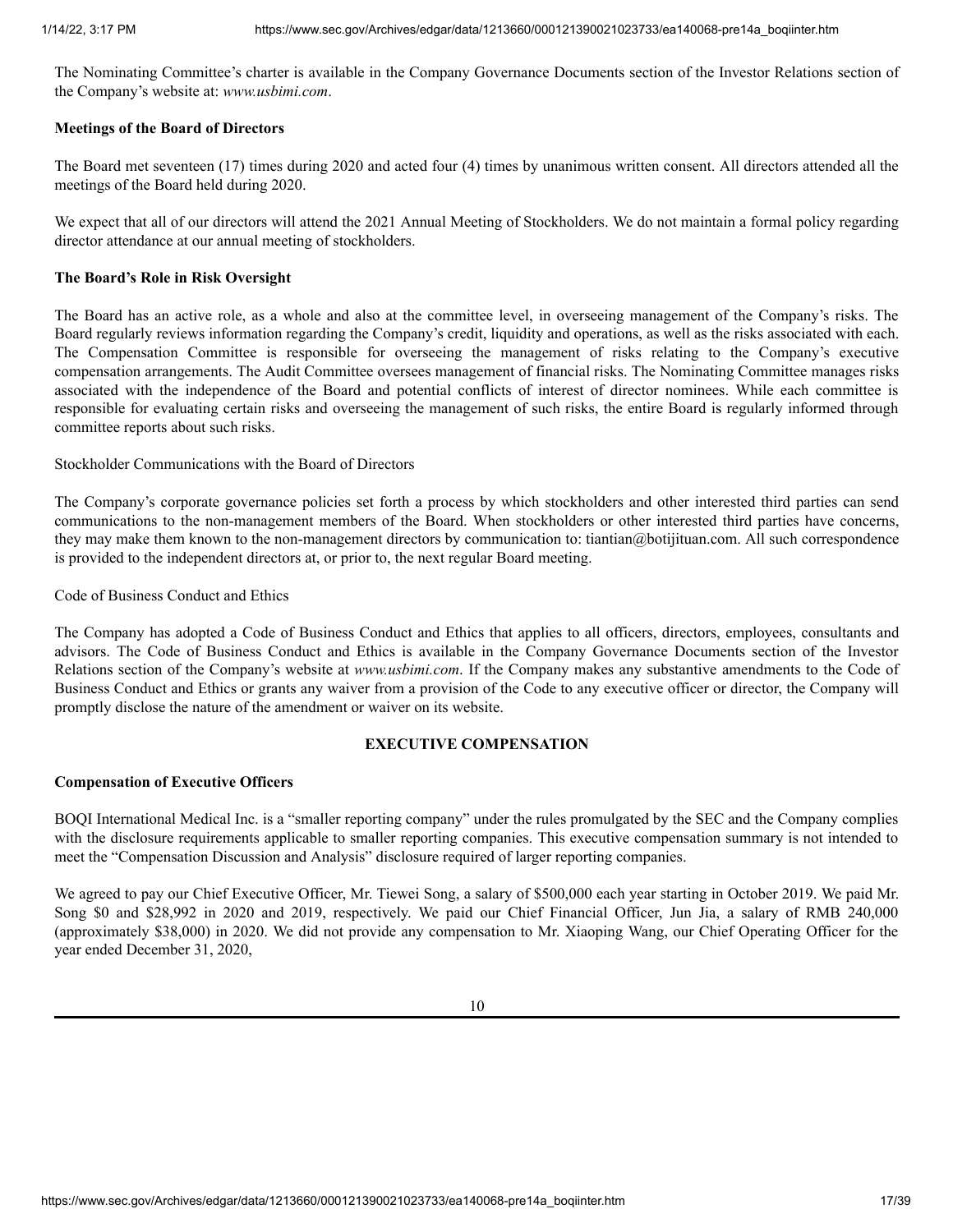## **Employment Agreements, Termination of Employment and Change-in-Control Arrangements**

Except as described below, we currently have no employment agreements with any of our executive officers, nor any compensatory plans or arrangements resulting from the resignation, retirement or any other termination of any of our executive officers, from a change-in-control, or from a change in any executive officer's responsibilities following a change-in-control.

## Agreement with Mr. Tiewei Song

The Company entered into an employment agreement (the "Song Agreement") with Mr. Tiewei Song dated October 1, 2019, under which Mr. Song will serve as our Chief Executive Officer for a term of two years commencing October1, 2019 with base annual cash compensation of \$500,000. During the term of employment, Mr. Song will perform the duties as are commensurate and consistent with his position and will devote his full working time, attention and efforts to the Company and to discharging the responsibilities of his position, and such other duties as may be assigned from time to time by the Company, which relate to the business of the Company and are reasonably consistent with his position. During the term of employment, Mr. Song will not engage in any business activity that, in the reasonable judgment of the board of directors of the Company, conflicts with his duties under the Song Agreement, whether or not such activity is pursued for gain, profit or other advantage.

The Song Agreement and employment thereunder may be terminated (1) automatically upon the death or Total Disability (as defined in the Song Agreement) of Mr. Song, (2) without Cause by the Company or for Good Reason (both as defined in the Song Agreement) by Mr. Song, in which case Mr. Song shall be entitled to receive termination payments and benefits, including without limitation, an amount equal to six (6) months' salary, unpaid salary earned through the date of termination and unused vacation that has accrued and would be payable under the Company's standard and other benefits, or (3) in connection with a Change of Control (as defined in the Song Agreement), in which case Mr. Song shall be entitled to receive a change in control severance payment in the amount equal to \$10,000,000, and other benefits.

# **Compensation of Directors**

As at December 31, 2020, we had four non-employee directors, of whom only Mr. Mia Kuang Ching has received compensation, as set forth in the table below. Other non-employee directors received no compensation for their services as directors. Directors who are also employees of the Company and/or its subsidiaries received no additional compensation for their services as directors:

|                 | Other        |        |        |              |
|-----------------|--------------|--------|--------|--------------|
| <b>Name</b>     | Compensation | Fees   |        | <b>Total</b> |
| Mia Kuang Ching |              | 24,000 | $\sim$ | 24,000       |

# **Outstanding Equity Awards at December 31, 2020**

We have not implemented a stock option plan at this time and since inception, we have not issued any stock options, stock appreciation rights or other equity awards to our executive officers. We may decide, at a later date, and reserve the right to, initiate such a plan or plans as deemed appropriate by the Board.

## **Pension Benefits**

We have not entered into any pension benefit agreements with any of our executive officers or directors. We contribute to the social insurance for our employees each month, which includes pension, medical insurance, unemployment insurance, occupational injuries insurance and housing provision funds in accordance with PRC regulations.

# **Compensation Committee Interlocks and Insider Participation**

None of the Company's executive officers served as a director or a member of a compensation committee (or other committee serving an equivalent function) of any other entity, the executive officers of which served as a director of the Company or member of the Compensation Committee during 2020.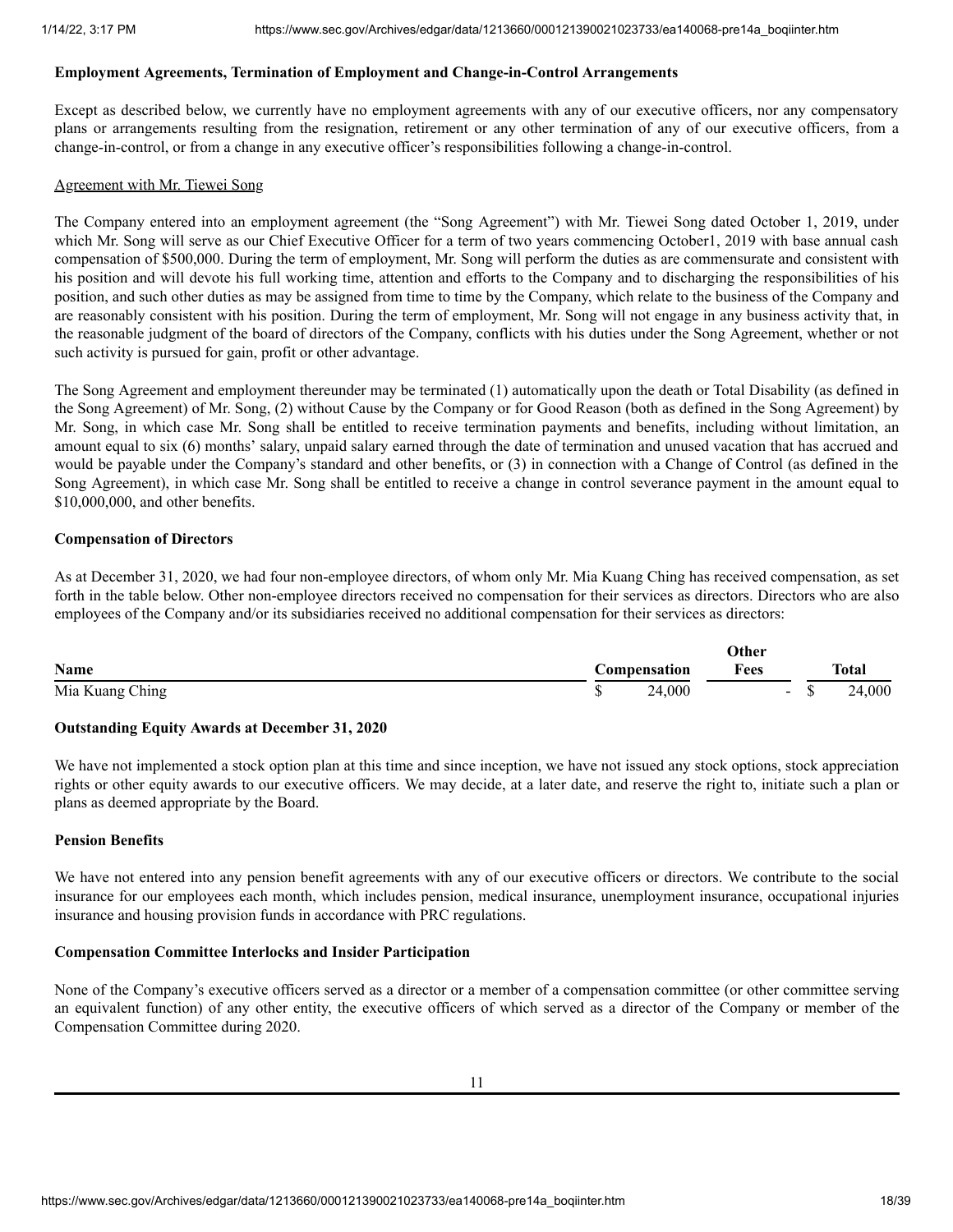# **SECURITY OWNERSHIP OF CERTAIN BENEFICIAL OWNERS AND MANAGEMENT**

<span id="page-18-0"></span>The following table sets forth information regarding beneficial ownership of our common stock as of March 30, 2021 for: (i) each stockholder known by us to be the beneficial owner of more than 5% of the outstanding shares of our common stock; (ii) each of our directors and director nominees; (iii) each of our named executive officers; and (iv) all of our directors and executive officers as a group:

| Name and Address of Beneficial Owner(s)(2)                   | <b>Amount</b> and<br>Nature of<br><b>Beneficial</b><br>Owner(s) $(1)$ | Percentage<br>of Beneficial<br>Ownership |
|--------------------------------------------------------------|-----------------------------------------------------------------------|------------------------------------------|
| Yongquan Bi, Chairman                                        | 1,500,000                                                             | 7.45%                                    |
| Gang Li $(3)$                                                | 1,899,409                                                             | 9.44%                                    |
| Yu Zhang (4)                                                 | 1,100,000                                                             | 5.46%                                    |
| Tiewei Song, Director, Chief Executive Officer and President |                                                                       |                                          |
| Jun Jia, Chief Financial Officer                             |                                                                       |                                          |
| Xiaoping Wang, Chief Operating Officer                       |                                                                       |                                          |
| Mia Kuang Ching, Director                                    |                                                                       |                                          |
| Fengsheng Tan, Director                                      |                                                                       |                                          |
| Ju Li, Director                                              |                                                                       |                                          |
| All officers and directors as a group (7 persons)            | 4.499.409                                                             | 22.35%                                   |

- (1) Pursuant to Rule 13-d-3 under the Securities Exchange Act of 1934, as amended, beneficial ownership of a security consists of sole or shared voting power (including the power to vote or direct the voting) and/or sole or shared investment power (including the power to dispose or direct the disposition) with respect to a security whether through a contract, arrangement, understanding, relationship or otherwise. Unless otherwise indicated, each person indicated above has sole power to vote, or dispose or direct the disposition of all shares beneficially owned.
- (2) Unless as otherwise set forth in the table, the address of each beneficial owner is c/o BOQI International Medical Inc., at Room 3601, Building A, Harbour View Place, No. 2 Wuwu Road, Zhongshan District, Dalian, Liaoning Province, P. R. China.
- (3) The address of Gang Li is No. 7, South Huanghe Road, Huanggu District, Shenyang City, Liaoning Province, P. R. China.
- (4) The address of Yu Zhang is No. 4-27, Taipingguo Road, Pulandian City, Liaoning Province, P. R. China.

## **Certain Relationships and Related Transactions**

## *Amount due to related parties*

As of December 31, 2020 and 2019, the total amounts payable to related parties was \$226,514 and \$382,037, respectively, which included:

- 1. Amount payable to Mr. Yongquan Bi, the former Chief Executive Officer and current Chairman of the Board of Directors of our company, of \$29,566 and \$376,639, as of December 31, 2020 and 2019, respectively, free of interest and due on demand. The amounts represent the remaining balance that Mr. Bi advanced for third party services on behalf of our company during the ordinary course of business in 2020 and 2019, respectively.
- 2. Amount payable to Mr. Yongjian Zhang, one of the directors of Nengfa Technology, of \$0 and \$4,681, as of December 31, 2020 and 2019, respectively, free of interest and due on demand. The amount was advanced in several transactions for our daily operating expenditures during 2019.
- 3. Amount payable to Mr. Fuqing Zhang, the Chief Executive Officer of Xinrongxin of \$184,370 and \$717, as of December 31, 2020 and 2019, respectively, free of interest and due on demand. The amount due to Mr. Fuqing Zhang relates to reimbursable operating expenses that we owed to Mr. Fuqing Zhang during and before the acquisition of Boqi Zhengji.
- 4. Amount payable to Mr. Youwei Xu, the financial manager of Xinrongxin of \$12,578 and \$0, as of December 31, 2020 and 2019, respectively, free of interest and due on demand. The amount due to Mr. Youwei Xu, relates to reimbursable operating expenses that the we owed to Mr. Fuqing Zhang during and before the acquisition of Boqi Zhengji.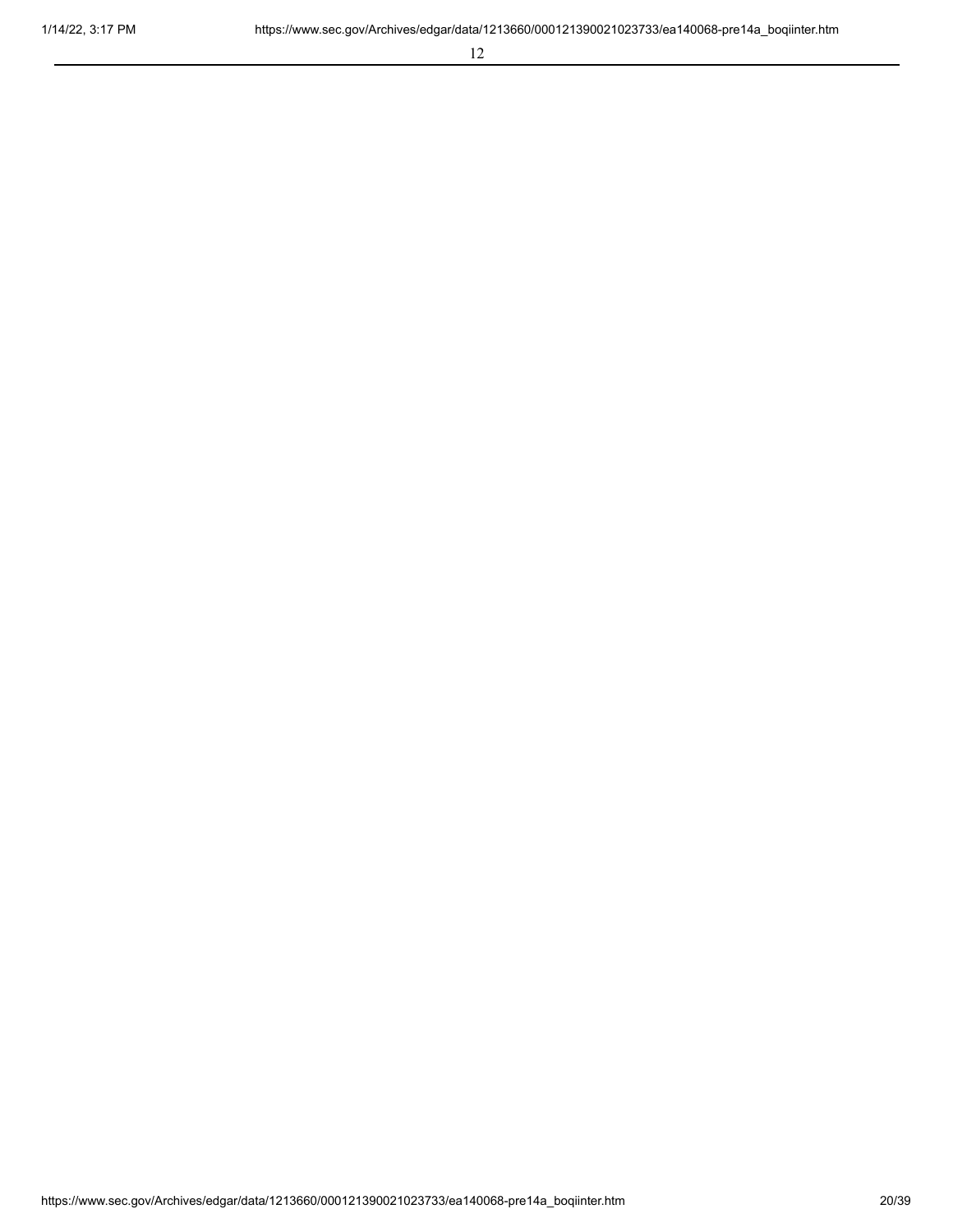# **SECTION 16(A) BENEFICIAL OWNERSHIP REPORTING COMPLIANCE**

<span id="page-20-0"></span>Section 16(a) of the Securities Exchange Act of 1934, as amended, requires our executive officers and directors, and persons who beneficially own more than 10% of a registered class of our equity securities to file with the Securities and Exchange Commission initial statements of beneficial ownership, reports of changes in ownership and annual reports concerning their ownership of our common shares and other equity securities, on Forms 3, 4 and 5 respectively. Executive officers, directors and greater than 10% stockholders are required by the Securities and Exchange Commission regulations to furnish us with copies of all Section 16(a) reports they file. Based on our review of the copies of such forms received by us, or written representations that no other reports were required, and to the best of our knowledge, Jun Jia, Ju Li and Fengsheng Tan have not filed Forms 3 with the SEC in a timely manner.

## **REPORT OF THE AUDIT COMMITTEE OF THE BOARD OF DIRECTORS\***

The Audit Committee oversees the Company's financial reporting process on behalf of the Board. Management has the primary responsibility for the financial statements and the reporting process, including the systems of internal control over financial reporting and disclosure controls and procedures. In fulfilling its oversight responsibilities, the Audit Committee reviewed the audited financial statements included in the Company's Annual Report on Form 10-K for the year ended December 31, 2020, as amended, with management, including a discussion of the quality, not just the acceptability, of the accounting principles, the reasonableness of significant judgments, and the clarity of disclosures in the financial statements.

The Audit Committee is responsible for reviewing, approving and managing the engagement of the Company's independent registered public accounting firm, including the scope, extent and procedures of the annual audit and compensation to be paid therefore, and all other matters the Audit Committee deems appropriate, including the Company's independent registered public accounting firm's accountability to the Board and the Audit Committee. The Audit Committee reviewed with the Company's independent registered public accounting firm, which is responsible for expressing an opinion on the conformity of audited financial statements with generally accepted accounting principles, its judgment as to the quality, not just the acceptability, of the Company's accounting principles and such other matters as are required to be discussed with the audit committee under auditing standards generally accepted in the United States, including those described in Statement on Auditing Standards No. 61, as amended, "Communication with Audit Committees," and discussed and reviewed the results of the Company's independent registered public accounting firm's examination of the financial statements. In addition, the Audit Committee discussed with the Company's independent registered public accounting firm the independent registered public accounting firm's independence from management and the Company, including the matters in the written disclosures and the letter regarding its independence as required by the applicable requirements of the Public Company Oversight Board regarding the independent accountant's communications with the audit committee concerning independence. The Audit Committee also considered whether the provision of any non-audit services was compatible with maintaining the independent registered public accounting firm's independence.

The Audit Committee discussed with the Company's independent registered public accounting firm the overall scope and plans for its audits, and received from them written disclosures and letter regarding their independence. The Audit Committee meets with the Company's independent registered public accounting firm, with and without management present, to discuss the results of its examinations and the overall quality of the Company's financial reporting. The Audit Committee held four (4) meetings during the fiscal year ended December 31, 2020.

In reliance on the reviews and discussions referred to above, the Audit Committee recommended to the Board (and the Board approved) that the audited financial statements be included in the Company's Annual Report on Form 10-K for the year ended December 31, 2020 for filing with the SEC. The Audit Committee retained Audit Alliance LLP as the Company's independent registered public accounting firm for the fiscal year ending December 31, 2021.

Audit Committee:

Mia Kuang Ching Fengsheng Tan Ju Li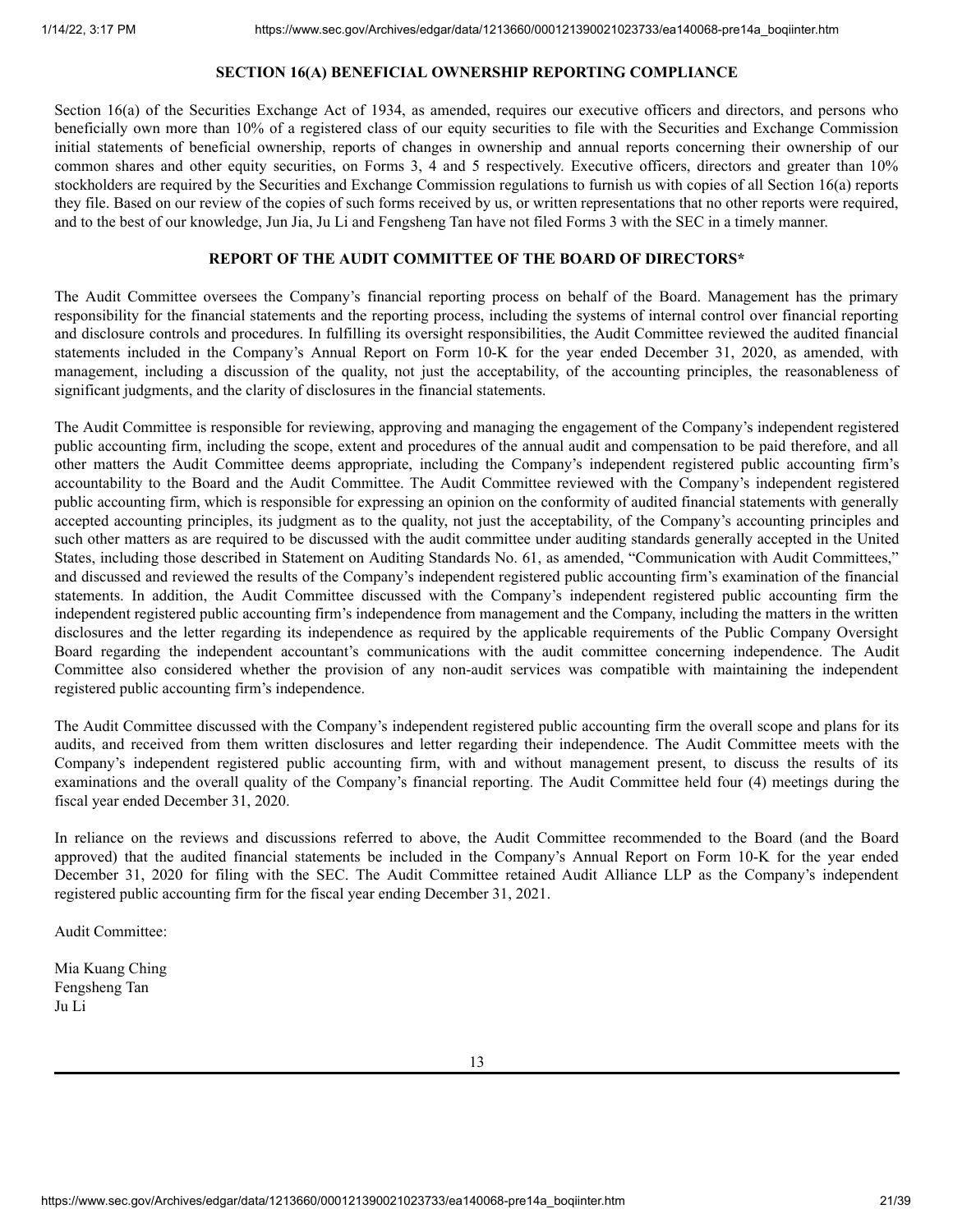# **PROPOSAL TWO—APPROVAL OF AMENDMENT TO CERTIFICATE OF INCORPORATION TO CHANGE THE COMPANY'S NAME**

## <span id="page-21-0"></span>**Background**

When we acquired Boqi Zhengji Pharmacy Chain Co., Ltd. ("Boqi Zhengji") in 2019 as our first step to shift our focus from the energy sector to the healthcare business, we changed our company name from NF Energy Saving Corporation to BOQI International Medical Inc. to better reflect the Company's new focus, upon stockholder approval at our 2019 Annual Meeting.

Shortly after the acquisition, however, the business of Boqi Zhengji was severely impacted by the spread of coronavirus, or COVID-19, and its revenues plummeted. The COVID-19 pandemic caused the pharmacy stores to record almost no sales for several months due to the national shutdown order and other government orders specifically targeting OTC drugs. While we offered support to Boqi Zhengji, our efforts failed to help improve Boqi Zhengji's poor performance. To avoid exposing our other business to further risks and potential joint liabilities, we sold Boqi Zhengji in December 2020, the official record date of which was updated in February 2, 2021, due to the Chinese government's alternative working schedule and other delays caused by COVID-19.

The Board believes that the Company's current name BOQI International Medical Inc. reflects a divested business line and is outdated, and a new company name that better describes us as a group company is advisable. The proposed new company name BIMI International Medical Inc. is consistent with our NASDAQ ticker symbol "BIMI."

## **Text of the Proposed Charter Amendment**

We propose that Section 1 of our Certificate of Incorporation be amended to read in its entirety as follows:

FIRST. The name of this corporation shall be:

BIMI International Medical Inc.

## **Purpose of the Proposed Charter Amendment**

The Board believes that it is advisable and it is in the best interests of our Company and our stockholders that the Company's name be changed to BIMI International Medical Inc., to accurately reflect us as a group company.

# **Timing of the Proposed Charter Amendment**

If the proposed amendment to our Certificate of Incorporation is approved by our stockholders, it will become effective immediately upon the filing of a Certificate of Amendment to our Certificate of Incorporation with the Secretary of State of the State of Delaware, which we expect to file promptly after the Annual Meeting. If the proposed amendment is not approved by our stockholders, the name of the Company will remain unchanged.

# *THE BOARD OF DIRECTORS RECOMMENDS A VOTE "FOR" APPROVAL OF THE* **AMENDMENT TO OUR CERTIFICATE OF INCORPORATION TO CHANGE THE COMPANY'S NAME TO BIMI INTERNATIONAL MEDICAL INC.**

## 14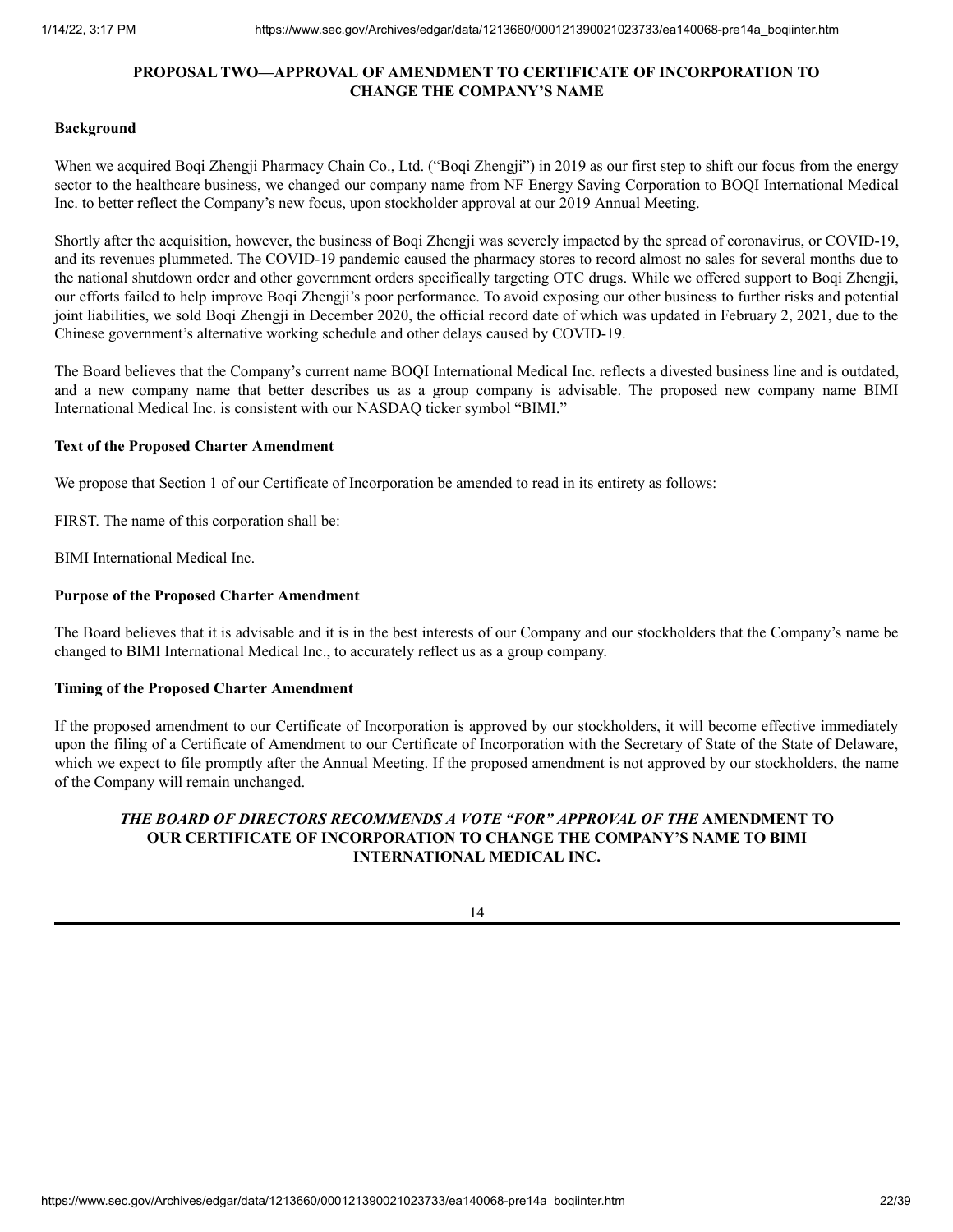# **PROPOSAL THREE—APPROVAL OF PENDING ISSUANCE OF ADDITIONAL INSTITUTIONAL INVESTOR SECURITIES**

## <span id="page-22-0"></span>**Overview**

On May 18, 2020, the Company entered into a Securities Purchase Agreement (the "SPA") with CVI Investments Inc. and Hudson Bay Master Fund Ltd. (each an "Institutional Investor" or "Holder" and collectively the "Institutional Investors" or the "Holders") to sell a new series of senior secured convertible notes of the Company in a private placement. The Company entered into the SPA to obtain needed financing.

Pursuant to the SPA, convertible notes in an aggregate original principal amount of \$4,450,000 (the "Original Notes") were issued to the Holders on June 2, 2020 in a private placement in reliance upon the exemption from securities registration afforded by Section 4(a) (2) of the Securities Act of 1933, as amended (the "1933 Act"), and Rule 506(b) of Regulation D ("Regulation D") as promulgated by the United States Securities and Exchange Commission (the "SEC") under the 1933 Act, together with the issuance of warrants to acquire an aggregate of 1,300,000 shares of Common Stock at an initial exercise price of \$2.845 per share (the "Original Warrants"). The placement agent received warrants (the "Initial Placement Agent Warrants") to purchase up to 171,845 shares of Common Stock, at an initial exercise price of \$2.845 per share.

Pursuant to the SPA, additional convertible notes (the "Base Additional Notes") in an aggregate original principal amount not to exceed \$2,100,000 (the "Base Amount of the Additional Note") could also be issued to the Institutional Investors at a later date under certain circumstances. The Common Stock issuable upon conversion of the Original Notes and the Base Additional Notes and upon exercise of the Original Warrants and the Original Placement Agent Warrants are hereinafter collectively referred to as the "Original Securities").

Pursuant to Nasdaq Rule 5635, stockholder approval is required prior to the issuance of securities in a transaction, other than a public offering, involving the sale, issuance or potential issuance by the Company of its Common Stock (or securities convertible into or exercisable for Common Stock), which alone or together with sales by officers, directors or substantial shareholders of the company, equals 20% or more of the Common Stock or 20% or more of the voting power outstanding before the issuance, at a price less than the lower of: (i) the closing price immediately preceding the signing of the binding agreement, or (ii) the average closing price of the common stock for the five trading days immediately preceding the signing of the binding agreement for the transaction.

Accordingly, the issuance of the Original Securities was voted on at our 2020 Annual Meeting, at which time our stockholders approved the issuance of the Original Securities.

On February 24, 2021, the Company entered into an amendment to the SPA (the "Amendment") with the Institutional Investors to increase the Base Amount of the Additional Notes to be sold to them by \$3,300,000 to \$5,400,000. On February 26, 2021 (the "2021 Closing Date"), two previously approved Base Additional Notes in the aggregate original principal amount of \$2,100,000 and two notes in the aggregate amount of \$3,300,000 (the "Excess Additional Notes", together with the Base Additional Notes, the "2021 Notes") were issued to the Institutional Investors in a private placement (the "2021 Private Placement") in reliance upon the exemption from securities registration afforded by Section 4(a)(2) of 1933 Act and Regulation D, together with the issuance of warrants to acquire an aggregate of 760,000 shares of our Common Stock at an initial exercise price of \$2.845 per share. The placement agent for the 2021 Private Placement received warrants to purchase up to 173,745 shares of Common Stock, at an initial exercise price of \$2.845 per share. The Common Stock issuable upon conversion of the Excess Additional Notes and upon exercise of the warrants to acquire 760,000 shares of Common Stock and the warrants to acquire up to 173,745 shares of Common Stock are hereinafter collectively referred to as the "Additional Institutional Investor Securities".

Pursuant to the terms of the Amendment, the Additional Institutional Investor Securities may not be issued unless the Company obtains the approval of its stockholders. Accordingly, the Company agreed to hold a stockholder meeting, by no later than May 30, 2021, to approve resolutions authorizing the issuance of all of the Additional Institutional Investor Securities issuable pursuant to the Amendment for the purpose of gaining compliance with Nasdaq Rule 5635.

Accordingly, at the 2021 Annual Meeting, you are being asked to approve the issuance of the Additional Institutional Investor Securities.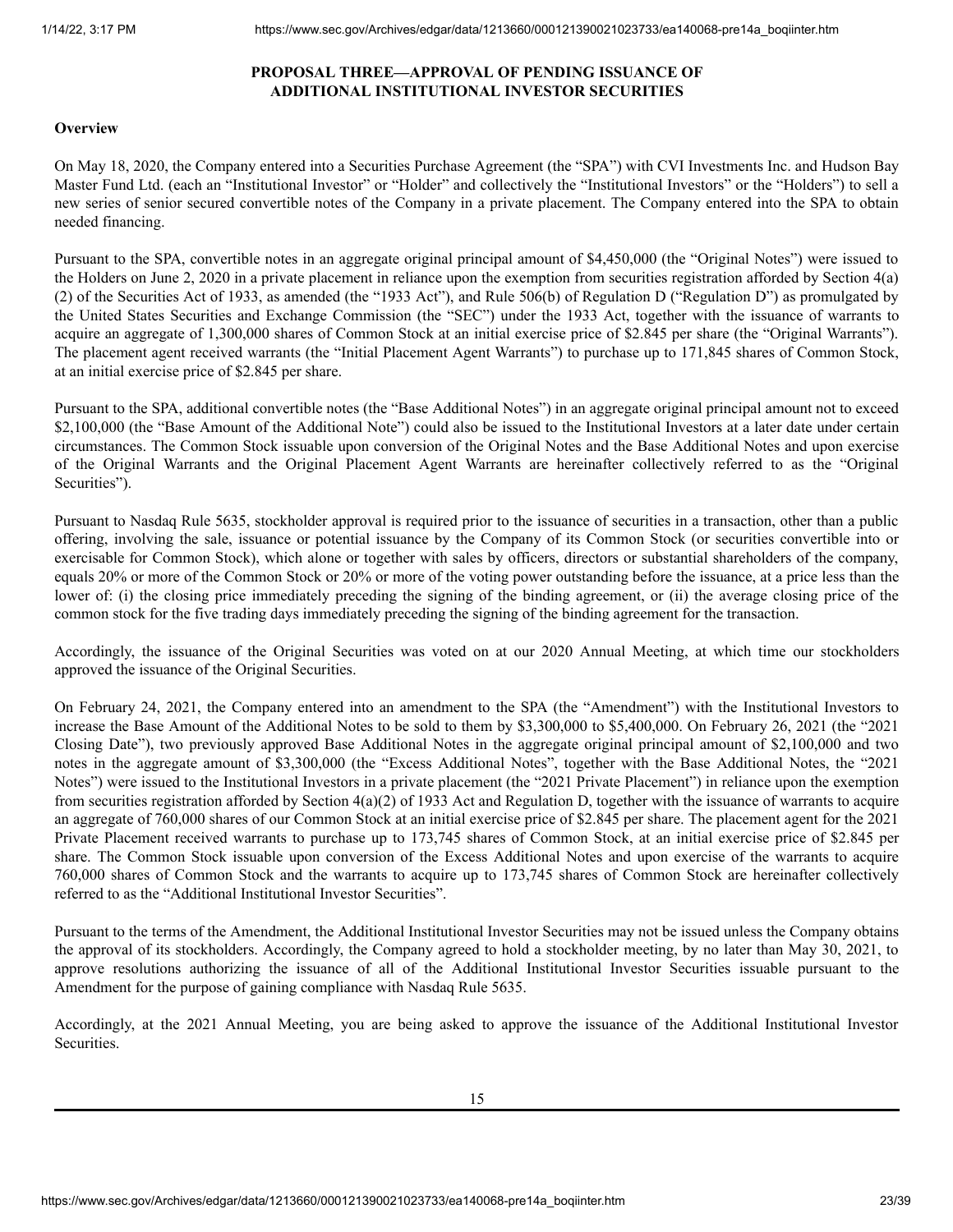# The 2021 Private Placement

The Base Additional Notes were sold to the Institutional Investors in the aggregate principal amount of \$2,100,000 with an aggregate original issue discount of 19.85%, and ranked senior to all outstanding and future indebtedness of the Company. The Base Additional Notes were sold with an original issue discount and do not bear interest except upon the occurrence of an event of default.

The Excess Additional Notes were sold to the Institutional Investors in the aggregate principal amount of \$3,300,000 with an aggregate original issue discount of 16.67%, and ranked senior to all outstanding and future indebtedness of the Company. The Excess Additional Notes were sold with an original issue discount and do not bear interest except upon the occurrence of an event of default.

The 2021 Notes mature on the eighteen-month anniversary of the issuance date, are payable by the Company in installments and are convertible at the election of the Institutional Investors as more fully described below.

The Company will use the proceeds from the sale of the 2021 Notes for general corporate purposes, but, will not use the funds directly or indirectly, for (i) the satisfaction of any outstanding indebtedness of the Company or any of its subsidiaries, (ii) the redemption or repurchase of any securities of the Company or any of its subsidiaries, or (iii) the settlement of any outstanding litigation.

Under the terms of the 2021 Notes:

- The Base Additional Notes are convertible at any time or times, and the Excess Additional Notes at any time or times after the 2021 Stockholder Approval Date (as defined below), in whole or in part, at the option of the holders thereof, into shares of Common Stock at a rate equal to the amount of principal, interest (if any) and unpaid late charges (if any), divided by a conversion price of \$2.59.
- Commencing on the six-month anniversary of the 2021 Closing Date, we shall repay the 2021 Notes every month by converting 1/13th of the principal amount thereof into shares of Common Stock, subject to the satisfaction of certain equity conditions, or, at our option, in cash. Such conversion of the 2021 Notes into Common Stock will be made at a 22% discount to the lowest volume weighted average price of the Common Stock during the prior 10 trading days, subject to a floor of \$0.554 with respect to the Base Additional Note, and a floor of \$0.372 with respect to the Excess Additional Note.

Under the terms of the newly issued warrants:

● The warrants are exercisable at any time or times after the Stockholder Approval Date in whole or in part, at the option of the holders thereof, for shares of Common Stock at an initial exercise price of \$2.845 per share.

Notwithstanding the foregoing, as further described below, the Institutional Investors are prohibited from converting the 2021 Notes or exercising the newly issued warrants, and any payments of interest and principal in shares of the Common Stock will be held in abeyance, to the extent a Holder would beneficially own more than 4.99% (or 9.99%, if the Holder elects the higher threshold) of the Company's outstanding shares of Common Stock after such conversion or payment.

# The Securities Purchase Agreement

The SPA, as amended, contains certain representations and warranties, covenants and indemnities customary for similar transactions. Under the SPA, as amended, the Company agreed to hold a stockholder meeting, by no later than May 30, 2021 (the "2021 Stockholder Approval Date"), to approve resolutions (the "Stockholder Resolutions") authorizing the issuance of shares of Common Stock upon conversion of the Excess Additional Notes and exercise of the newly issued warrants for the purpose of compliance with the stockholder approval rules of the Nasdaq Stock Market (the "Stockholder Approval"). If such approval is not received by May 30, 2021 the Company will be obligated to continue to seek stockholder approval by July 31, 2021 and every six months thereafter until such approval is obtained.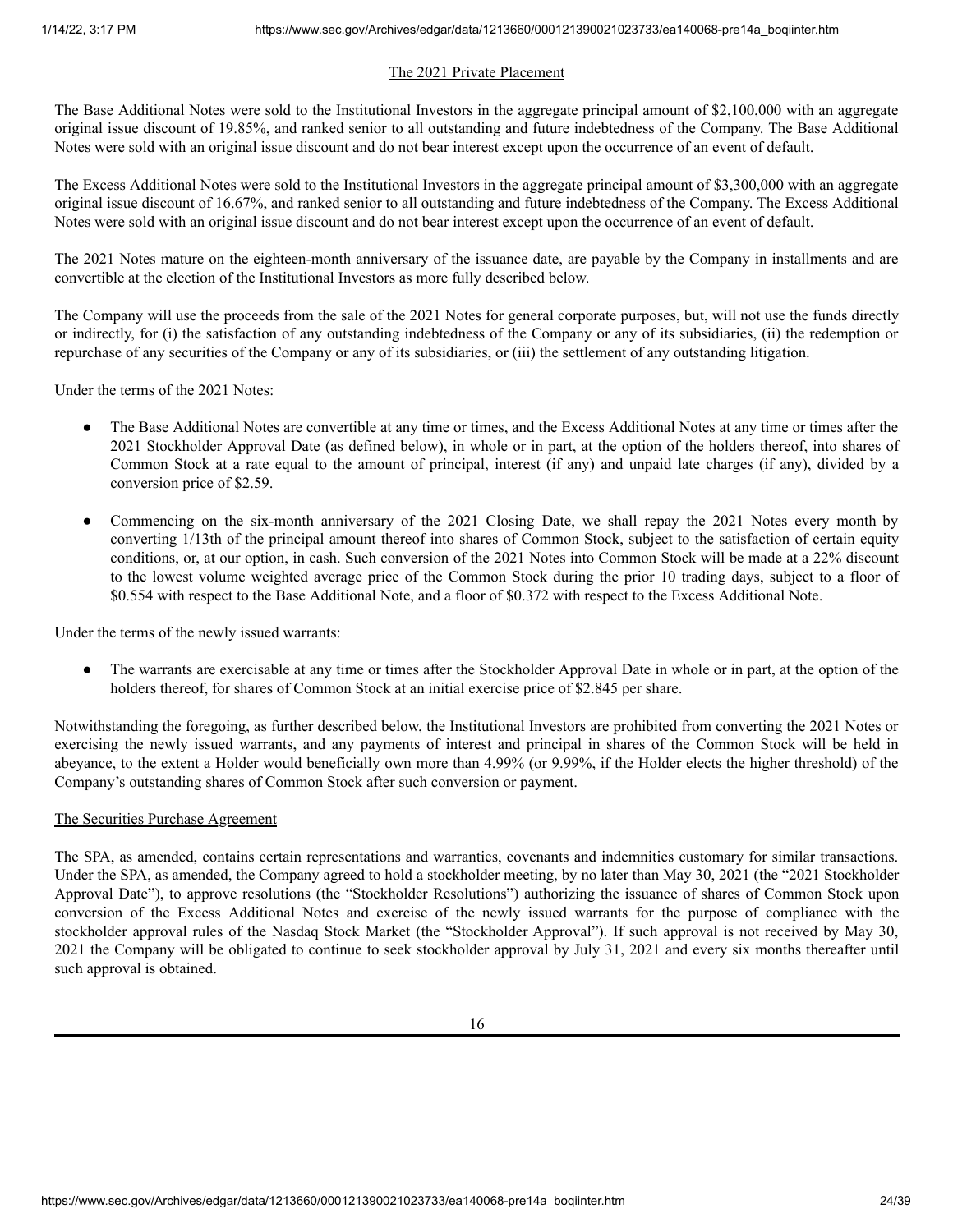# The 2021 Notes

## *Maturity and Repayment Dates*

The 2021 Notes mature eighteen-months after February 26, 2021 (the "Maturity Date"), the date on which they were issued (the "Issuance Date"). The principal amount is payable in equal installments of  $1/13<sup>th</sup>$  of the principal amount beginning on the six-month anniversary of the Issuance Date and each month thereafter until the Maturity Date. The 2021 Notes are convertible into Common Stock or may be repaid in cash and the Company may not prepay any portion of the principal amount nor interest, if any.

## *Interest*

The 2021 Notes were sold with an original issue discount and do not bear interest except upon the occurrence of an Event of Default (described below), in which event the applicable rate will be 13.00% per annum.

## *Conversion*

The Base Additional Notes are convertible at any time or times, and the Excess Additional Notes at any time or times after the 2021 Stockholder Approval Date (as defined below), in whole or in part, at the option of the holders thereof, into shares of Common Stock at a rate equal to the amount of principal, interest (if any) and unpaid late charges (if any), divided by a conversion price of \$2.59.

Commencing on the six-month anniversary of the 2021 Closing Date, we shall repay the 2021 Notes every month by converting 1/13th of the principal amount thereof into shares of Common Stock, subject to the satisfaction of certain equity conditions, or, at our option, in cash. Such conversion of the Convertible Notes into Common Stock will be made at a 22% discount to the lowest volume weighted average price of the Common Stock during the prior 10 trading days, subject to a floor of \$0.554 with respect to the Base Additional Note, and a floor of \$0.372 with respect to the Excess Additional Note (each of such floor, the "Floor Price"). The Conversion Price is subject to standard adjustments in the event of any stock split, stock dividend, stock combination, recapitalization or other similar transaction.

If the Company enters into any agreement to issue (or issue) any variable rate securities, the Holders have the additional right to substitute such variable price (or formula) for the conversion price.

In connection with the occurrence of Events of Default, the Holders of 2021 Notes will be entitled to convert all or any portion of the 2021 Notes at an alternate conversion price equal to the lower of (i) the conversion price then in effect, and (ii) the lower of (A) 70% of the lowest volume weighted average price ("VWAP") of the Common Stock during the ten (10) consecutive trading day period ending and including the trading day immediately preceding the delivery or deemed delivery of the applicable notice of conversion and (B) 70% of the VWAP of the Common Stock as of the date of the delivery or deemed delivery of the applicable notice of conversion, but not less than the Alternate Conversion Floor Amount, which is the product obtained by multiplying (A) the higher of (I) the highest price that the Common Stock trades at on the trading day immediately preceding the relevant Alternate Conversion Date (as defined) and (II) the applicable Alternate Conversion Price (as defined) and (B) the difference obtained by subtracting (I) the number of shares of Common Stock to be delivered to the holder on the applicable delivery deadline with respect to such Alternate Conversion Price from (II) the quotient obtained by dividing (x) the applicable Conversion Amount (as defined) that the Holder has elected to be the subject of the applicable Alternate Conversion, by (y) the applicable Alternate Conversion Price without giving effect to clause (x) of such definition (i.e. the Floor Price).

# *Conversion Limitation and Exchange Cap*

The Holders of the 2021 Notes will not have the right to convert any portion of the 2021 Notes, to the extent that, after giving effect to such conversion, such Holder (together with certain related parties) would beneficially own in excess of 4.99% of the shares of our Common Stock outstanding immediately after giving effect to such conversion. A Holder may from time to time increase this limit to 9.99%, provided that any such increase will not be effective until the 61st day after delivery of a notice to the Company of such increase.

In addition, the Excess Additional Notes may not be converted until such time as the Company shall have obtained Stockholder Approval.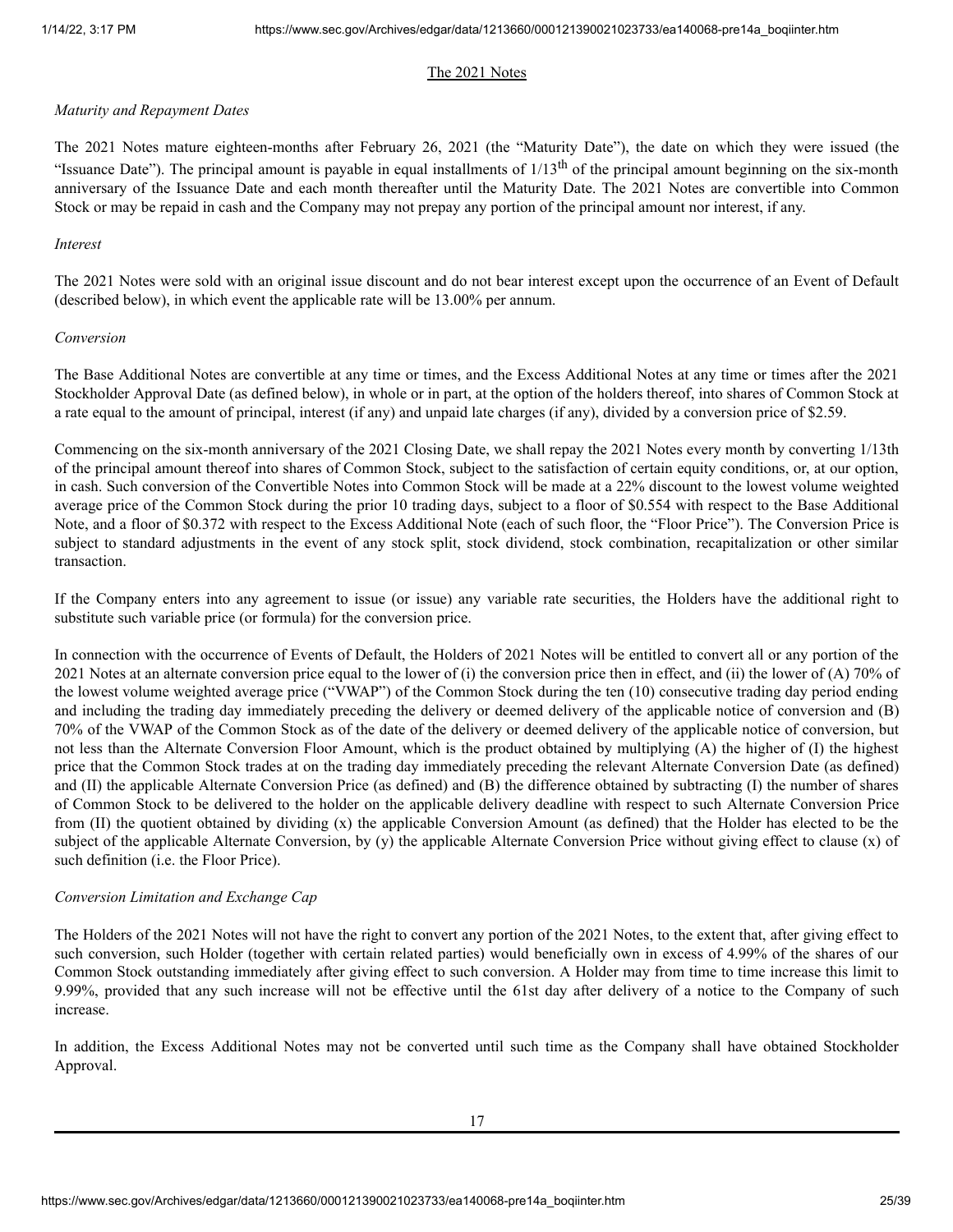## *Events of Default*

Events of Default include: (i) the failure of the applicable registration statement (the "Registration Statement") for the shares issuable upon conversion of the 2021 Notes and exercise of the newly issued warrants to be filed with the SEC; (ii) the failure of the Company to maintain the effectiveness of the Registration Statement; (iii) suspension of trading of the Common Stock of our company on a national securities exchange for five days; (iv) uncured conversion failure; (v) failure by the Company to maintain required share allocations for the conversion of the 2021 Notes and the exercise of the newly issued warrants; (vi) failure by the Company to pay Principal when due; (vii) failure of the Company to remove restricted legends from shares issued to the Holder upon conversion of the 2021 Notes or the exercise of the newly issued warrants; (viii) the occurrence of any default under, redemption of or acceleration prior to maturity of at least an aggregate of \$150,000 of indebtedness of the Company; (ix) bankruptcy, insolvency, reorganization or liquidation proceedings or other proceedings for the relief of debtors shall be instituted by or against the Company or any Subsidiary and not dismissed within 30 days of initiation; (x) the commencement by the Company or any Subsidiary of a voluntary case or proceeding under any applicable federal, state or foreign bankruptcy, insolvency, reorganization or other similar law; (xi) commencement of any bankruptcy or similar proceeding, voluntary or involuntary, of the Company or any Subsidiary of the Company; (xii) final judgment for the payment of money aggregating in excess of \$150,000 are rendered against the Company or any subsidiary of the Company and not bonded or discharged within 30 days; (xiii) failure of the Company or any subsidiary of the Company to pay when due any debts in excess of \$150,000 due to any third party; (xiv) breaches by the Company or any subsidiary of any representations or warranties in the SPA or any document contemplated thereby; (xv) a false or inaccurate certification by the Company that either (A) the "Equity Conditions" (as defined in the 2021 Notes ) are satisfied, (B) there has been no "Equity Conditions Failure," (as defined in the 2021 Notes), or (C) as to whether any Event of Default has occurred; (xvi) failure of the Company or any Subsidiary to comply with the covenants in the 2021 Notes ; any material adverse effect occurring; or (xvii) any Event of Default occurs under any 2021 Note.

In connection with an Event of Default, the Holders of the 2021 Notes may require the Company to redeem in cash any or all of the 2021 Notes. The redemption price will equal the greater of (i) 110% of the outstanding principal of the 2021 Notes to be redeemed and accrued and unpaid interest and unpaid late charges thereon, and (ii) an amount equal to market value of the shares of the Common Stock underlying the 2021 Notes , as determined in accordance with such notes. Upon the occurrence of certain Events of Default relating to the bankruptcy of the Company, whether occurring prior to or following the maturity date, the Company will be required to immediately redeem the 2021 Notes , in cash, for an amount equal to 110% of the outstanding principal of the 2021 Notes , and accrued and unpaid interest and unpaid late charges thereon, without the requirement for any notice or demand or other action by any Holder or any other person or entity.

## *Change of Control*

In connection with a Change of Control (as defined in the 2021 Notes), the Holders of the 2021 Notes may require the Company to redeem all or any portion of such notes. The redemption price per share will equal the greatest of (i) 110% of the outstanding principal of the 2021 Notes to be redeemed, and accrued and unpaid interest and unpaid late charges thereon, (ii) 110% of the market value of the shares of the Common Stock underlying the 2021 Notes , as determined in accordance with the such notes, and (iii) 110% of the aggregate cash consideration that would have been payable in respect of the shares of the Common Stock underlying the 2021 Notes, as determined in accordance with the terms of such notes.

## *Other Corporate Events*

The Company may not enter into a Fundamental Transaction (as defined in the 2021 Notes ), unless the successor entity assumes all of the obligations under the 2021 Notes pursuant to written agreements satisfactory to the Holders of the 2021 Notes, and the successor entity is a publicly traded corporation whose shares of Common Stock are quoted or listed on a national securities exchange. If at any time the Company grants any Purchase Rights (as defined in the 2021 Notes) or makes any distribution of assets pro rata to all or substantially all of the holders of any class of its Common Stock, then the holders of the 2021 Notes will be entitled to acquire the aggregate Purchase Rights (as defined in the 2021 Notes ) or assets which such holder could have acquired if such holder had held the number of shares of the Common Stock acquirable upon complete conversion of the 2021 Notes (without taking into account any limitations on conversion) held by such Holder immediately prior to the date as of which the record holders are to be determined for such grant of purchase rights or distributions. To the extent any such grant of rights or distribution would result in the Holders exceeding the maximum percentage described in first paragraph of "*Conversion Limitation and Exchange Cap*" above, such rights shall be held in abeyance for up to ninety trading days.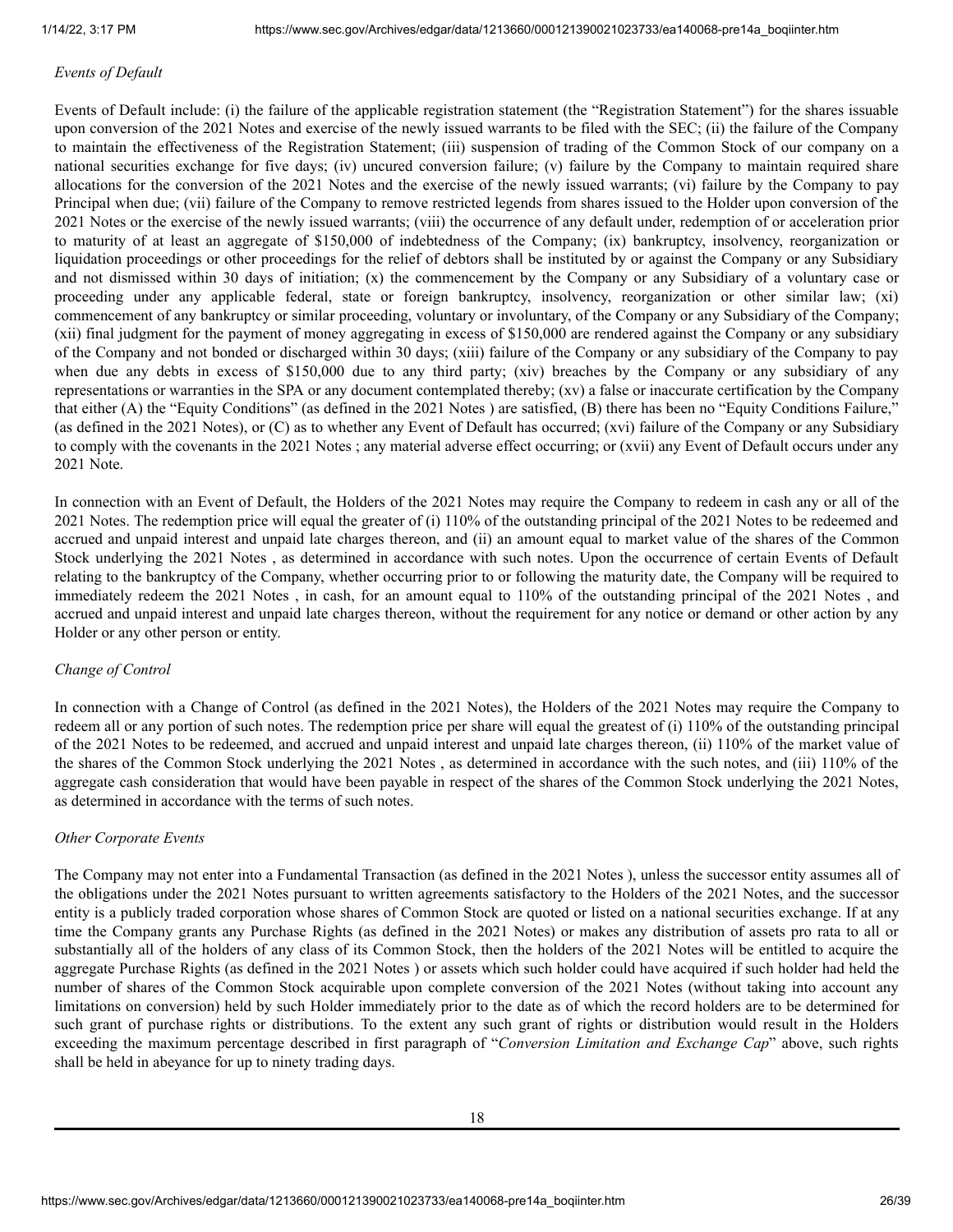## *Installment Conversions and Redemptions*

The 2021 Notes require that, on each Installment Date, the Company will pay an amount equal to the lesser of 1/13<sup>th</sup> of the principal amount and the outstanding principal amount of the 2021 Notes then outstanding on such Installment Date, less amounts already converted or paid (the "Installment Amount"), together with interest and late charges, if any, thereon, in shares of our Common Stock, subject to the satisfaction of customary equity conditions (including minimum price and volume thresholds) (an "Installment Conversion").

If the Company satisfies such equity conditions (subject to the Holders' right to waive any such condition), the Company will convert the portion of the Installment Amount subject to such Installment Conversion into shares of its Common Stock at a price per share equal to the lower of lowest of (i) the conversion price then in effect, (ii) the greater of (x) the Floor Price and (y) 78% of the lowest VWAP of the Common Stock during the ten (10) consecutive trading day period ending and including the trading day immediately preceding the applicable Installment Date. All such determinations to be appropriately adjusted for any stock split, stock dividend, stock combination or other similar transaction during any such measuring period, but not less than the Floor Price. If the Company elects to effect and Installment Redemption (as defined) or if an Installment Conversion is not permitted because certain equity conditions are not met, the Company must redeem the Installment Amount in cash at a price equal to 106% of its aggregate value.

The Holders of the 2021 Notes may elect to defer conversion until a subsequent Installment Date selected by each such Holder, or accelerate the conversion of future Installment Amounts to the current Installment Date, with the amount to be accelerated subject to certain restrictions as set forth in such notes.

Notwithstanding the forgoing, and only during the period commencing on the Issuance Date and ending on the Stockholder Approval Date, the Company shall automatically be deemed to have elected to effect Installment Redemptions for all Installment Amounts, with respect to the Excess Additional Notes.

## *Redemptions at Company Election*

At any time after the later of (x) thirty (30) calendar days after the Applicable Date (as defined in the SPA, as amended) and (y) the date no Equity Conditions Failure exists, the Company has the right to redeem all, but not less than all, of the Conversion Amount then remaining under 2021 Notes at cash price equal to 200% of the greater of (i) the Conversion Amount being redeemed and (ii) the product of (1) the Conversion Rate with respect to the Conversion Amount being redeemed multiplied by (2) the greatest Closing Sale Price (as defined in the 2021 Notes) of the Common Stock on any trading day during the period commencing on the date immediately preceding such redemption notice date and ending on the Trading Day (as defined) immediately prior to the date the Company makes the entire payment required to be made for the redemption.

## *Covenants*

The Company will be subject to certain customary affirmative and negative covenants regarding the incurrence of indebtedness, the existence of liens, the repayment of indebtedness, the payment of cash in respect of dividends, distributions or redemptions, and the transfer of assets, among other matters. The Company also will be subject to a financial covenant that requires it to maintain available cash in the amount of \$1,500,000 at the end of each fiscal quarter.

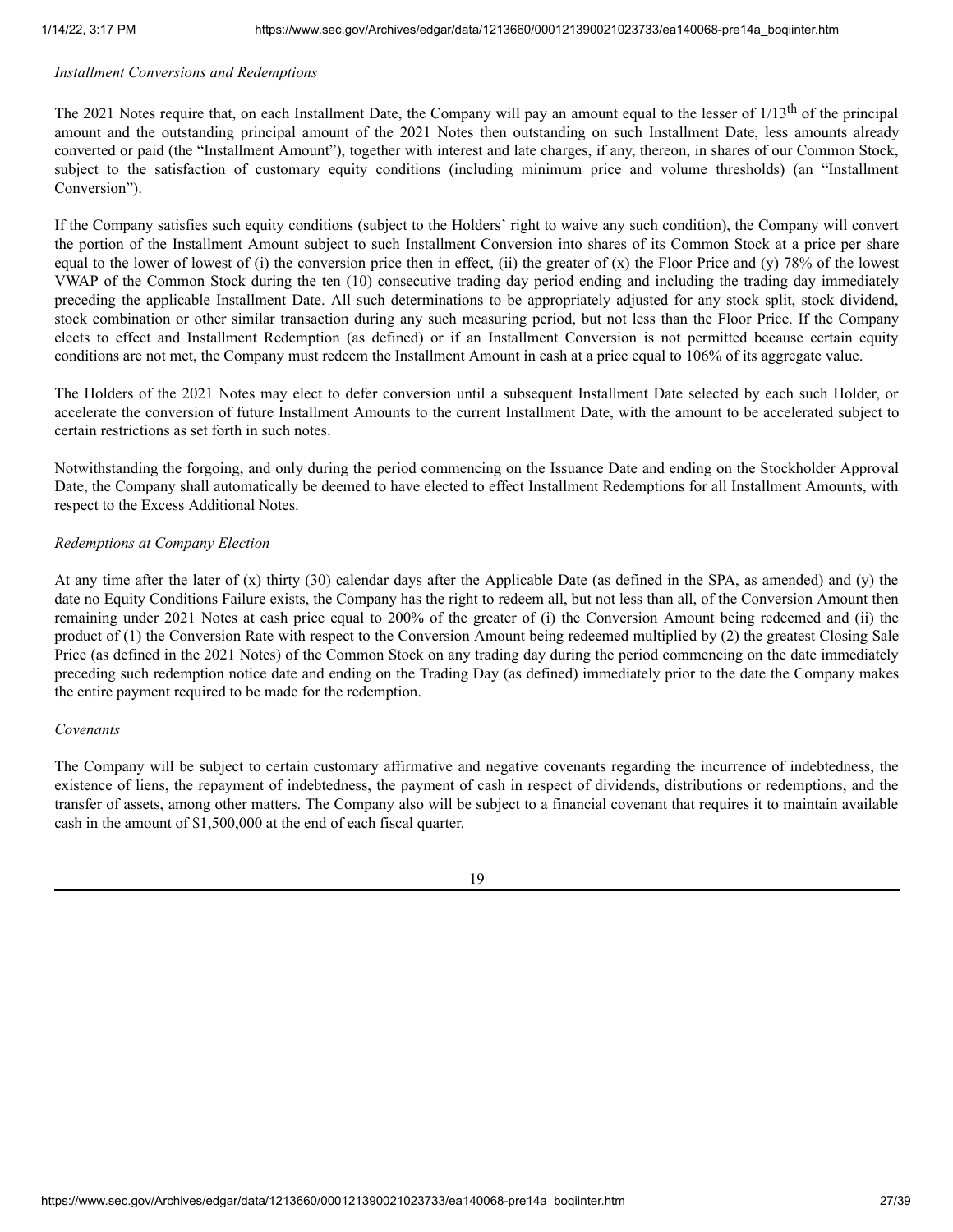# The Newly Issued Warrants

## *Expiration and Exercise*

The newly issued warrants are exercisable for an aggregate of 760,000 shares of Common Stock (subject to standard adjustments in the event of any stock split, stock dividend, stock combination, recapitalization or other similar transaction), expire on the fourth anniversary of the Issuance Date. The warrants are exercisable at any time after the Stockholder Approval Date until their expiration date, in whole or in part, at the option of the holders.

The exercise price for the newly issued warrants (subject to possible standard adjustments in the event of any stock split, stock dividend, stock combination, recapitalization or other similar transaction) is \$2.845. Cashless exercise of these warrants is permitted.

# *Exercise Limitation and Exchange Cap*

The holders of the newly issued warrants will not have the right to exercise any portion of such warrants to the extent that, after giving effect to such exercise, such holder (together with certain related parties) would beneficially own in excess of 4.99% of the shares of the Company's Common Stock outstanding immediately after giving effect to such exercise. A holder may from time to time increase this limit to 9.99%, provided that any such increase will not be effective until the 61st day after delivery of a notice to the Company of such increase.

In addition, unless the Company obtains the approval of its stockholders, the Company is prohibited from issuing any shares of Common Stock upon exercise of the newly issued warrants.

## *Events of Default*

Events of Default are cross-referenced to the definition contained in the 2021 Notes (see summary of the Notes above in the paragraph "*Events of Default*").

At any time after the occurrence of an Event of Default, at the request of a Holder, the Company or a successor entity (as the case may be) shall purchase the newly issued warrants from the Holders by paying to a Holder cash in an amount equal to the Event of Default Black Scholes Value (as defined).

## *Other Corporate Events*

The Company may not enter into a Fundamental Transaction (as defined), unless the successor entity assumes all of the obligations under warrants pursuant to written agreements satisfactory to the holder of the warrants, and the successor entity is a publicly traded corporation whose shares of Common Stock are quoted or listed on a national securities exchange. If at any time the Company grants any Purchase Rights (as defined) or makes any distribution of assets pro rata to all or substantially all of the holders of any class of its Common Stock, then the holders of the warrants will be entitled to acquire the aggregate Purchase Rights or assets which such holder could have acquired if such holder had held the number of shares of the Company's Common Stock acquirable upon complete exercise of the newly issued warrants held by such holder immediately prior to the date as of which the record holders are to be determined for such grant of purchase rights or distributions. To the extent any such grant of rights or distribution would result in the holders exceeding the maximum percentage described in first paragraph of "*Exercise Limitation and Exchange Cap*" above, such rights shall be held in abeyance for up to ninety trading days.

Notwithstanding the foregoing, at the request of a Holder delivered at any time commencing on the earliest to occur of (x) the public disclosure of any Fundamental Transaction, (y) the consummation of any Fundamental Transaction and (z) the Holder first becoming aware of any Fundamental Transaction through the date that is ninety (90) days after the public disclosure of the consummation of such Fundamental Transaction by the Company pursuant to a Current Report on Form 8-K filed with the SEC (in each case, excluding the sale of the Company's legacy energy business), the Company or a successor entity (as the case may be) shall purchase the newly issued warrants from the Holder on the date of such request by paying to the Holder cash in an amount equal to the Black Scholes Value (as defined). Payment of such amounts shall be made by the Company (or at the Company's direction) to the Holder on or prior to the later of (x) the second trading day after the date of such request and (y) the date of consummation of such Fundamental Transaction.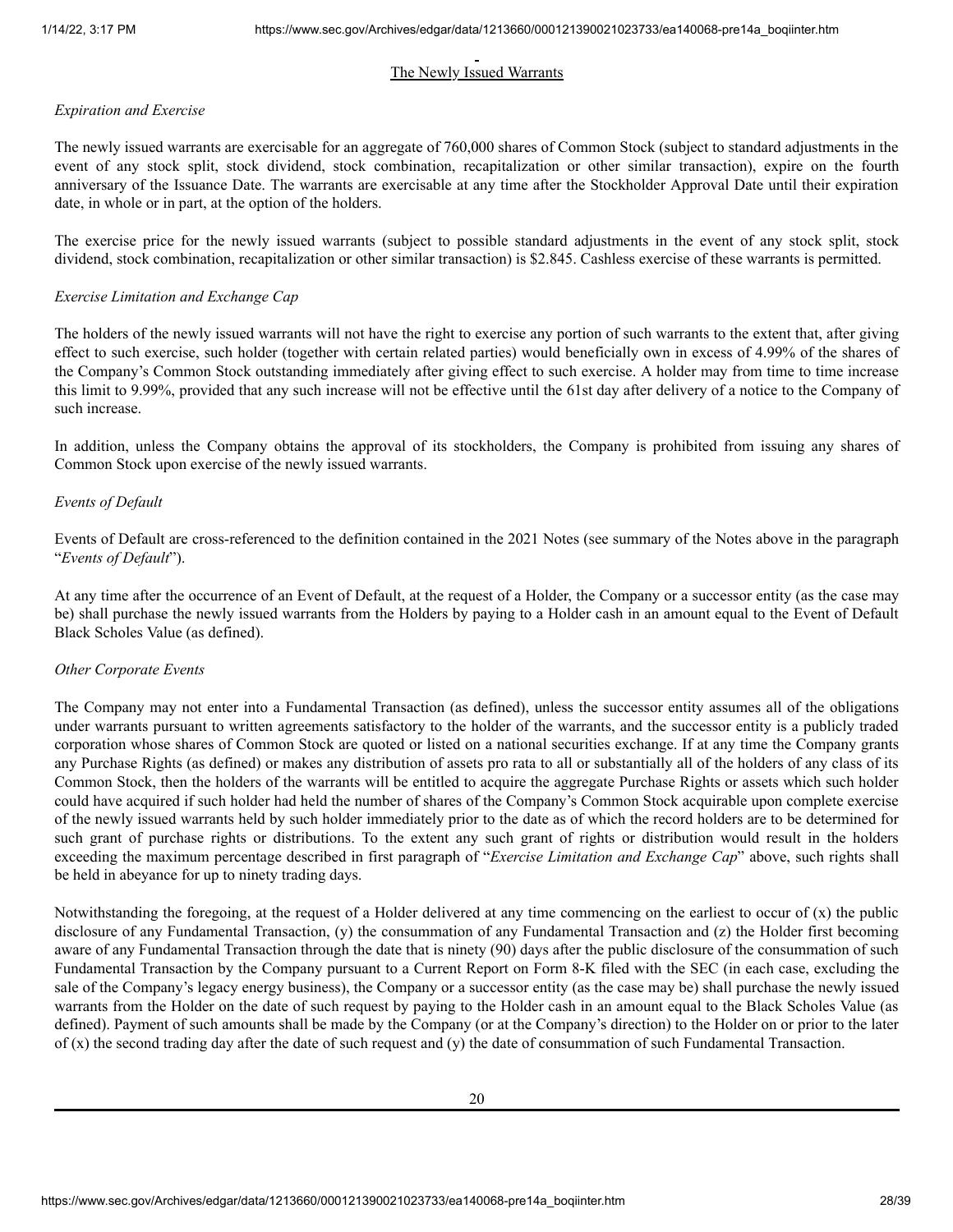# Shareholder Pledge Agreement

The Institutional Investors and a principal shareholder and the Chairman of the Board the Company, Mr. Yongquan Bi (the "Principal Stockholder"), have entered into a Shareholder Pledge Agreement on the 2020 Closing Date, pursuant to which the Principal Stockholder, has agreed to pledge 1.5 million shares of Common Stock beneficially owned by him, in favor of the Institutional Investors to secure the Company's performance of its obligations in the 2021 Private Placement.

## Registration Rights Agreement

The Company and the Institutional Investors entered into a Registration Rights Agreement (the "Registration Rights Agreement"). Pursuant to the Registration Rights Agreement, the Company has agreed to file and maintain with the SEC a registration statement for resale of the shares of Common Stock issuable upon conversion of the 2021 Notes and exercise of the newly issued warrants.

## Voting Agreement

The Company also entered into a voting agreement with the Principal Stockholder on the 2020 Closing Date, pursuant to which he agreed to vote the shares of Common Stock now owned or hereafter acquired by him in favor of the Stockholder Resolutions.

## Placement Agent

FT Global Capital, Inc. ("FT Global") acted as the placement agent for the 2021 Private Placement. FT Global received a fee of 9% of the gross proceeds of the 2021 Private Placement, or an aggregate of \$405,000, and warrants to purchase up to that number of shares of Common Stock equal to ten percent (10%) of the aggregate number of shares of Common Stock placed in the 2021 Private Placement, which is initially 173,745 shares, at an initial exercise price of \$2.845 per share, subject to adjustment based on the number of shares of Common Stock issued pursuant to the Excess Additional Notes.

## **Reasons for Transaction and Effect on Current Stockholders**

The Board has determined that the issuance of the Additional Institutional Investor Securities in the 2021 Private Placement is in the best interests of the Company and its stockholders because of the Company's immediate need to obtain additional financing. Further, the payment of interest and principal in shares of Common Stock, and the right of the Holders to convert newly issued notes into shares of Common Stock, will allow the Company to improve its debt structure and provide funds necessary for the stabilization and expansion of the Company's operation.

The issuance of securities pursuant to the SPA, as amended, will have a dilutive effect on our existing stockholders, including the voting power and economic rights of such stockholders. For example, as of the date of this proxy statement, all of the Original Notes have been converted in full at the initial conversion price and 3,096,456 shares of Common Stock have been issued as a result. At of the date of this proxy statement, there were [ ] shares of Common Stock outstanding. In the event all the Base Additional Notes are converted in full at the initial conversion price, all the Original Warrants and all the Original Placement Agent Warrants are exercised in full at the initial exercise price, which was approved at the 2020 Annual Meeting, approximately 2,511,346 additional shares of the Common Stock of the Company will be issued. If the Excess Additional Notes are converted in full at the initial conversion price, the newly issued warrants are exercised in full at the initial exercise price and the warrants issued to the placement agent in 2021 are exercised in full, for which the Company is seeking shareholder approval at the 2021 Annual Meeting, approximately an additional 2,567,246 shares of the Common Stock will be issued.

No assurance can be given that any shares of Common Stock will be issued upon conversion of the Excess Additional Notes or exercise of the newly issued warrants and the warrants issued to the placement agent in 2021, or that additional shares of Common Stock will not be issued in the event that the conversion price of the Excess Additional Notes decreases pursuant to the terms of the Excess Additional Notes, or that the number of shares of Common Stock issuable upon the exercise of the aforementioned warrants s does not increase pursuant to the terms of such warrants.

Each 2021 Note provides that the Institutional Investors are prohibited from converting a 2021 Note, and any payments of interest and principal in shares of Common Stock will be held in abeyance, to the extent the Institutional Investor would beneficially own more than 4.99% (or 9.99%, if the holder elects the higher threshold) of the Company's outstanding shares of Common Stock after such conversion or payment. Unlike Nasdaq Rule 5635 and the corresponding provisions of the SPA, as amended, the 2021 Notes and the newly issued warrants, which limit the aggregate number of shares of Common Stock the Company may issue to the Institutional Investors, this beneficial ownership limitation limits the number of shares the Institutional Investors may beneficially own at any one time. Consequently, the number of shares of Common Stock the Holders may beneficially own in compliance with the beneficial ownership limitation may increase over time as the number of outstanding shares of Common Stock increases over time. In addition, the Institutional Investors may sell some or all of the shares they receive under the 2021 Notes or which they receive upon exercise of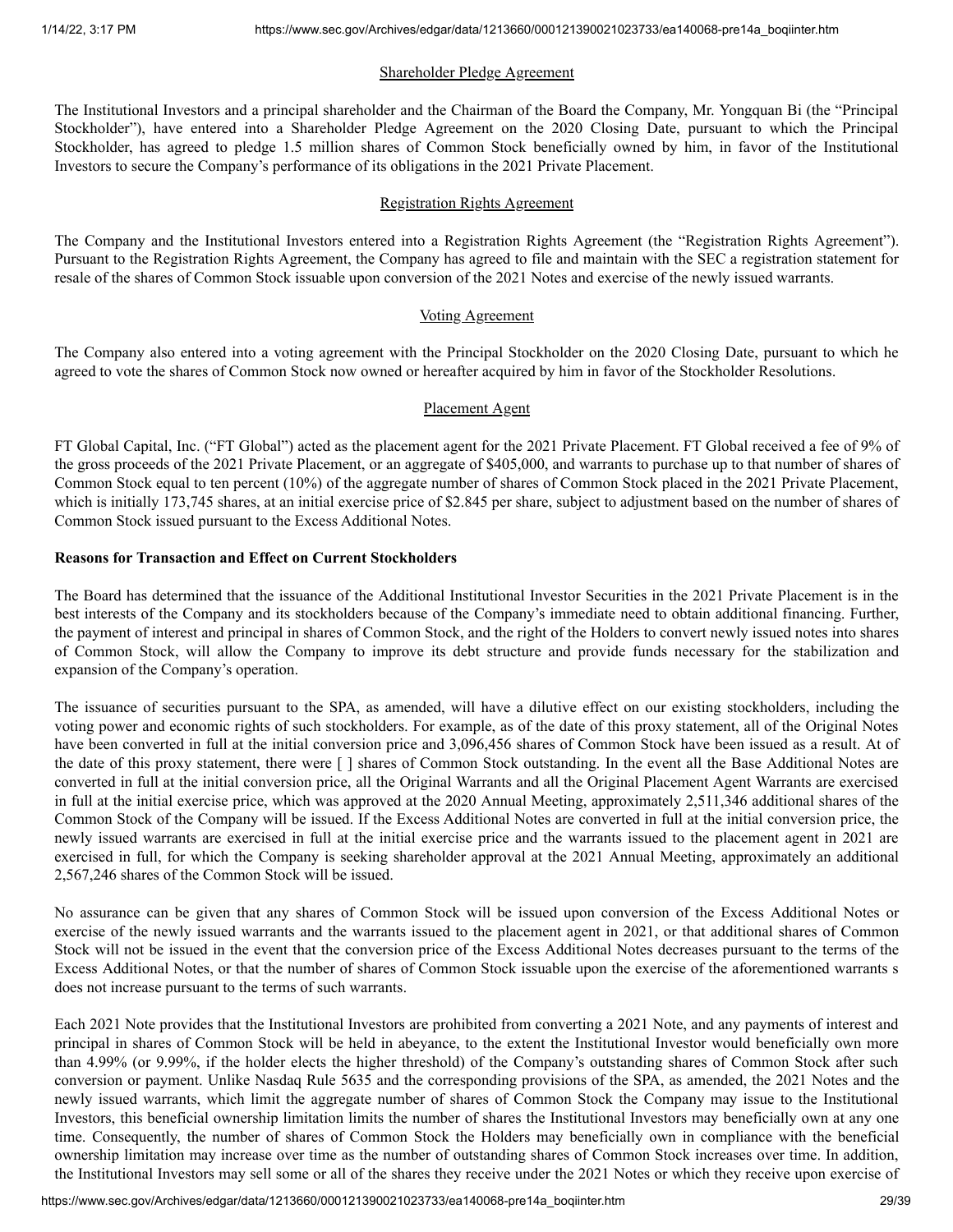1/14/22, 3:17 PM https://www.sec.gov/Archives/edgar/data/1213660/000121390021023733/ea140068-pre14a\_boqiinter.htm

the newly issued warrants, permitting them to acquire additional shares of Common Stock in compliance with the beneficial ownership limitation. We are not seeking shareholder approval to lift such ownership limitation.

# *THE BOARD OF DIRECTORS RECOMMENDS A VOTE "FOR" APPROVAL OF THE ISSUANCE OF THE ADDITIONAL INSTITUTIONAL INVESTOR SECURITIES*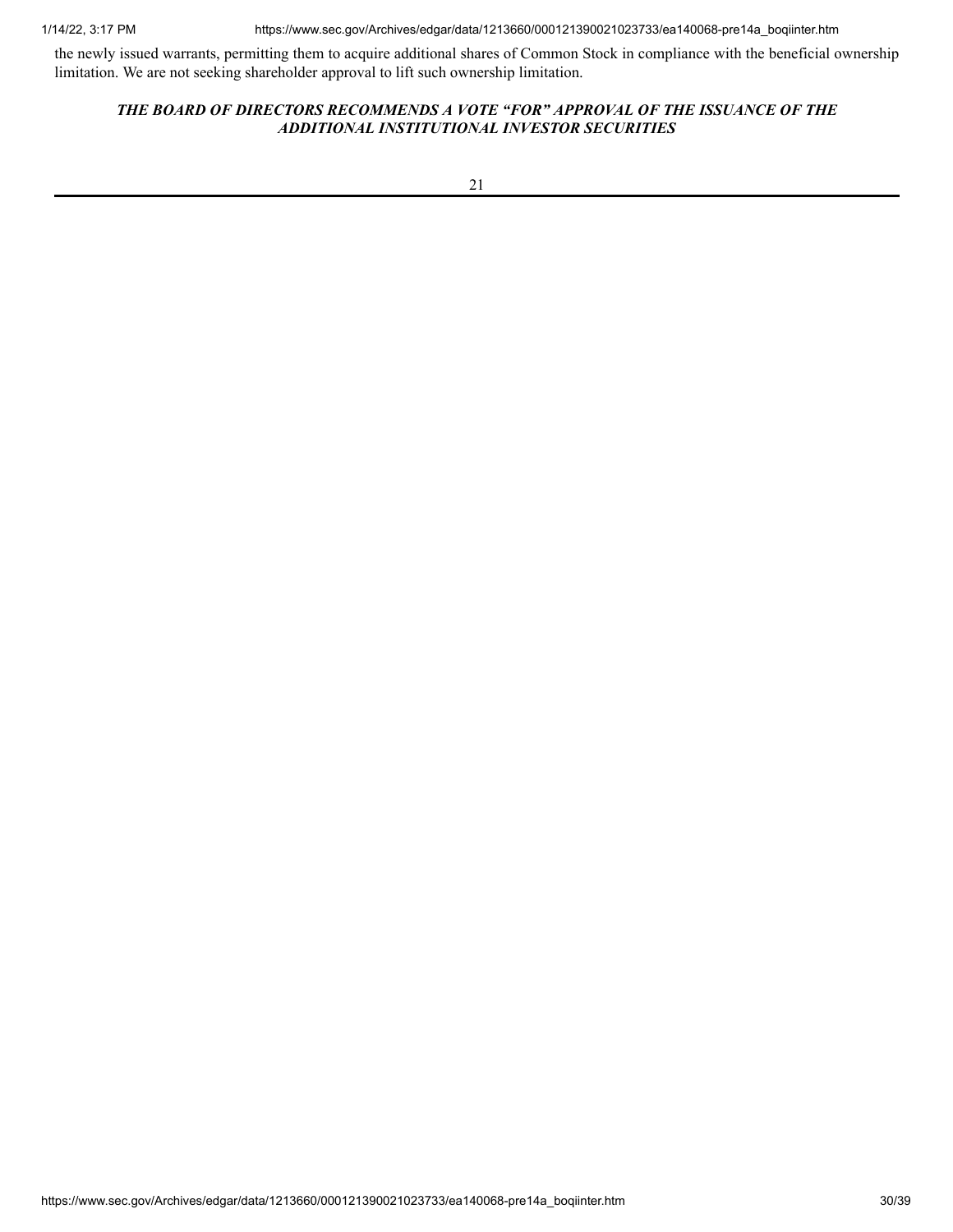## **PROPOSAL FOUR — APPROVAL OF PENDING ISSUANCE OF GUANZAN FINAL PAYMENT SHARES**

## <span id="page-30-0"></span>**Overview**

On February 1, 2020, we and our wholly-owned subsidiary, Beijing Xinrongxin Industrial Development Co., Ltd, entered into an agreement to purchase Chongqing Guanzan Technology Co., Ltd. ("Guanzan"), a distributor of medical devices and pharmaceuticals in the People's Republic of China (the "Guanzan SPA"). Pursuant to the Guanzan SPA, we agreed to purchase all the issued and outstanding equity interests in Guanzan (the "Guanzan Shares"). The terms of the Guanzan SPA were unanimously approved by our Board.

Pursuant to the Guanzan SPA, the aggregate purchase price for the Guanzan Shares is RMB 100,000,000 (approximately \$14,285,714 as of February 1, 2020), to be paid by the issuance of 950,000 shares of Common Stock (the "Stock Consideration") and the payment of RMB 80,000,000 in cash (the "Cash Consideration"). The Stock Consideration was paid at closing and the Cash Consideration, which was subject to post-closing adjustments based on the performance of Guanzan in 2020 and 2021, respectively, was scheduled to be paid pursuant to a post-closing payment schedule. The transaction closed on March 18, 2020. Upon closing, 950,000 shares of Common Stock were issued to the seller ("Seller") as the Stock Consideration and we acquired 100% of the Guanzan Shares.

On November 20, 2020, the parties to the Guanzan SPA entered into a prepayment and amendment agreement (the "Prepayment Agreement") in light of Guanzan's performance during the period from March 18, 2020 to September 30, 2020, providing for the prepayment (the "Prepayment") of a portion of the Cash Consideration in the amount of RMB 20,000,000 (approximately \$3,100,000). We elected to make the Prepayment in the form of shares of Common Stock, valued at the price of \$3.00 per share, even though market price was then below \$2.00 per share. Accordingly, on November 30, 2020, we issued 1,000,000 shares of Common Stock as the Prepayment.

Pursuant to the Guanzan SPA, as amended by the Prepayment Agreement, if Guanzan's 2020 prorated revenue equals or exceeds the targeted 2020 prorated revenue, which is RMB 78,600,000 (the "Target"), the entire amount of the Cash Consideration, minus the amount of the prepayment (the "Updated Cash Consideration "), would become payable in 2021 and Seller would not be eligible to receive any additional payment under the Guanzan SPA. On March 9, 2021, the parties to the Guanzan SPA agreed that Guanzan's 2020 prorated revenue in 2020 exceeded the Target, and therefore the Updated Cash Consideration in the amount of RMB 60,000,000 is payable. We elected to exercise our option to pay the Updated Cash Consideration in the form of shares of Common Stock, at the volume weighed average of the closing per share market price of the Common Stock, as reported on NASDAQ, for the immediately preceding 20-day period (the "Subsequent VWAP Price"), which is \$2.02 pers share. As such, 4,600,000 shares of Common Stock (the "Guanzan Final Payment Shares") are issuable to Seller. Subject to the stockholder approval of the issuance of the 4,600,000 shares of Common Stock, we will have issued to Ms. Zhou Li, the prior owner of Guanzan and a resident of the PRC, or her designee(s), a total of 6,550,000 shares of our Common Stock. The Guanzan SPA provides that if issuance of shares of Common Stock as payment of the Updated Cash Consideration would require stockholder approval pursuant to the Nasdaq rules, the Guanzan Final Payment Shares may not be issued unless and until such approval has been obtained.

Pursuant to Nasdaq Rule 5635, stockholder approval is required prior to the issuance of securities in connection with the acquisition of the stock or assets of another company if, where, due to the present or potential issuance of common stock, including shares issued pursuant to an earn-out provision or similar type of provision, or securities convertible into or exercisable for common stock, other than a public offering for cash: (A) the common stock has or will have upon issuance voting power equal to or in excess of 20% of the voting power outstanding before the issuance of stock or securities convertible into or exercisable for common stock; or (B) the number of shares of common stock to be issued is or will be equal to or in excess of 20% of the number of shares of common stock outstanding before the issuance of the stock or securities.

Accordingly, at the 2021 Annual Meeting, you are being asked to approve the issuance of the Guanzan Final Payment Shares pursuant to Nasdaq Rule 5635.

Further Information about the Guanzan Acquisition, including background regarding the transaction with Seller and the reasons why the Board believes the issuance of the Guanzan Final Payment Shares in lieu of a cash payment is in the best interests of the Company and its stockholders, is discussed below.

## **Background**

On February 1, 2020, we acquired Guanzan, a company engaged in the wholesale distribution of medical devices and pharmaceuticals, based in Chongqing, the largest city in the Southwest region of the PRC. At the time of the acquisition, Guanzan had strong sales capabilities in Chongqing. The rationale for the Guanzan Acquisition was to further expand our operations in the healthcare field by acquiring a medical devices and pharmaceuticals distribution business. Our Board determined that the acquisition of Guanzan was in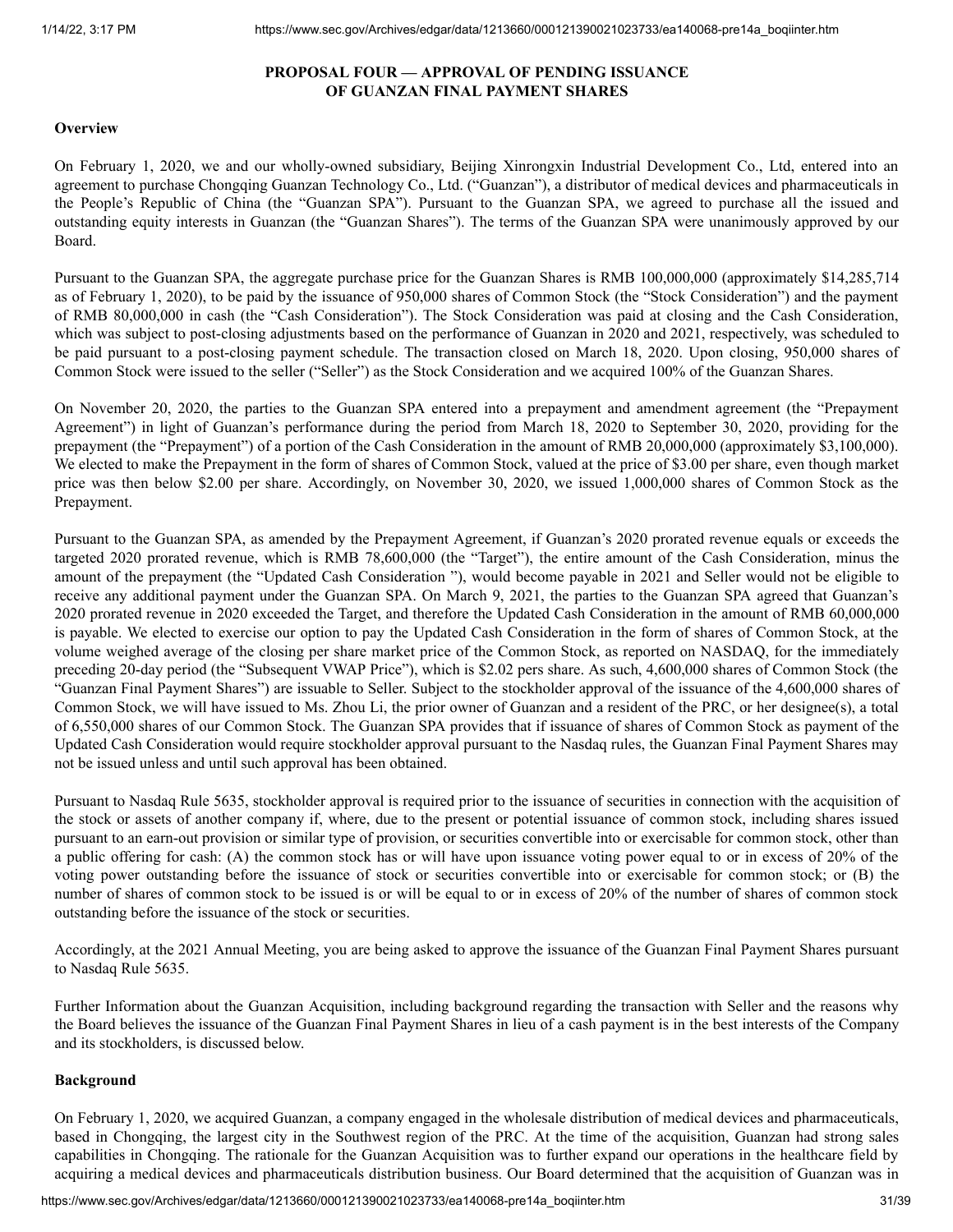1/14/22, 3:17 PM https://www.sec.gov/Archives/edgar/data/1213660/000121390021023733/ea140068-pre14a\_boqiinter.htm

line with the Company's expansion strategy, which focuses on deeper penetration of the healthcare market in the Southwest region of China and achieving a wider footprint in the PRC.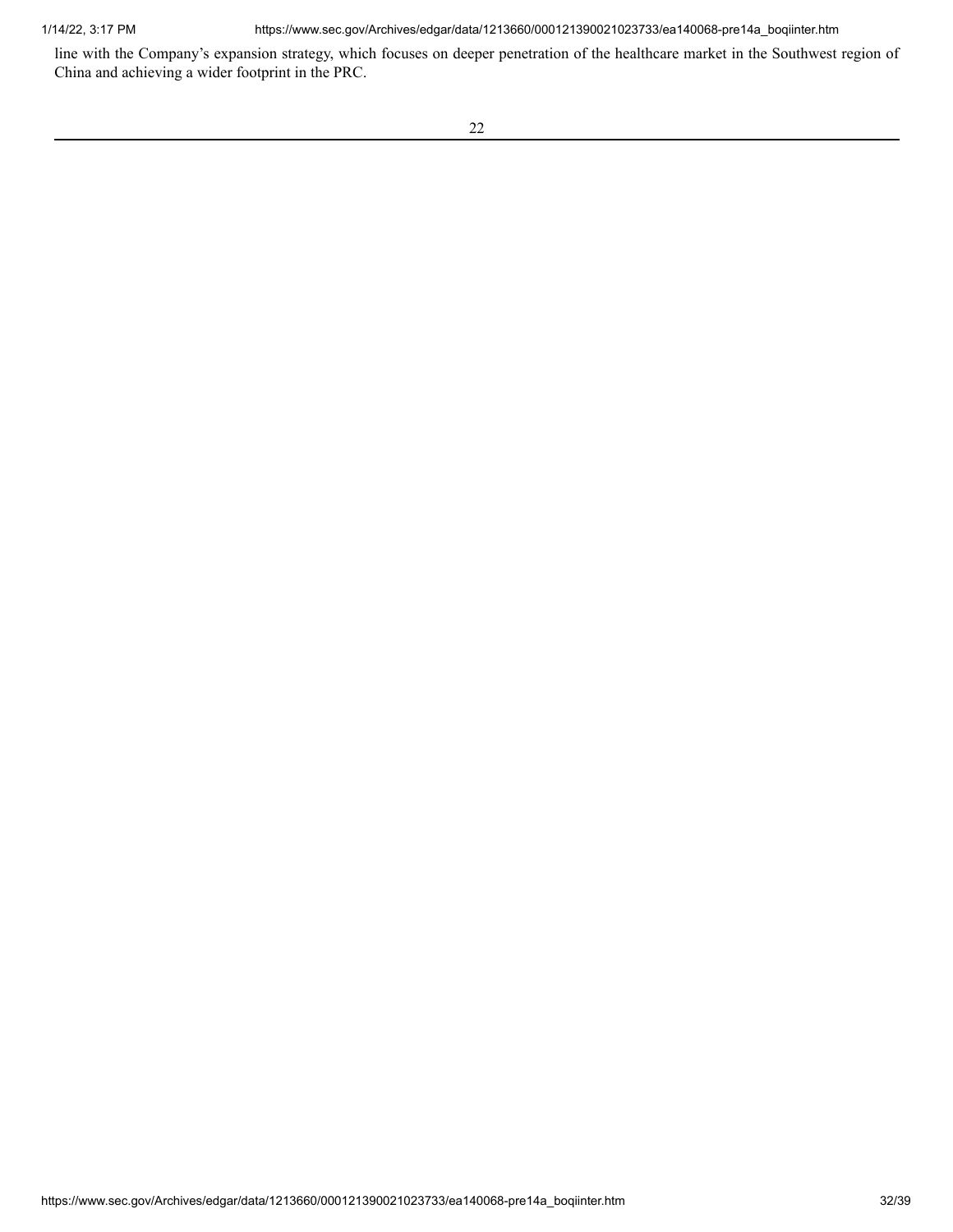## Summary of the Guanzan Acquisition

#### *The Transaction*

We purchased 100% outstanding equity interests in Guanzan in consideration of RMB 100,000,000 (approximately \$14,285,714), to be paid by the issuance of the Stock Consideration and the payment of the Cash Consideration. The Stock Consideration was paid at closing and the Cash Consideration, which was subject to post-closing adjustments based on the performance of Guanzan in 2020 and 2021, respectively, was scheduled to be paid pursuant to a post-closing payment schedule.

## *Closing*

The Guanzan Acquisition was closed on March 18, 2020 when we acquired 100% of the Guanzan Shares in exchange for the Stock Consideration.

## *Post-closing payment*

On November 20, 2020, the parties to the Guanzan SPA entered into the Prepayment Agreement in light of Guanzan's performance during the period from March 18, 2020 to September 30, 2020, providing for the prepayment of a portion of the Cash Consideration in the amount of RMB 20,000,000 (approximately \$3,100,000). We elected to make the Prepayment in the form of shares of Common Stock, valued at the price of \$3.00 per share, even though market price was then below \$2.00 per share. Accordingly, on November 30, 2020, we issued 1,000,000 shares of Common Stock as the Prepayment to the prior owner of Guanzan.

Pursuant to the Guanzan SPA. The Cash Consideration was payable subject to adjustments based on Guanzan's revenue in 2020 and 2021, respectively. The Guanzan SPA further provided that if Guanzan's 2020 prorated revenue equals or exceeds the target amount of RMB 78,600,000 (approximately \$ 12,000,000), the Updated Cash Consideration, which is the result of the entire amount of the Cash Consideration minus the amount of the Prepayment, will become payable in 2021 and the prior owner of Guanzan will not be eligible to receive any additional payment under the Guanzan SPA.

On March 9, 2021, the parties to the Guanzan SPA agreed that Guanzan's 2020 prorated revenue exceeded the Target, and therefore the full amount of the Updated Cash Consideration is payable. We elected to pay the Updated Cash Consideration in the form of shares of Common Stock at the Subsequent VWAP Price. As such, 4,600,000 shares of Common Stock are issuable to the prior owner of Guanzan as the Updated Cash Consideration.

## *Stockholder approval required by Guanzan SPA*

As provided in the Guanzan SPA, as amended by the Prepayment Agreement, if the issuance of shares of Common Stock as payment of the Updated Cash Consideration requires stockholder approval pursuant to Nasdaq rules, the Guanzan Final Payment Shares may not be issued unless and until such approval has been obtained. If the necessary stockholder approval has not been received within one (1) year, the Updated Cash Consideration must be paid in cash. In the event the Company fails to obtain a stockholder approval for the issuance of the Guanzan Final Payment Shares, the Company will have to seek alternative sources of capital.

## **Reasons for Proposal and Effect on Current Stockholders**

The Board has determined that paying the Updated Cash Consideration in the form of shares of Common Stock is in the best interests of the Company and its stockholders. Currently, the Company needs to preserve its cash for other corporate purposes, including the working capital necessary for the stabilization and expansion of the Company's operations. As the Company has insufficient cash to pay the Updated Cash Consideration, it would need to raise capital from sources such as public or private sales of shares of Common Stock or convertible or nonconvertible debt securities. Based on the analysis of the likely price and other terms and conditions of such sales, the Board determined that the significant cost of such financing, even if it could be obtained, and the attendant significant dilution to shareholders was substantially less favorable to the Company than issuing the Guanzan Final Payment Shares. Our Board believes that the benefits of issuing the Guanzan Final Payment Shares outweigh the dilutive effect on our existing stockholders, including the dilution of the voting power and economic rights of our existing stockholders.

The foregoing discussion of the information and factors considered by the Board is not intended to be exhaustive; but includes the material factors considered by the Board. The Board based its favorable recommendation to the Company's shareholders on the totality of the information presented.

# *THE BOARD OF DIRECTORS RECOMMENDS A VOTE "FOR" APPROVAL OF THE ISSUANCE OF THE GUANZAN FINAL PAYMENT SHARES*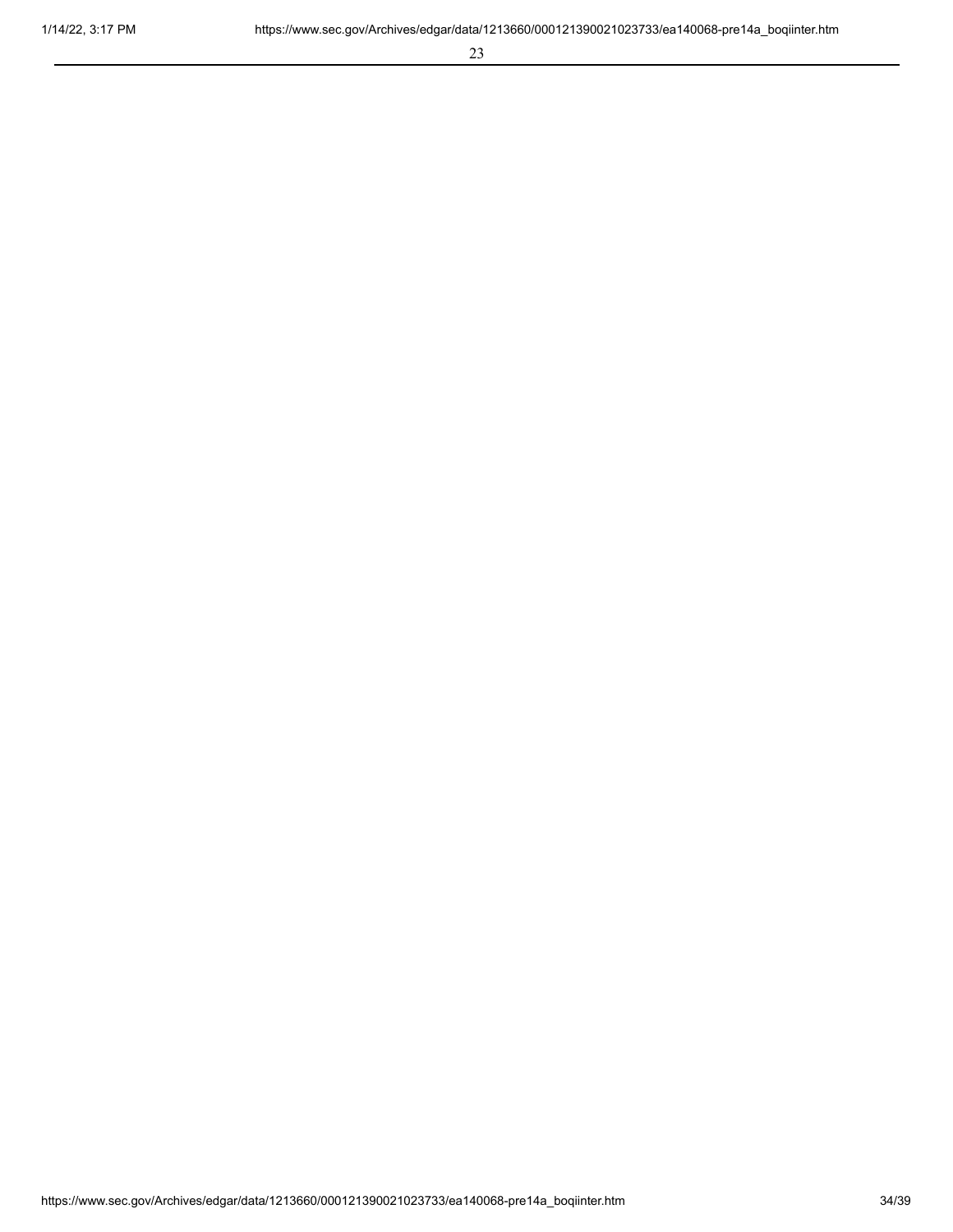# **PROPOSAL FIVE—ADVISORY VOTE ON EXECUTIVE COMPENSATION**

#### <span id="page-34-0"></span>**Background**

The Board is providing our stockholders with an advisory vote on our executive compensation pursuant to the Dodd-Frank Wall Street Consumer Protection Act ("Dodd-Frank Act") and Section 14A of the Securities Exchange Act of 1934, as amended.

This advisory vote on executive compensation, commonly referred to as a "say-on-pay" advisory vote, is not binding on our Board. However, the Board will take into account the result of the vote when determining future executive compensation arrangements.

At our 2020 Annual Meeting of Stockholders, our stockholders had the opportunity to vote on an advisory say-on-pay proposal. Votes cast were in favor of our say-on-pay proposal.

## **Proposed Resolution**

The Board recommends that our stockholders vote in favor of the say-on-pay vote as set forth in the following resolution:

RESOLVED, that the compensation of the Company's named executive officers as disclosed in the Proxy Statement for the Company's 2021 Annual Meeting of Stockholders this proxy statement, including as discussed in the section entitled "Executive Compensation" and notes and narrative therein, be and hereby is, approved by the stockholders of BOQI International Medical Inc., on an advisory basis.

## **Next Say-On-Pay Vote**

The next say-on-pay vote is anticipated to occur at our 2021 Annual Meeting of Stockholders.

# *THE BOARD OF DIRECTORS RECOMMENDS A VOTE "FOR" APPROVAL, ON AN ADVISORY BASIS, OF OUR EXECUTIVE COMPENSATION.*

24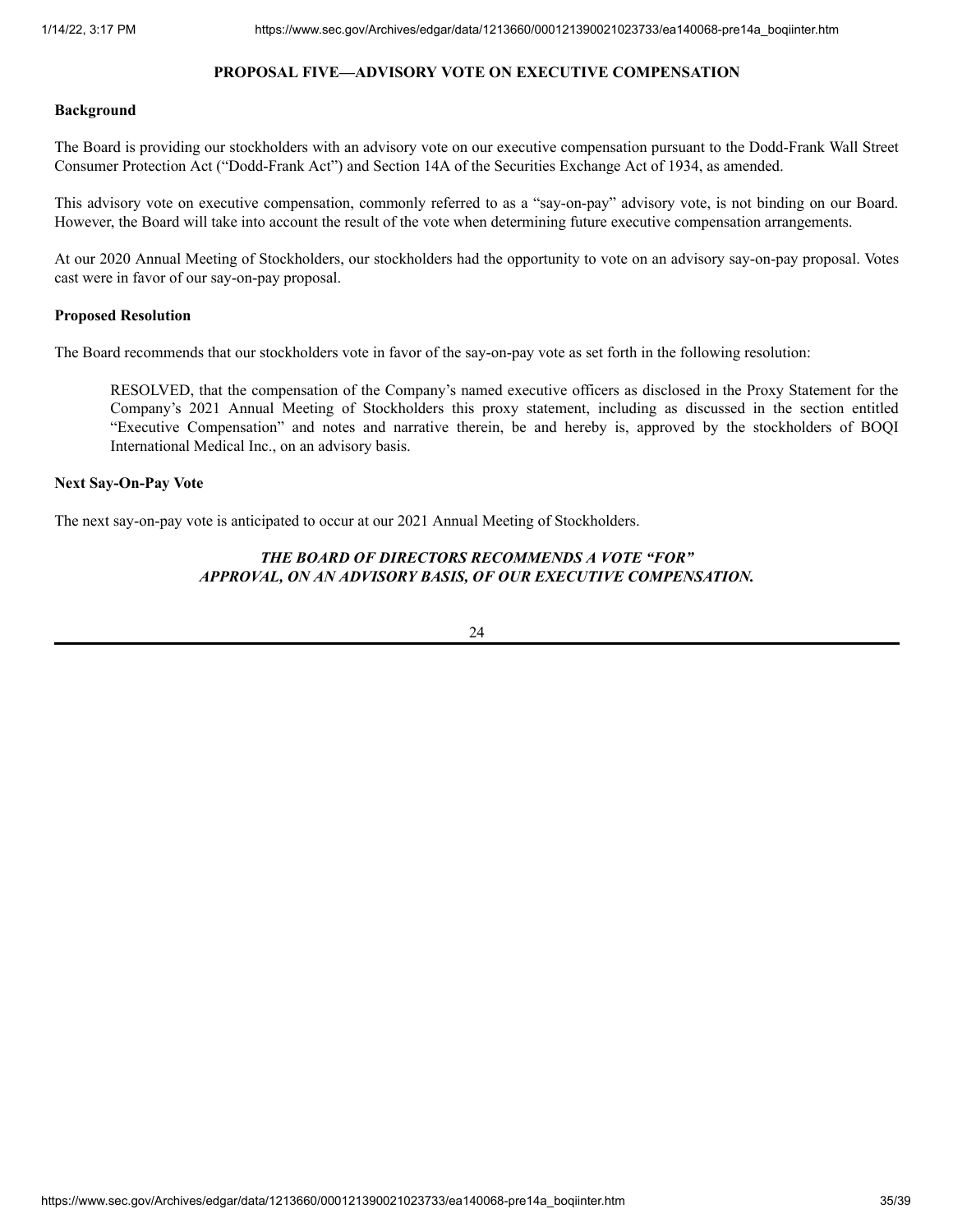## **PROPOSAL SIX -- RATIFICATION OF SELECTION OF INDEPENDENT REGISTERED PUBLIC ACCOUNTING FIRM**

<span id="page-35-0"></span>The Audit Committee of the Board has selected Audit Alliance LLP as the Company's independent registered public accounting firm for the fiscal year ending December 31, 2021. Representatives of Audit Alliance LLP are expected to be present at the Annual Meeting and will be available to respond to appropriate questions.

Stockholder ratification of the selection of Audit Alliance LLP as the Company's independent registered public accounting firm is not required by the Company's Bylaws or otherwise. However, the Board, on behalf of the Audit Committee, is submitting the selection of Audit Alliance LLP to the stockholders for ratification as a matter of good corporate practice. If the stockholders fail to ratify the selection, the Audit Committee will reconsider whether or not to retain that firm. Even if the selection is ratified, the Audit Committee in its discretion may direct the appointment of different independent registered public accounting firm at any time during the year if they determine that such a change would be in the best interests of the Company and its stockholders.

## *THE BOARD OF DIRECTORS RECOMMENDS A VOTE "FOR" RATIFICATION OF SELECTION OF INDEPENDENT REGISTERED PUBLIC ACCOUNTING FIRM*

## **Principal Accountant Fees**

The following table represents the aggregate fees billed for professional audit services rendered by our independent auditors, Audit Alliance LLP and HHC, for their audits of our annual financial statements during the years ended December 31, 2020 and 2019, respectively:

|                                    | 2020    | 2019    |
|------------------------------------|---------|---------|
| <b>Audit Fees</b>                  | 195,000 | 150,000 |
| <b>Audit-Related Fees</b>          |         |         |
| Tax Fees                           |         |         |
| All Other Fees                     | 134,693 | ۰       |
| Total Accounting Fees and Services | 329,693 | 150.000 |

Audit Fees. These are fees for professional services for the audit of our annual financial statements, and for the review of the financial statements included in our filings on Form 10-Q, and for services that are normally provided in connection with statutory and regulatory filings or engagements. The amounts shown for Audit Alliance LLP and HHC in 2020 and 2019, respectively, relate to the audits of our annual financial statements and the review of the financial statements included in our filings on Form 10-Q.

Audit-Related Fees. These are fees for the assurance and related services reasonably related to the performance of the audit or the review of our financial statements. There were no audit-related fees billed during the years ended December 31, 2020 and 2019.

Tax Fees. These are fees for professional services with respect to tax compliance, tax advice, and tax planning. There were no tax fees billed during the years ended December 31, 2020 and 2019.

All Other Fees. These are fees for permissible work that does not fall within any of the other fee categories, i.e. Audit Fees, Audit-Related Fees, Tax Fees and allowable working costs. All other fees incurred in 2020 mainly consist of costs relating to the assurance, due diligence and valuation services in connection with the acquisition of Guanzan and other target companies.

The Audit Committee has the sole and direct responsibility for appointing, evaluating and retaining our independent registered public accounting firm and overseeing their work. All audit services to be provided to us and all non-audit services, other than de minims nonaudit services, to be provided to us by our independent auditors must be approved in advance by our Audit Committee.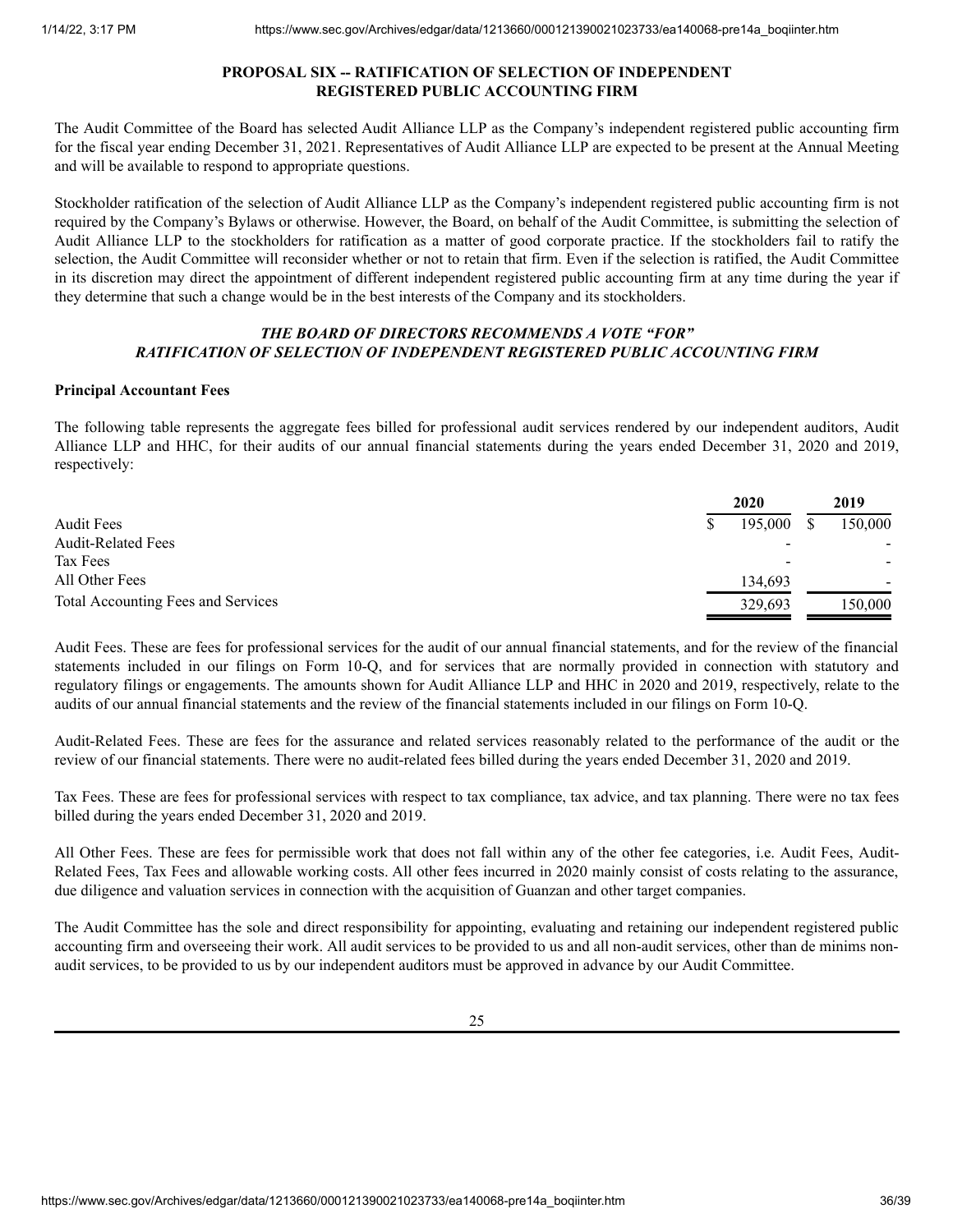# **ADDITIONAL INFORMATION**

## <span id="page-36-0"></span>**Stockholder Proposals and Director Nominations**

Proposals by stockholders that are submitted for inclusion in our proxy statement for our 2022 Annual Meeting of Stockholders must follow the procedures set forth in Rule 14a-8 under the Securities Exchange Act of 1934, as amended, and our Bylaws. To be timely under Rule 14a-8, stockholder proposals must be received by our Corporate Secretary at BOQI International Medical Inc.'s offices by January 14, 2022. However, if the date of the 2022 Annual Meeting is changed by more than 30 days from the first anniversary of the date of the 2021 Annual Meeting, the deadline will instead be a reasonable time before we begin to print and mail the proxy statement for the 2022 Annual Meeting.

Stockholder proposals and nominations may not be brought before the 2022 Annual Meeting unless, among other things, the stockholder's submission contains certain information concerning the proposal or the nominee, as the case may be, and other information specified in the Company's Bylaws, and the stockholder's submission is received by us no later than January 14, 2022. However, if the date of the 2022 Annual Meeting is changed by more than 30 days from the first anniversary of the date of the 2021 Annual Meeting, notice by the stockholder must be delivered not earlier than the close of business on the 120th day prior to the 2022 Annual Meeting and not later than the close of business on the 90th day prior to the 2022 Annual Meeting. Proposals or nominations not meeting these requirements will not be entertained at the 2022 Annual Meeting.

Stockholders recommending candidates for consideration by the Board must provide the candidate's name, biographical data, and qualifications. Any such recommendation should be accompanied by a written statement from the individual of his or her consent to be named as a candidate and, if nominated and elected, to serve as a director. These requirements are separate from, and in addition to, the SEC's requirements that a stockholder must meet in order to have a stockholder proposal included in the proxy statement.

# **Householding Information**

The SEC has adopted rules that permit companies and intermediaries (such as banks and brokers) to satisfy the delivery requirements for proxy statements and annual reports with respect to two or more stockholders sharing the same address by delivering a single proxy statement addressed to those stockholders. This delivery method is referred to as "householding" and can result in cost savings for us. To take advantage of this opportunity, we may deliver a single proxy statement to multiple stockholders who share an address. We will deliver upon oral or written request a separate copy of our proxy statement to any stockholder of a shared address to which a single copy of our proxy statement was delivered. If you prefer to receive separate copies of our proxy statement, either now or in the future, or if you currently are a stockholder sharing an address with another stockholder and wish to receive only one copy of future proxy statements for your household, please call us or send your request in writing to us.

# **Copies of 2020 Annual Report**

Our Annual Report on Form 10-K for the fiscal year ended December 31, 2020, is being sent along with this proxy statement. **The 2020 Annual Report is also available on our website at www.usbimi.com.** The information on our website is not incorporated by reference into this proxy statement.

**Your vote is important.** Please promptly vote your shares of our common stock by completing, signing, dating, and returning your proxy card or by Internet or telephone voting as described on your proxy card.

# **By Order of the Board of Directors**

Tiewei Song *Chief Executive Of icer and President*

 $[$  ], 2021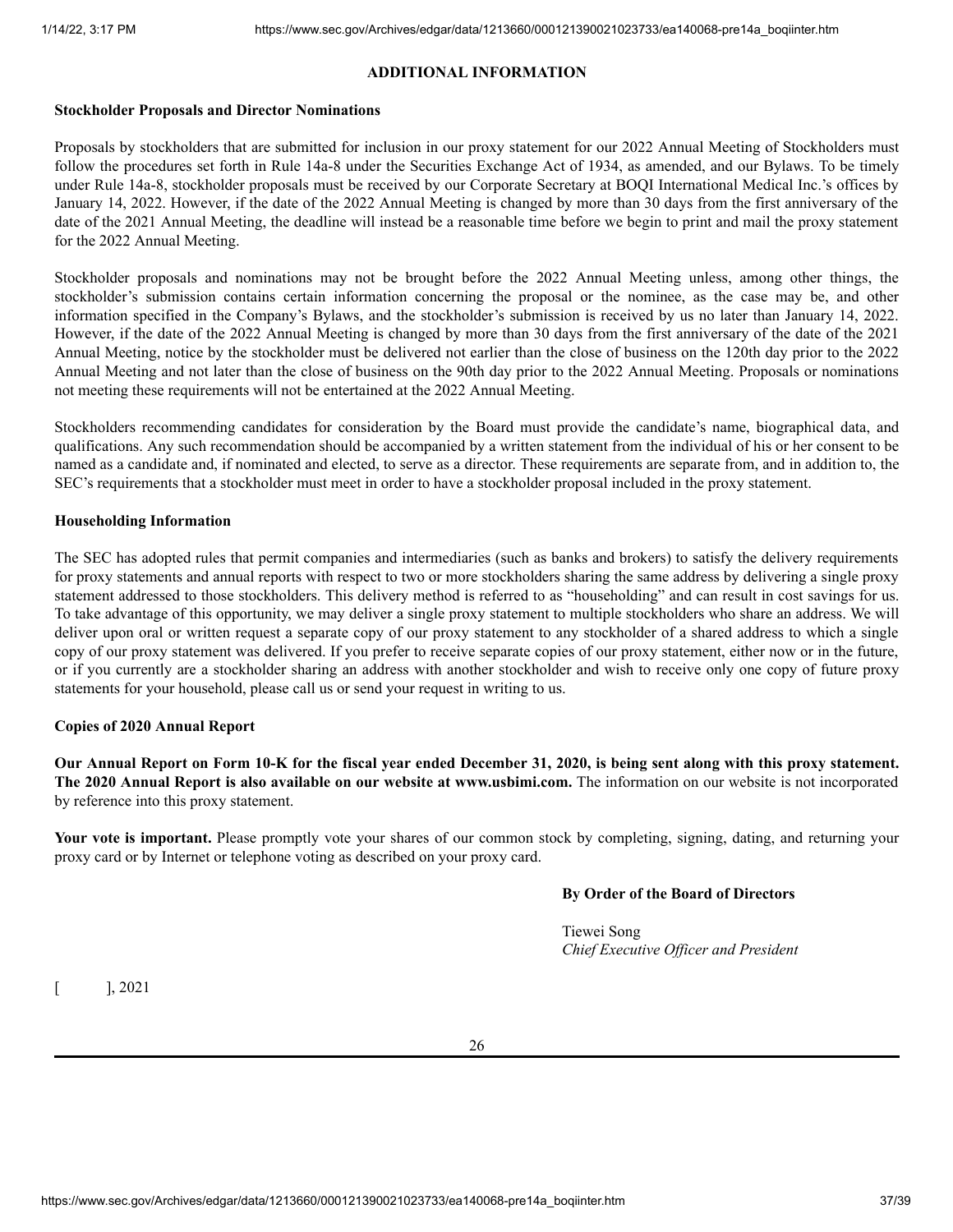# **BOQI INTERNATIONAL MEDICAL INC.**

# **PROXY CARD 2021 ANNUAL MEETING OF STOCKHOLDERS TO BE HELD ON MAY [ ], 2021 THIS PROXY IS SOLICITED ON BEHALF OF THE BOARD OF DIRECTORS**

The undersigned hereby appoints □Mr. Tiewei Song as attorney and proxy of the undersigned, with full power of substitution, to vote all shares of common stock of BOQI International Medical Inc. (the "Company") which the undersigned may be entitled to vote at the 2021 Annual Meeting of Stockholders to be held on May [ ], 2021, and at any and all postponements, continuations and adjournments thereof, with all powers that the undersigned would possess if personally present, upon and in respect of the following matters and in accordance with the following instructions, with discretionary authority as to any and all other matters that may properly come before the meeting.

THE BOARD OF DIRECTORS RECOMMENDS A VOTE "FOR" THE ELECTION OF DIRECTORS AND "FOR" PROPOSALS 2, 3, 4, 5 AND 6.

PLEASE SIGN, DATE AND RETURN PROMPTLY IN THE ENCLOSED ENVELOPE. PLEASE MARK YOUR VOTE IN BLUE OR BLACK INK AS SHOWN HERE  $box$ 

1. The election of seven Directors:

|                                         | <b>NOMINEES:</b>       |
|-----------------------------------------|------------------------|
| <b>FOR ALL NOMINEES</b>                 | $\Box$ Yongquan Bi     |
|                                         | $\Box$ Tiewei Song     |
|                                         | $\Box$ Xiaoping Wang   |
|                                         | $\Box$ Mia Kuang Ching |
|                                         | $\Box$ Ju Li           |
| WITHHOLD AUTHORITY FOR ALL NOMINEES     | $\Box$ Fengsheng Tan   |
|                                         | $\Box$ Jianxin Wang    |
| FOR ALL EXCEPT (See instructions below) |                        |

Instruction: To withhold authority to vote for any individual nominee(s), mark "FOR ALL EXCEPT" and fill in the circle next to each nominee you wish to withhold, as shown here:  $\boxtimes$ 

2. To approve an amendment to the company's Certificate of Incorporation, to change the Company's name to BIMI International Medical Inc.

# ☐ **FOR** ☐ **AGAINST** ☐ **ABSTAIN**

3. To approve the pending issuance of the Additional Institutional Investor Securities:

# ☐ **FOR** ☐ **AGAINST** ☐ **ABSTAIN**

4. To approve the pending issuance of the Guanzan Final Payment Shares:

# ☐ **FOR** ☐ **AGAINST** ☐ **ABSTAIN**

5. To approve, by non-binding vote, the Company's executive compensation:

# ☐ **FOR** ☐ **AGAINST** ☐ **ABSTAIN**

6. To ratify the appointment of Audit Alliance LLC as the independent registered public accounting firm of the Company for the fiscal year ending December 31, 2021:

# ☐ **FOR** ☐ **AGAINST** ☐ **ABSTAIN**